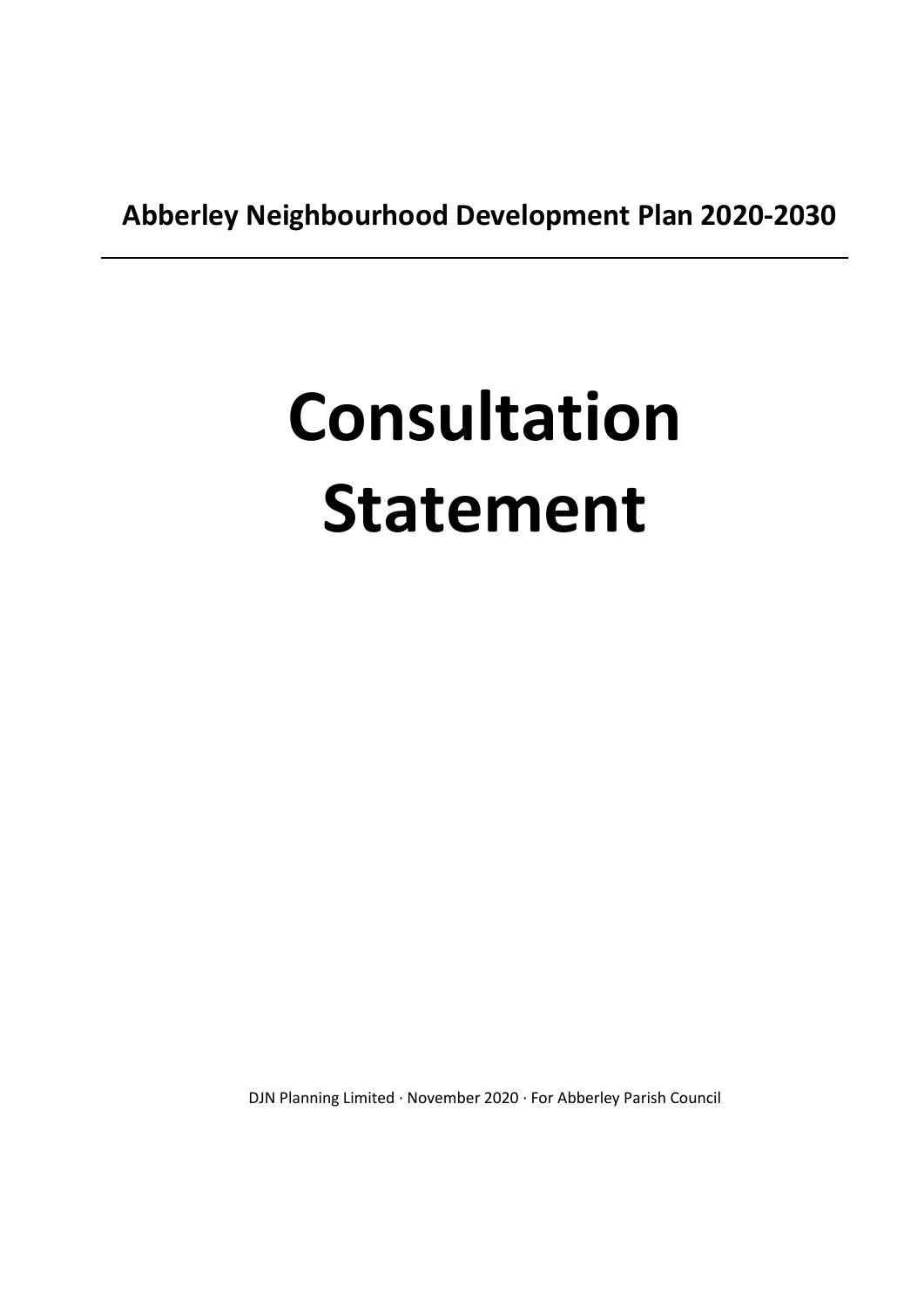[this page blank]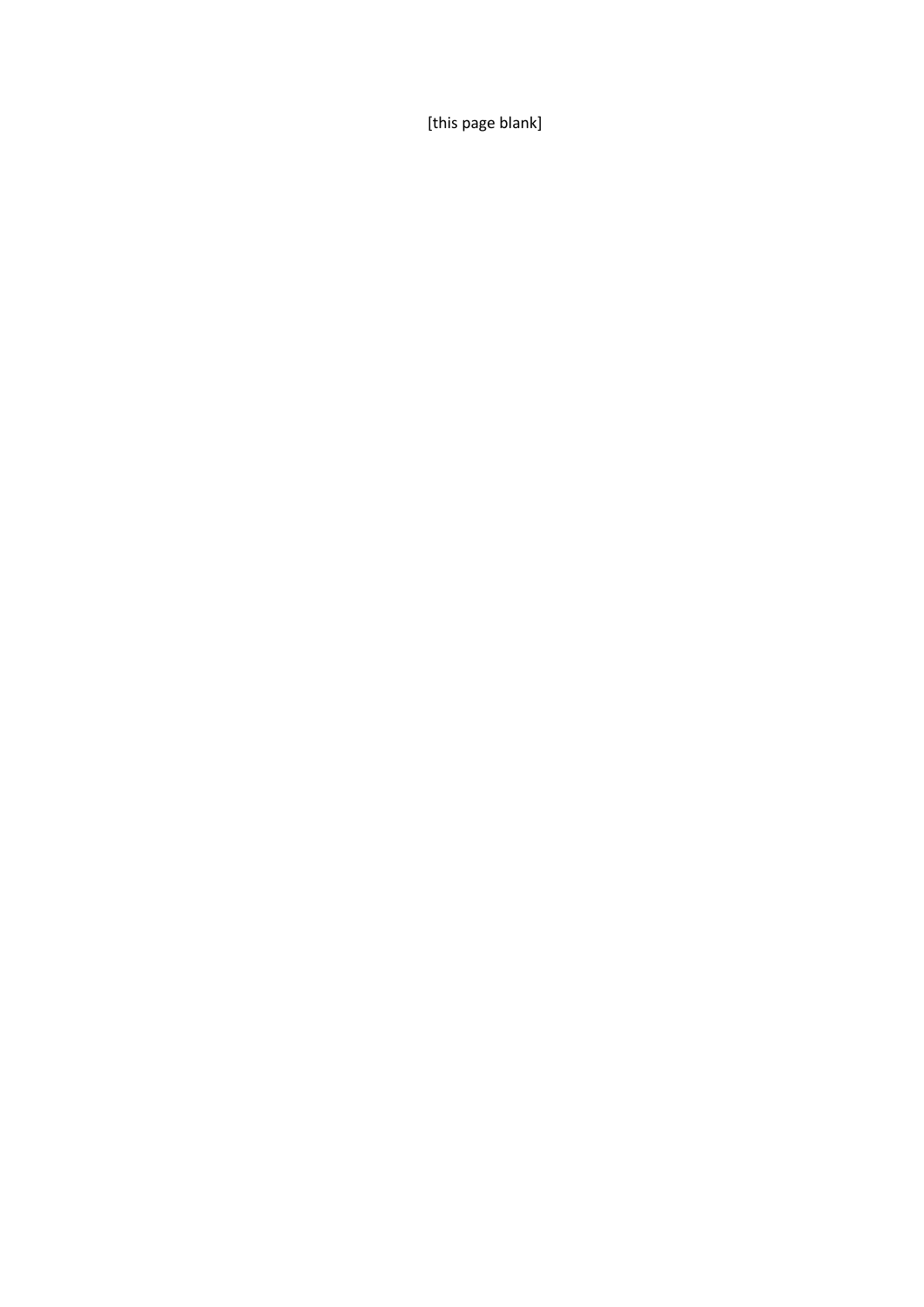#### **CONTENTS**

|    |                                                                                  | Page |
|----|----------------------------------------------------------------------------------|------|
| 1. | <b>INTRODUCTION</b>                                                              | 1    |
| 2. | DESIGNATING THE NEIGHBOURHOOD AREA AND ESTABLISHING THE<br><b>STEERING GROUP</b> | 2    |
| 3. | <b>RESIDENTS' SURVEY</b>                                                         | 3    |
| 4. | <b>DROP-IN EVENT</b>                                                             | 4    |
| 5. | <b>CONSULTATION ON THE DRAFT PLAN</b>                                            | 5    |
| 6. | RESPONSES TO THE CONSULTATION                                                    | 8    |
|    |                                                                                  |      |
|    | <b>Appendices</b>                                                                |      |

| 1. Regulation 14 consultation material     |  |
|--------------------------------------------|--|
| 2. Regulation 14 consultation Response Log |  |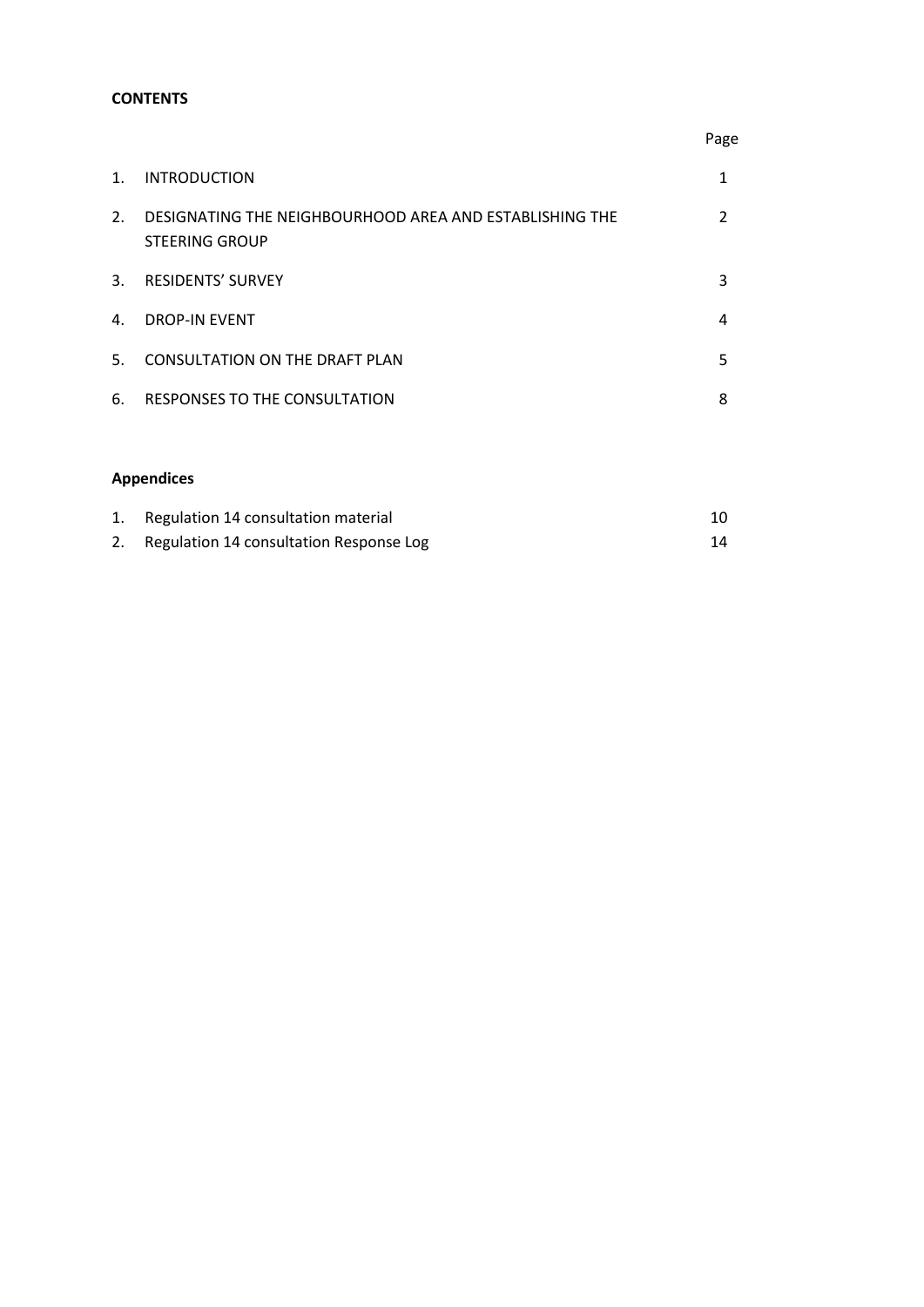#### **1. INTRODUCTION**

- 1.1 This Consultation Statement has been prepared to accompany the submission of the Abberley Neighbourhood Development Plan (NDP) to Malvern Hills District Council, the local planning authority, and to ensure that the relevant statutory requirements are met.<sup>1</sup> The Statement:
	- Contains details of the persons and bodies who were consulted about the proposed Plan;
	- Explains how they were consulted;
	- Summarises the main issues and concerns raised by those consulted; and
	- Describes how these issues and concerns have been considered and, where relevant, addressed in the proposed Plan.

#### **Format of the Consultation Statement**

- 1.2 The Statement covers the following stages of Plan preparation, arranged in chronological order:
	- The initial stages of work on the Plan, covering the designation of the Neighbourhood Area, the launch meeting and setting up the Steering Group and working groups (section 2).
	- The residents' questionnaire survey (section 3).
	- Drop-in event consultation (section 4).
	- The draft Plan consultation under Regulation 14 (section 5).
	- The issues and concerns raised in response to the Regulation 14 consultation, and how they were addressed (section 6).
- 1.3 The following principal consultation methods were used in preparing the NDP:
	- Posting of material online via an NDP tab on the Abberley Parish Council website at <https://www.abberleyparish.org.uk/>
	- Formation of a Steering Group comprising Parish Councillors and members of the public living in the parish, with minutes available on the Parish Council website.
	- Monthly reports presented to the Parish Council whose agenda and minutes are available to the public.
	- Posting of material on the parish noticeboards and other locations.
	- Articles in the parish magazine.
	- Publicity of events via email.
	- Questionnaire survey of residents.
	- Launch meeting and drop-in event.
	- Consultation on the draft NDP held in accordance with Regulation 14 of the 2012 Regulations, taking into account Planning Practice Guidance on public consultation during the coronavirus (COVID-19) pandemic.

<sup>&</sup>lt;sup>1</sup> Neighbourhood Planning (General) Regulations 2012, Regulation 15 (2)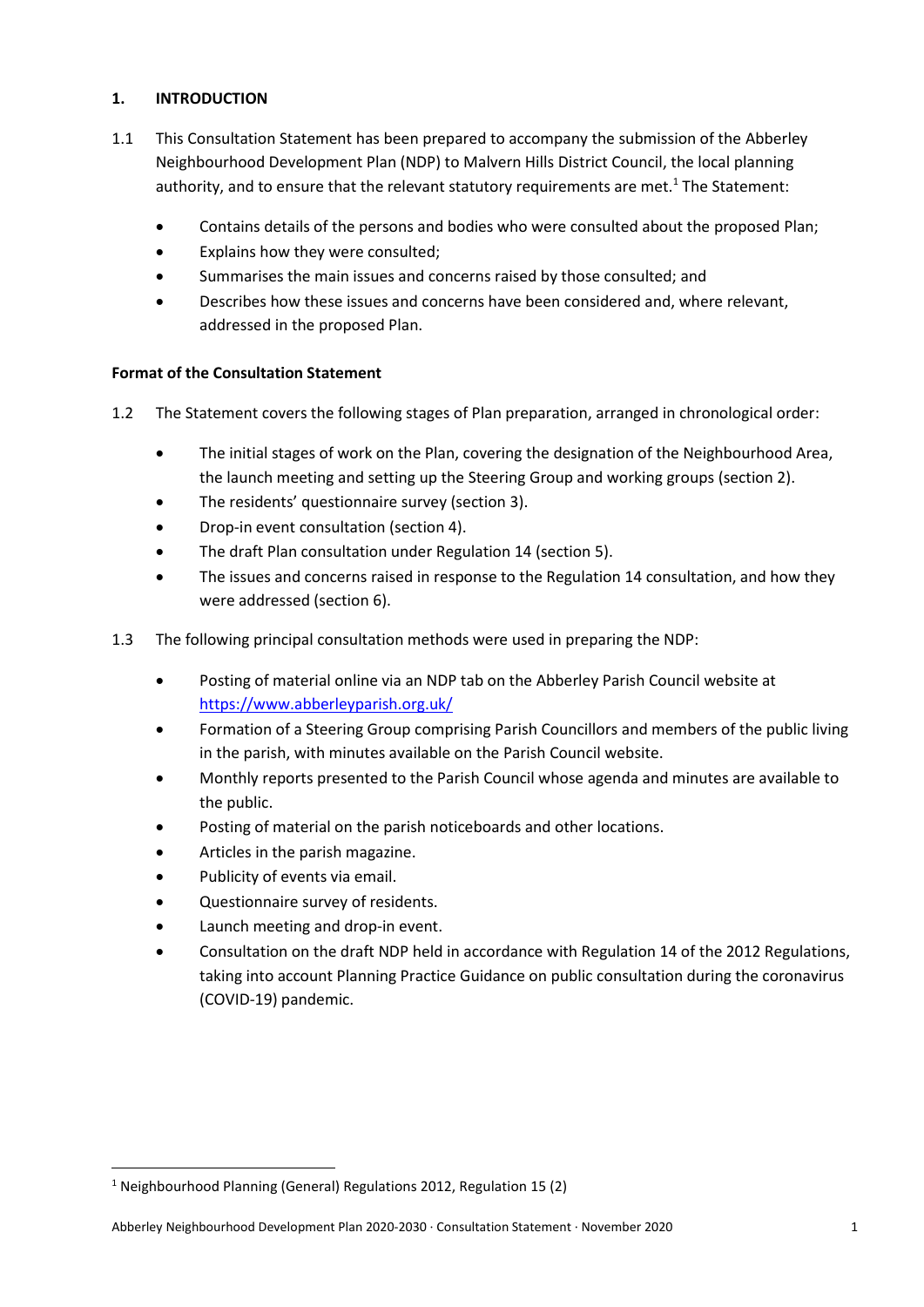#### **2. DESIGNATING THE NEIGHBOURHOOD AREA AND ESTABLISHING THE STEERING GROUP**

- 2.1 The following steps and actions were undertaken by the Parish Council in terms of initiating work on the NDP:
	- Application to Malvern Hills District Council for designation of the Abberley Neighbourhood Area was made on 9 June 2015. The District Council carried out a six-week consultation on the proposed Neighbourhood Area which closed on 28 August 2015. Comments were received in support and requesting that the emerging NDP take account of various strategic documents and designations. The application was approved by the District Council on 28 August 2015.
	- Establishment of a Steering Group and working groups in April 2016, with membership drawn from the Parish Council and from the local community. Terms of reference can be seen at [https://www.abberleyparish.org.uk/terms-of-reference.](https://www.abberleyparish.org.uk/terms-of-reference)
	- Holding a Launch Meeting on 19 June 2016, which was publicised by posters, an advert and article in the parish magazine, email distribution and personal contact with businesses. The meeting heard presentations from a member of the Chaddesley Corbett NDP group and from the Worcestershire Archive and Archaeology Service. This was followed by a question and answer session and presentation of the draft Vision statement. There were 65 attendees. Contact details were provided by 37 residents and a further 10 expressed a less formal interest with the working groups being then formed from this pool.
	- The inaugural meeting of the combined working groups took place on 15 November 2016 with 11 attendees. For minutes of this and subsequent meetings see [https://www.abberleyparish.org.uk/working-group-meetings.](https://www.abberleyparish.org.uk/working-group-meetings)
- 2.2 The issues and concerns raised in this initial stage of the plan-making process comprised in summary:
	- Organisational and administrative issues, including terms of reference, project plan, the need for specialist external support, and data sharing.
	- The proper scope of the NDP in terms of land use and development.
	- Thematic work areas identified around housing, infrastructure, economy, and landscape and environment.
	- How best to seek the views of residents in the parish on these thematic work areas.
	- What does sustainable mean for Abberley in terms of new housing (access to services and facilities, schools, and transport) and for local businesses (broadband).
- 2.3 These issues and concerns were considered and addressed by:
	- Successful application for Neighbourhood Area designation.
	- The establishment of the Steering Group/working group structure comprising elected parish councillors and other volunteers, and open to all in the community.
	- Decision to proceed with a residents' questionnaire to establish information and views, particularly on the four thematic work areas.
	- Seeking advice and support from Malvern Hills District Council.
	- Considering engaging consultancy support to assist with later stages of the process.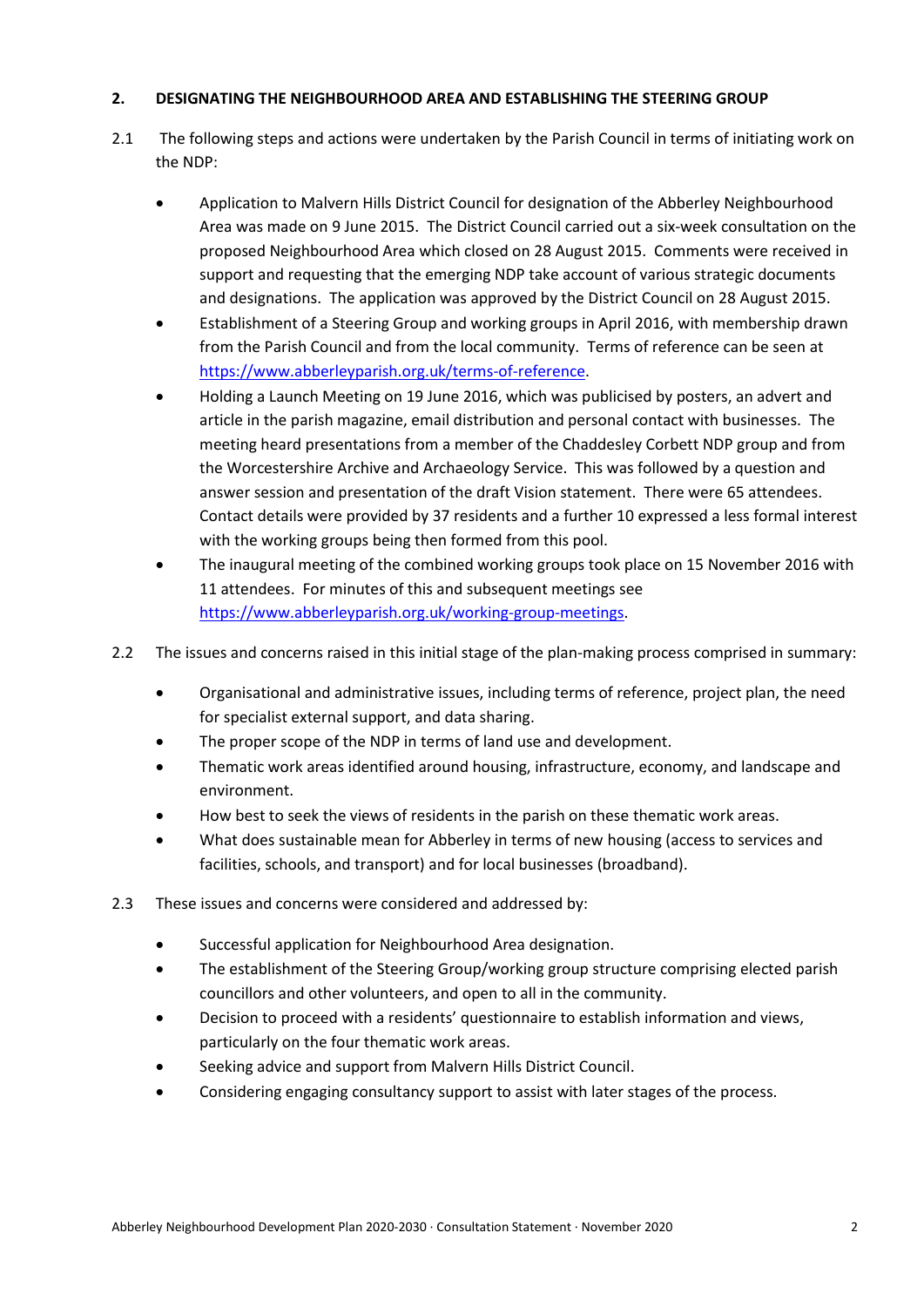#### **3. RESIDENTS' SURVEY**

- 3.1 The next stage of the plan-making process was the residents' survey. A questionnaire was drawn up taking into account the identified thematic work areas, information gathered up to that point, and group discussions.
- 3.2 The questionnaire asked 35 closed and open questions on the following topics: living in Abberley; local services; working from home; broadband; highways and transport; new development; and personal information.
- 3.3 The questionnaire was made available through SurveyMonkey in July 2017. Printed copies of the questionnaire could also be collected from and returned to the village shop. A drop-in session was held at the Village Hall on 23 August, between 7.30 and 9.00 pm, where residents could complete the survey with assistance from a member of the



group. The survey was publicised on the website, by email and by posters in the village shop, the churches, the Manor Arms and Owen's Garage.

- 3.4 A total of 159 responses were received to the survey from residents aged 11 and over. This represents 22% of residents in this age group in the Neighbourhood Area (Census 2011).
- 3.5 The issues and concerns raised in responses to the survey provided a basis for work on the emerging 3NDP. The results were reported and discussed at meetings in November 2017 to February 2018, when it was also decided to seek consultancy support to continue progress on the NDP. $^2$  The outcomes of the survey were subsequently used to inform the contents of the NDP.

 $<sup>2</sup>$  A planning consultant was appointed in May 2018, and specialist work on design and housing needs also</sup> commissioned from AECOM via Locality.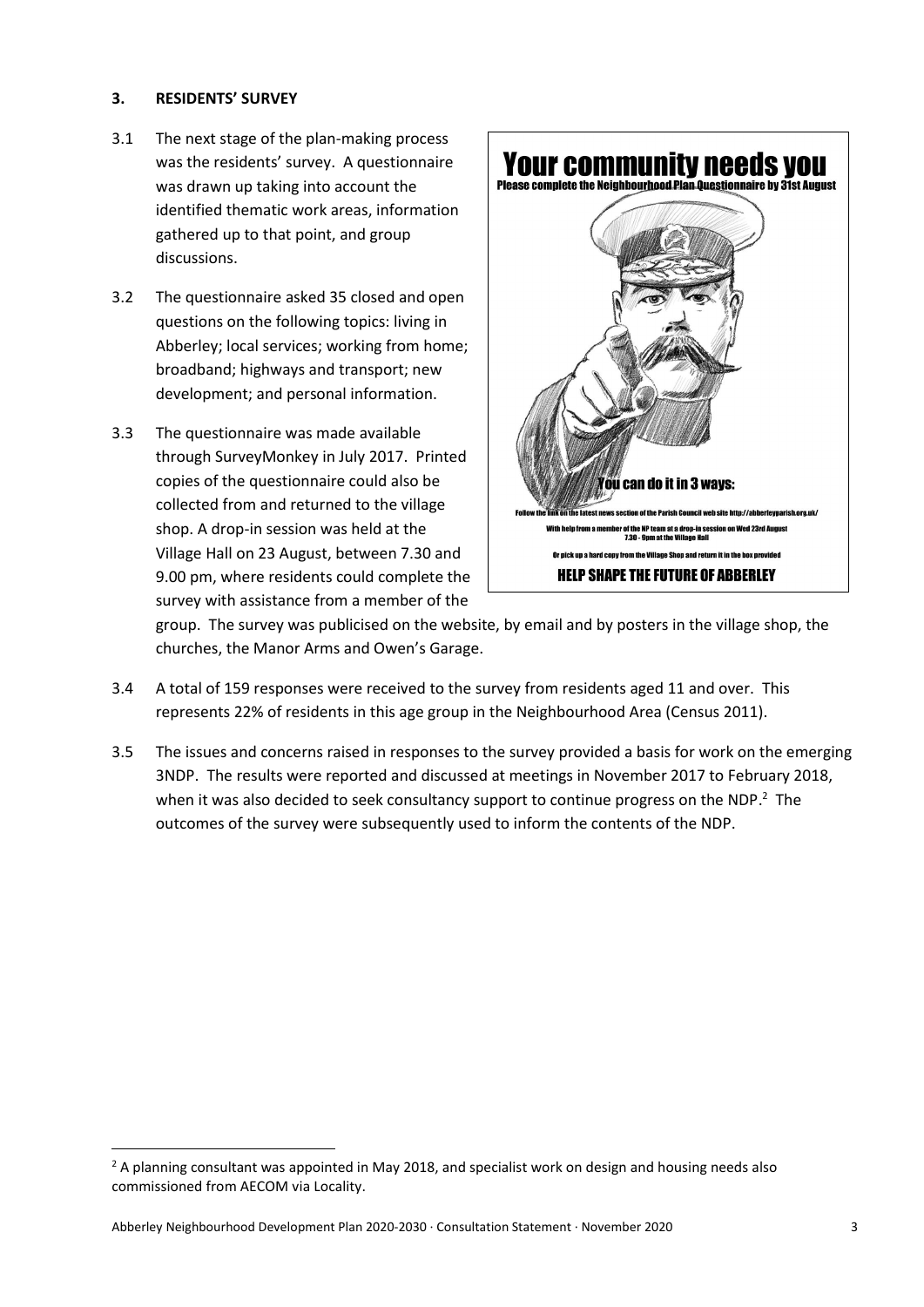#### **4. DROP-IN EVENT**

- 4.1 Discussions on the scope and format of the NDP in the latter half of 2018 and early 2019 were undertaken in the context of early stages of work on a review of the South Worcestershire Development Plan (SWDP). The SWDP is a joint Local Plan prepared by Malvern Hills District Council, Wychavon District Council and Worcester City Council, adopted in February 2016 with a plan period of 2006 to 2030. It provides the strategic context for the NDP. A review was commenced in late 2017 to roll the plan forward to 2041. An Issues and Options consultation was held in November-December 2018 and a Preferred Options consultation in November-December 2019.
- 4.2 Against this background, a drop-in event was held in June 2019 to seek views on how best to meet the housing requirements in the Neighbourhood Area up to 2041. This included consideration of housing sites and an associated development boundary at Abberley Common. Although the decision was subsequently taken to align the NDP with the adopted SWDP, with an end-date of 2030, the drop-in event provided an opportunity to publicise the NDP to the community and to seek wider views.
- 4.3 The drop-in event was held at Abberley Village Hall on 28 June 2019 between 7pm to 9pm. It was advertised on the Parish Council website and by posters displayed on notice boards, telegraph poles and windows and at the Manor Arms. The event was also publicised in the parish magazine, email and using a display banner. Exhibition boards were prepared to show the housing requirement and other background information; possible housing site allocations and a development boundary for Abberley Common; and an explanation of the process being followed.
- 4.4 The session was staffed by members of the Steering Group and the planning consultant. District Councillor Paul Cumming was also on hand to answer questions from the public. Those attending were welcomed and given a short comment form to enable them to provide feedback via both tick box questions and open comments. The events were attended by 43 residents; 30 completed comment forms were returned.
- 4.5 The feedback from the comment forms was analysed and reported to the Working Group meeting on 24 July 2019. The principal issues and concerns raised in the consultation may be summarised as follows:
	- The housing site allocations up to 2041 were supported by two-thirds of respondents, with 83% also supporting the associated development boundary;
	- There were many comments about the impact of development on traffic and infrastructure;
	- There were also comments about amenities, including play areas and public transport.
- 4.6 Following the drop-in event, the SWDP Review Preferred Options consultation included a site at Abberley Common to which the Parish Council wished to object. In light of this, it was decided in November 2019 to align the NDP with the adopted SWDP, i.e. with an end-date of 2030, and the draft Plan was prepared on that basis.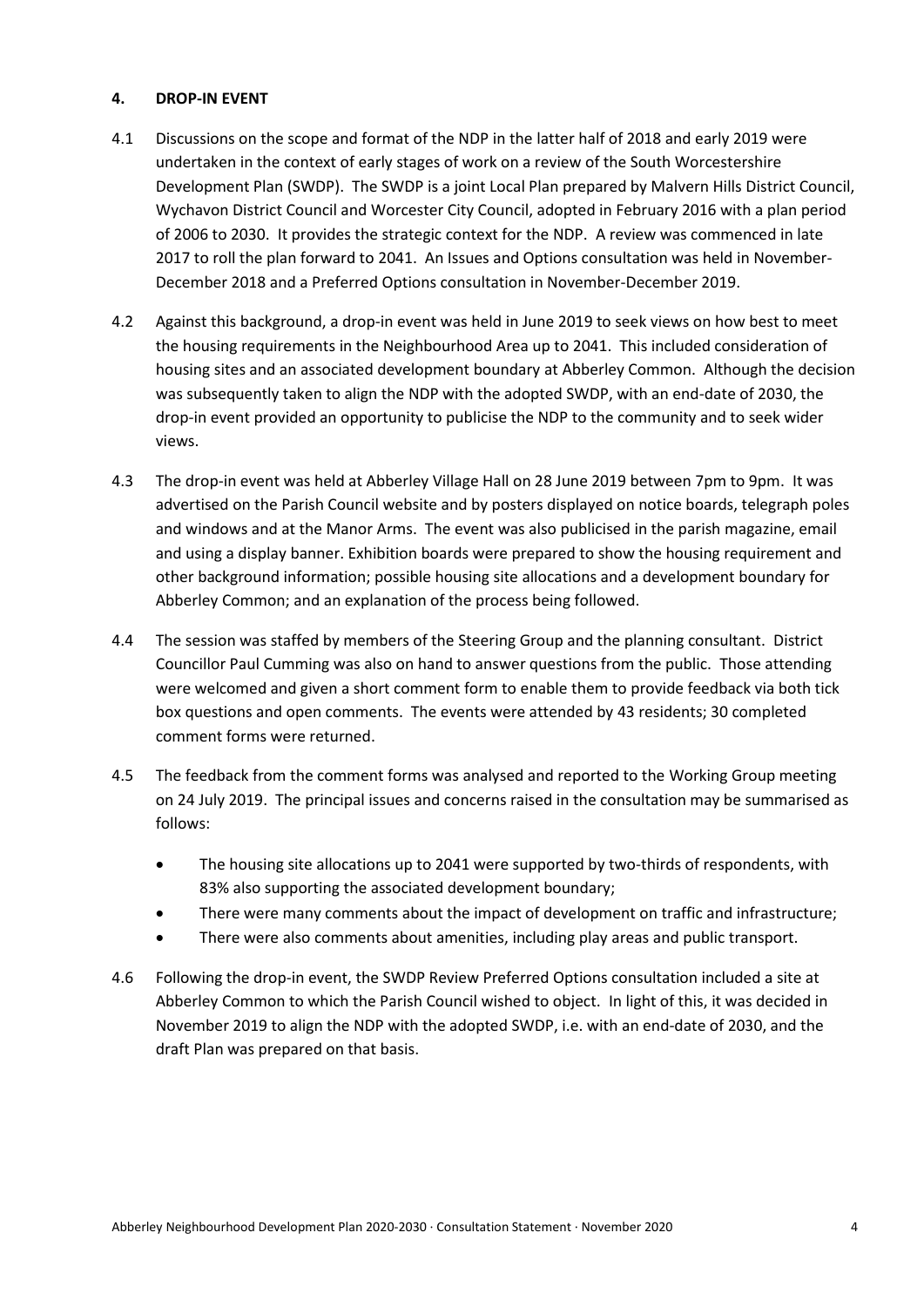#### **5. CONSULTATION ON THE DRAFT PLAN**

#### **Consultation on screening opinion**

5.1 In February 2020, the Parish Council asked Malvern Hills District Council for a screening opinion on whether or not the draft NDP required a Strategic Environmental Assessment (SEA) or Habitats Regulations Assessment (HRA). Natural England, Historic England and the Environment Agency were consulted on the draft screening opinion report between 5 March to 9 April 2020. All three bodies concurred with the draft screening opinion that neither a full SEA or HRA would be required.

#### **The Regulation 14 consultation**

- 5.2 The draft NDP was approved for the purposes of public consultation at the Parish Council meeting on 20 May 2020. The approved draft took account of comments which had been made on an earlier version by Malvern Hills District Council officers.
- 5.3 Consultation on the draft NDP was carried out in accordance with the requirements of Regulation 14 of the Neighbourhood Planning (General) Regulations 2012 as amended, also taking account of the latest Planning Practice Guidance<sup>3</sup> that had been issued in response to the coronavirus (COVID-19) pandemic. The views of Malvern Hills District Council were sought on the proposed consultation methods, having regard to the prevailing advice. Care was taken to ensure that those without internet access were engaged. The consultation ran for eight weeks from 29 June 2020 to 24 August 2020. This gave longer than the minimum six weeks required by the regulations, to allow for the restrictions associated with the pandemic and the holiday period.
- 5.4 At the start of the consultation period a flyer was hand-delivered to households and businesses throughout the Neighbourhood Area by volunteers. This explained how and where the draft NDP could be viewed and invited comments. Posters were placed in the parish noticeboards, telegraph poles and windows and at the Manor Arms; and banners were displayed in prominent locations around the Neighbourhood Area.



*Display banner advertising the consultation* 

<sup>3</sup> Paragraph: 107 Reference ID: 41-107-20200925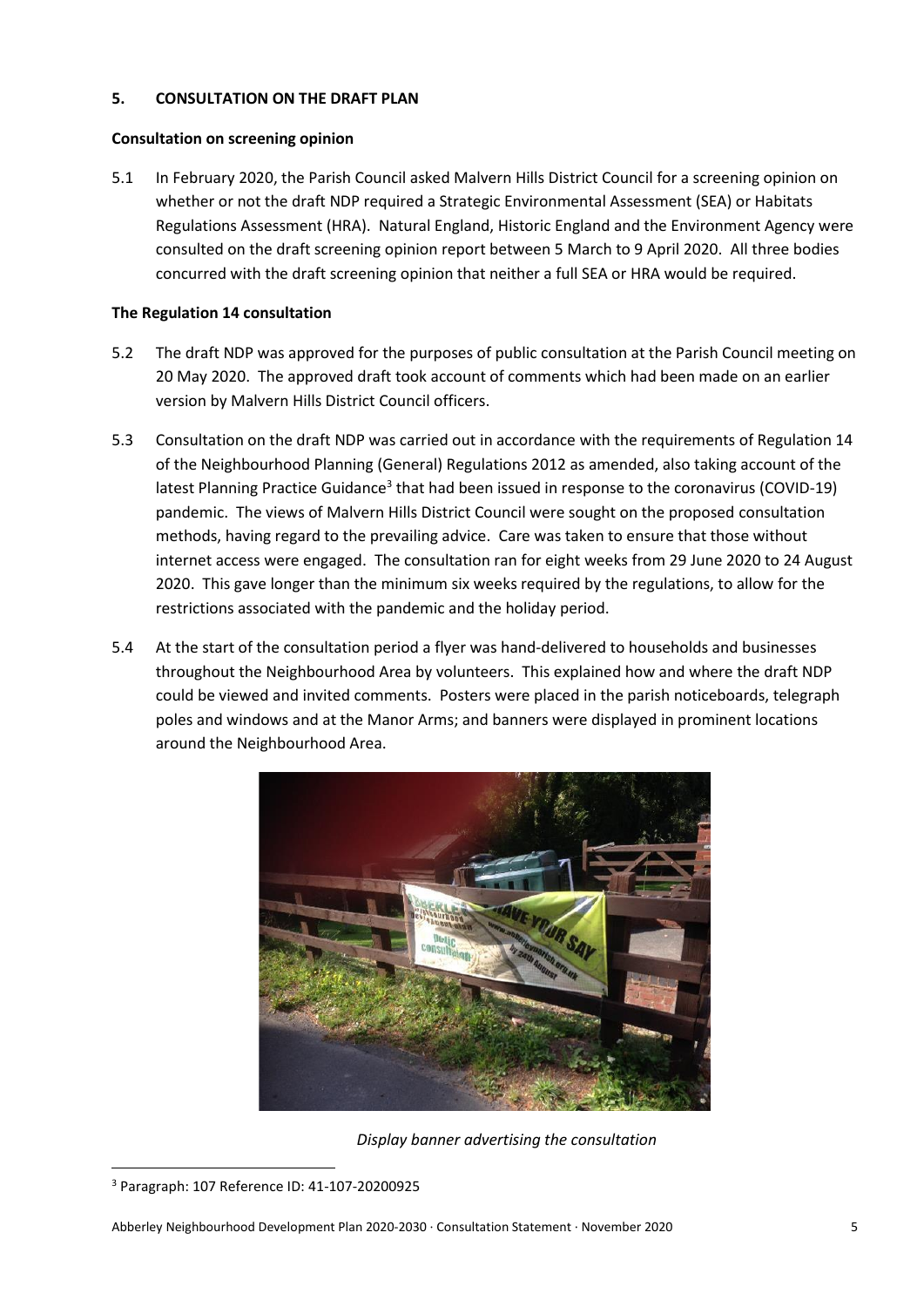- 5.5 The consultation was further publicised by email and in the parish magazine for June and July, and a press release was issued to local newspapers circulating in the parish.
- 5.6 Printed copies of the draft NDP were available for collection free of charge at the Abberley Village Stores. Printed copies were also available on request from the Parish Clerk.
- 5.7 The draft NDP included a pre-submission consultation and publicity notice, setting out the requisite details of the consultation. The draft NDP, a comments form and supporting documents were all posted on the Parish Council website. Copies of the pre-submission consultation and publicity notice, flyer and poster are at Appendix 1.
- 5.8 A comments form was prepared to assist the making of responses. This could be downloaded and printed from the website. Printed copies were available from the Village Stores and the Clerk. Comments could be made by hand to the collection box at the Village Stores, or by email or post to the Clerk. Comments could also be made by completing the comments form electronically on the Parish Council website. Two Parish Councillors were available by telephone to answer any queries throughout the consultation period.
- 5.9 A comprehensive list of the consultation bodies specified in Schedule 1 of the 2012 Regulations was provided by Malvern Hills District Council, which was added to in respect of local bodies and organisations by the planning consultant and by the Working Group. The final list of consultees is at Table 1. Consultation was by email or letter, sent by the Parish Clerk at the start of the consultation period and explaining where the Plan could be viewed and how and by when to make comments.



*Collection box for comment forms, Abberley Village Stores*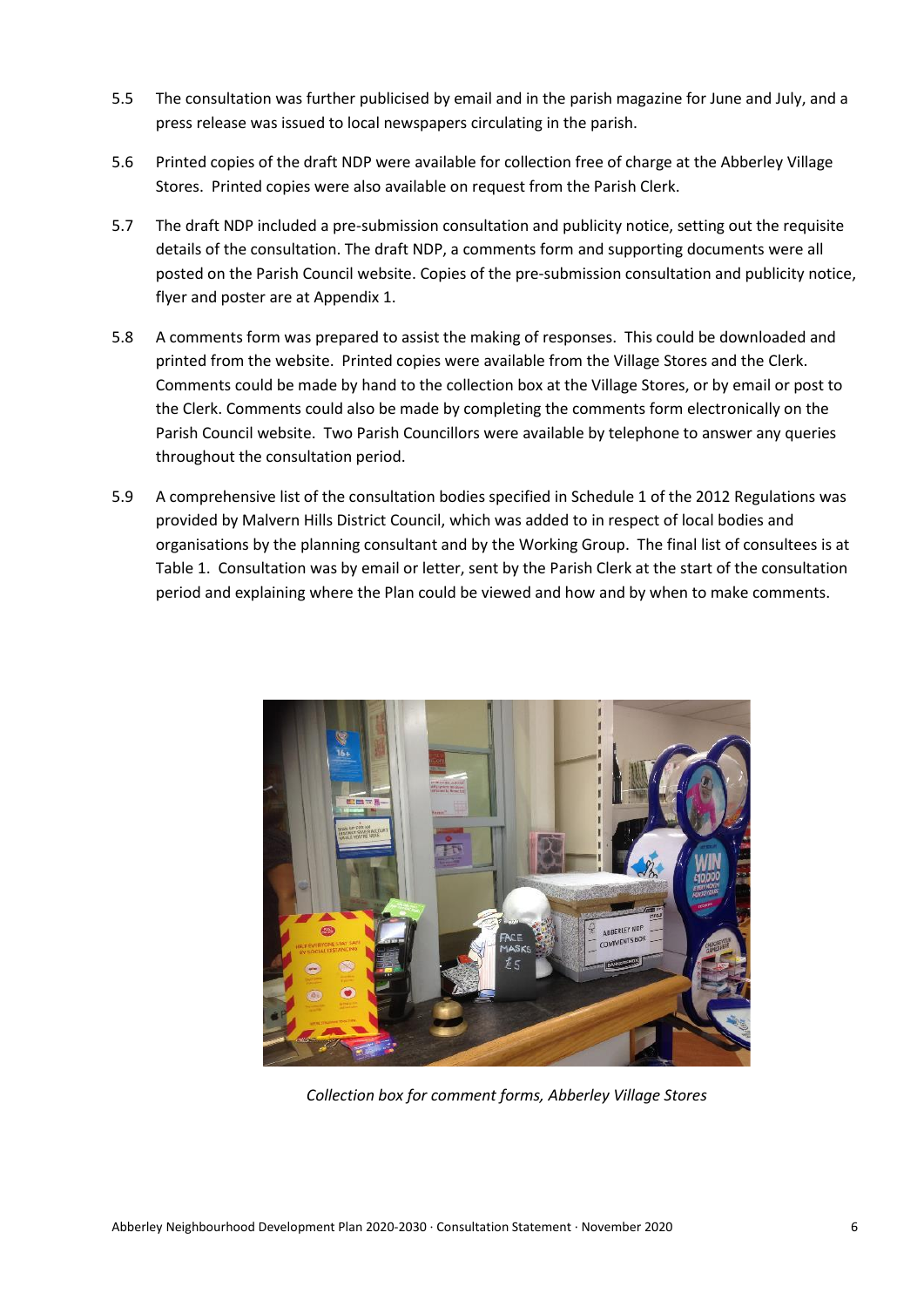#### **Table 1: consultees on the draft NDP**

| Local planning authorities, County Council and adjoining parish councils                                                |
|-------------------------------------------------------------------------------------------------------------------------|
| <b>Malvern Hills District Council</b>                                                                                   |
| <b>Worcester City Council</b>                                                                                           |
| Wychavon District Council                                                                                               |
| Wyre Forest District Council                                                                                            |
| <b>Worcestershire County Council</b>                                                                                    |
| <b>District and County Councillors</b>                                                                                  |
| Neighbouring Parish Councils: Pensax, Rock, Astley and Dunley, Great Witley, Shelsey Kings (The Shelseys), Stockton     |
| on Teme                                                                                                                 |
| Worcestershire County Association of Local Councils                                                                     |
| Other consultation bodies                                                                                               |
| Coal Authority                                                                                                          |
| Homes and Communities Agency                                                                                            |
| Natural England                                                                                                         |
| <b>Environment Agency</b>                                                                                               |
| English Heritage                                                                                                        |
| Historic England                                                                                                        |
| <b>Network Rail</b>                                                                                                     |
| Highways England                                                                                                        |
| Marine Management Organisation                                                                                          |
| Electronic communications: British Telecom, CTIL for Vodafone and Telefonica, Virgin, Superfast Worcestershire, Talk    |
| Talk, Three.                                                                                                            |
| NHS England, NHS South Worcestershire Clinical Commissioning Group, NHS Planning and Partnership                        |
| Worcestershire Acute Hospitals NHS Trust, Worcestershire Health & Care NHS Trust                                        |
| National Grid, Western Power Distribution, EON UK, Npower, Wales and West Utilities, Scottish Power, EDF Energy         |
| Severn Trent Water                                                                                                      |
| Worcestershire Council for Voluntary Youth Services                                                                     |
| Worcestershire Federation of Women Institutes                                                                           |
| <b>Worcester Diocese</b>                                                                                                |
| Abberley Parochial Church Council                                                                                       |
| Churches Together in Worcestershire                                                                                     |
| Worcestershire Local Enterprise Partnership                                                                             |
| Federation of Small Businesses (Herefordshire and Worcestershire)                                                       |
| Herefordshire & Worcestershire Chamber of Commerce                                                                      |
| Home Builders Federation                                                                                                |
| Other consultees                                                                                                        |
| Malvern Hills AONB                                                                                                      |
| The Crown Estate                                                                                                        |
| Campaign for the Protection of Rural England, Worcestershire Branch                                                     |
| <b>Forestry Commission England</b>                                                                                      |
| Herefordshire & Worcestershire Earth Heritage Trust                                                                     |
| Canal and River Trust                                                                                                   |
| Age UK Herefordshire & Worcestershire                                                                                   |
| <b>Ancient Monuments Society</b>                                                                                        |
| Sport England                                                                                                           |
| Worcestershire Wildlife Trust                                                                                           |
| Landowners of the proposed Local Green Spaces and of the three sites allocated in the SWDP for residential              |
| development                                                                                                             |
| Local businesses and facilities: Abberley Village Hall, Abberley Parochial VC Primary School, St. Michael's Church, St. |
| Mary's Church, The Manor Arms, Abberley Hall School, The Elms Hotel and Spa, Abberley Village Stores and Post           |
| Office.                                                                                                                 |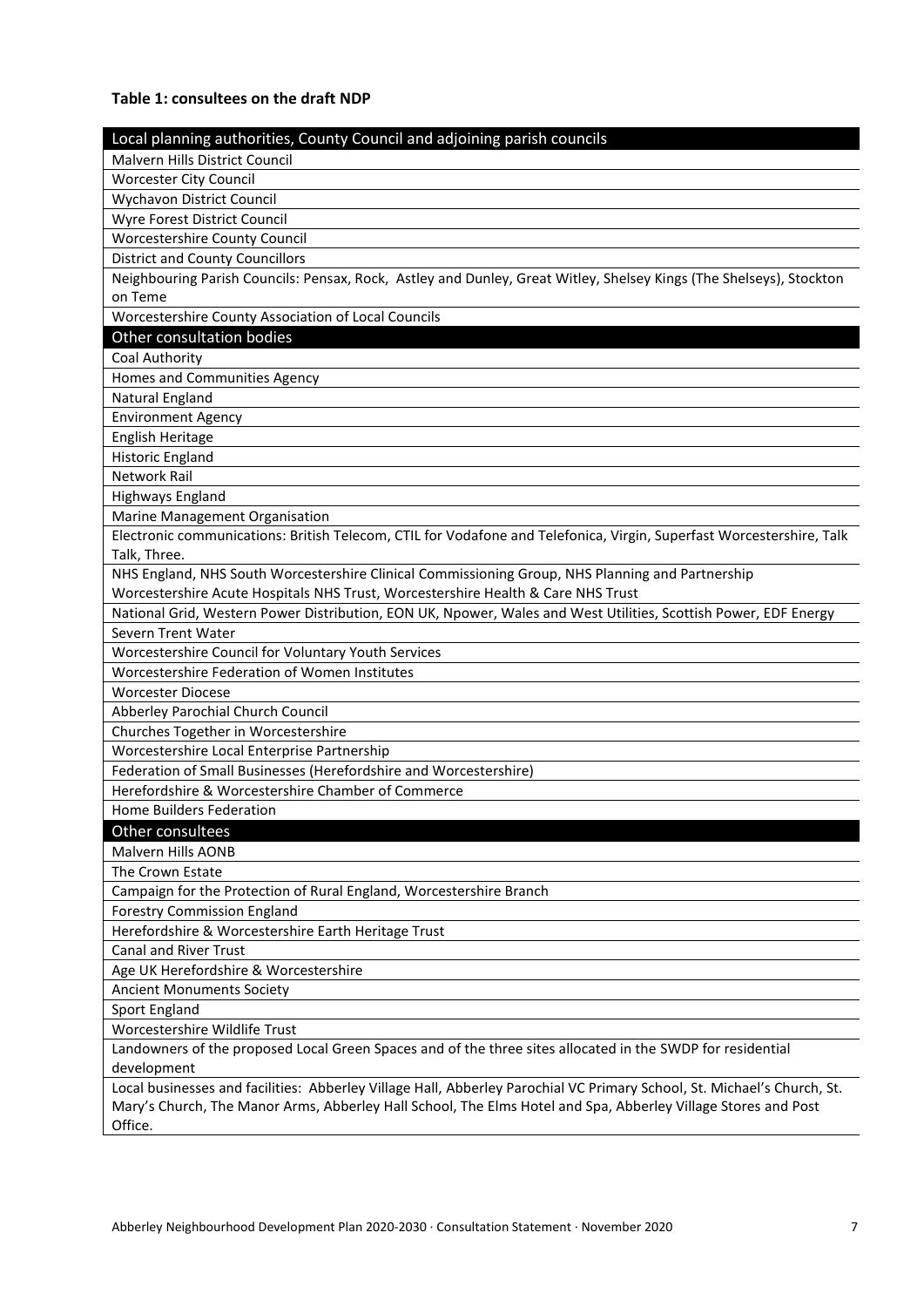#### **6. RESPONSES TO THE CONSULTATION**

#### **Issues and concerns raised**

- 6.1 Responses were received from Malvern Hills District Council, Worcestershire County Council and 13 other consultation bodies and organisations. Comments were received from/on behalf of 24 residents. All the comments are shown in the Response Log at Appendix 2, where a response is provided to each comment and any necessary amendments to the draft NDP are set out.
- 6.2 The principal issues and concerns which were raised in the consultation may be summarised as follows:
	- Malvern Hills District Council raised concerns with the inclusion of draft policies ABY4 and ABY5, both of which sought to set planning policy criteria for sites which already had the benefit of planning permission.
	- Malvern Hills District Council also suggested alternative or additional wording for some of the other draft policies, to add clarity or ensure conformity with strategic policies.
	- Herefordshire and Worcestershire Earth Heritage Trust highlighted an additional Local Geological Site, Abberley Parish Quarry, which was in the process of being designated.
	- Severn Trent made a number of comments including on water efficiency and surface water drainage.
	- Service provider teams at Worcestershire County Council addressed issues of the historic environment, public health and wellbeing, rights of way, sustainability and transport planning.
	- Additional references to aspects of building sustainability were requested including solar panels, rainwater harvesting and permeable surfaces.
	- Objection to the inclusion of the Glebe land as Local Green Space.
	- Clarification that the Local Green Space designation of Abberley Village Quarry should refer to Abberley Parish Quarry.

#### **Considering and addressing issues and concerns**

6.3 All comments were passed to the planning consultant for review and to provide a recommended response, including amendments to the draft NDP. Table 2 provides a summary of the principal amendments to the draft NDP in plan order. Full details may be found at Appendix 2.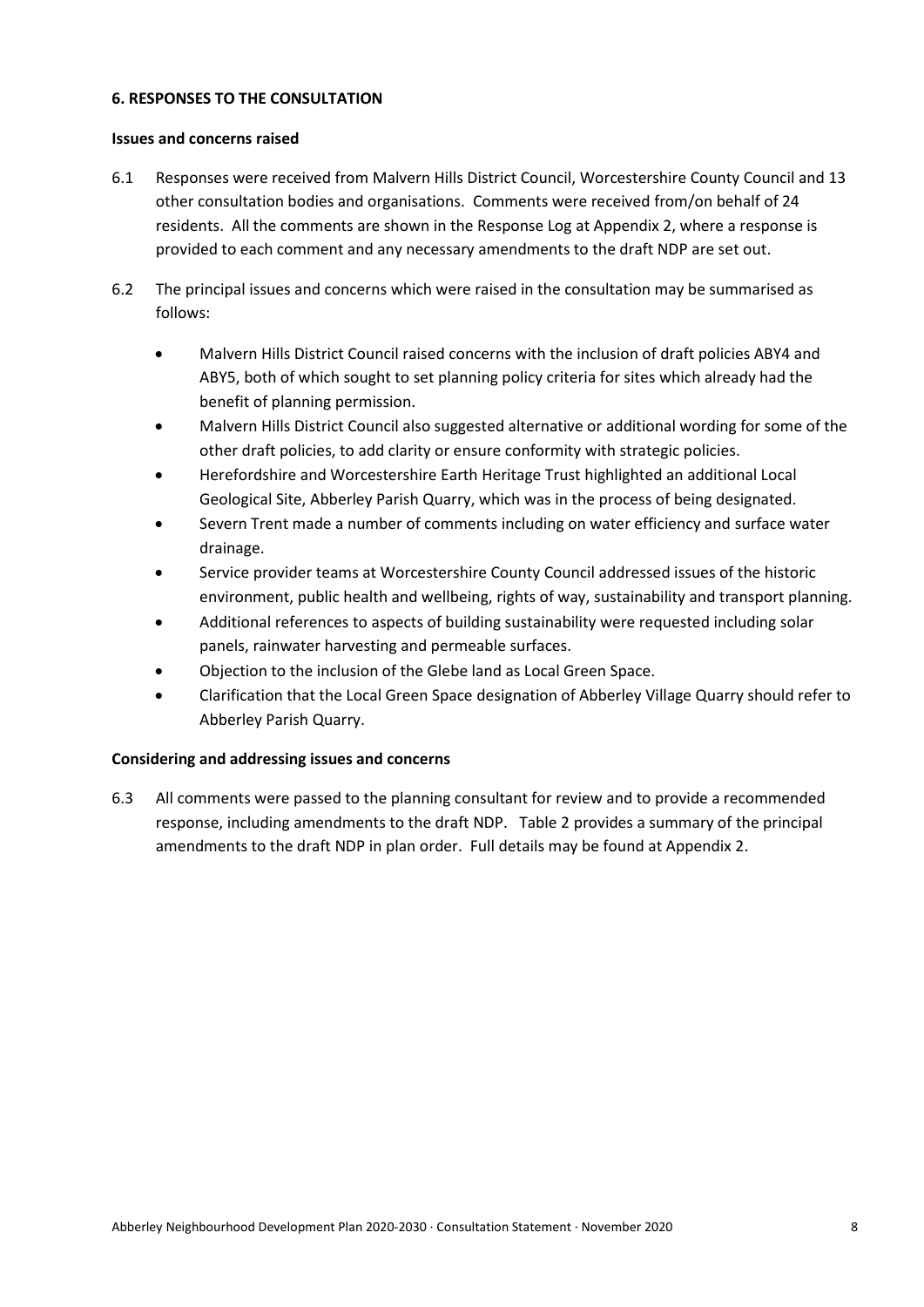#### **Table 2: Schedule summarising principal changes made to the draft NDP following consultation**

#### **Abbreviations**

MHDC: Malvern Hills District Council SPD: Supplementary Planning Document WCC: Worcestershire County Council

| <b>Consultee</b>                                                                                                                                         | <b>Change made</b>                                                                                                                                                                                                                                                                                                                                                                                 |
|----------------------------------------------------------------------------------------------------------------------------------------------------------|----------------------------------------------------------------------------------------------------------------------------------------------------------------------------------------------------------------------------------------------------------------------------------------------------------------------------------------------------------------------------------------------------|
| <b>MHDC</b>                                                                                                                                              | Chapter 1: include flow-chart to explain the NDP process.                                                                                                                                                                                                                                                                                                                                          |
| Herefordshire and<br><b>Worcestershire Earth</b><br><b>Heritage Trust</b>                                                                                | Objectives: include reference to Local Geological Sites.                                                                                                                                                                                                                                                                                                                                           |
| <b>MHDC</b>                                                                                                                                              | Updates to paras. 5.4 and 5.5 re the indicative housing requirement.                                                                                                                                                                                                                                                                                                                               |
| <b>MHDC</b>                                                                                                                                              | Policies ABY4 and ABY5: delete.                                                                                                                                                                                                                                                                                                                                                                    |
| <b>MHDC</b>                                                                                                                                              | Policy ABY6: add plan to show location of community facilities, clarify policy re<br>proposals affecting an existing community facility, and add wording to cover new<br>or the enhancement of existing facilities.                                                                                                                                                                                |
| <b>MHDC</b>                                                                                                                                              | Policy ABY7: add plan to show landscape types.                                                                                                                                                                                                                                                                                                                                                     |
| Herefordshire and<br><b>Worcestershire Earth</b><br><b>Heritage Trust</b>                                                                                | Policy ABY9: include additional Local Geological Site.                                                                                                                                                                                                                                                                                                                                             |
| Herefordshire and<br><b>Worcestershire Earth</b><br><b>Heritage Trust</b>                                                                                | Policy ABY10: Abberley Parish Quarry to be designated as Local Green Space, not<br>Abberley Village Quarry.                                                                                                                                                                                                                                                                                        |
| Public comment                                                                                                                                           | Policy ABY10: delete LGS3 Glebe land.                                                                                                                                                                                                                                                                                                                                                              |
| Severn Trent, WCC<br>Historic<br>Environment, Public<br>Health, and<br>Sustainability teams,<br><b>WCC Transport</b><br>Planning Unit, public<br>comment | Policy ABY11 and supporting text: add references to water efficiency, traditional<br>farmsteads, healthy lifestyles, Planning for Health in South Worcestershire SPD,<br>active travel, renewable energy generation, street lighting, electric vehicle<br>charging points, water butts, adaptation or mitigation to climate change,<br>composting, Streetscape Design Guide, sustainable drainage. |
| <b>MHDC</b>                                                                                                                                              | Policy ABY14: clarify policy wording.                                                                                                                                                                                                                                                                                                                                                              |
| <b>Public comments</b>                                                                                                                                   | Community Actions: amendments and additions re milestones, hedgerow<br>trimming, and recording old oak trees.                                                                                                                                                                                                                                                                                      |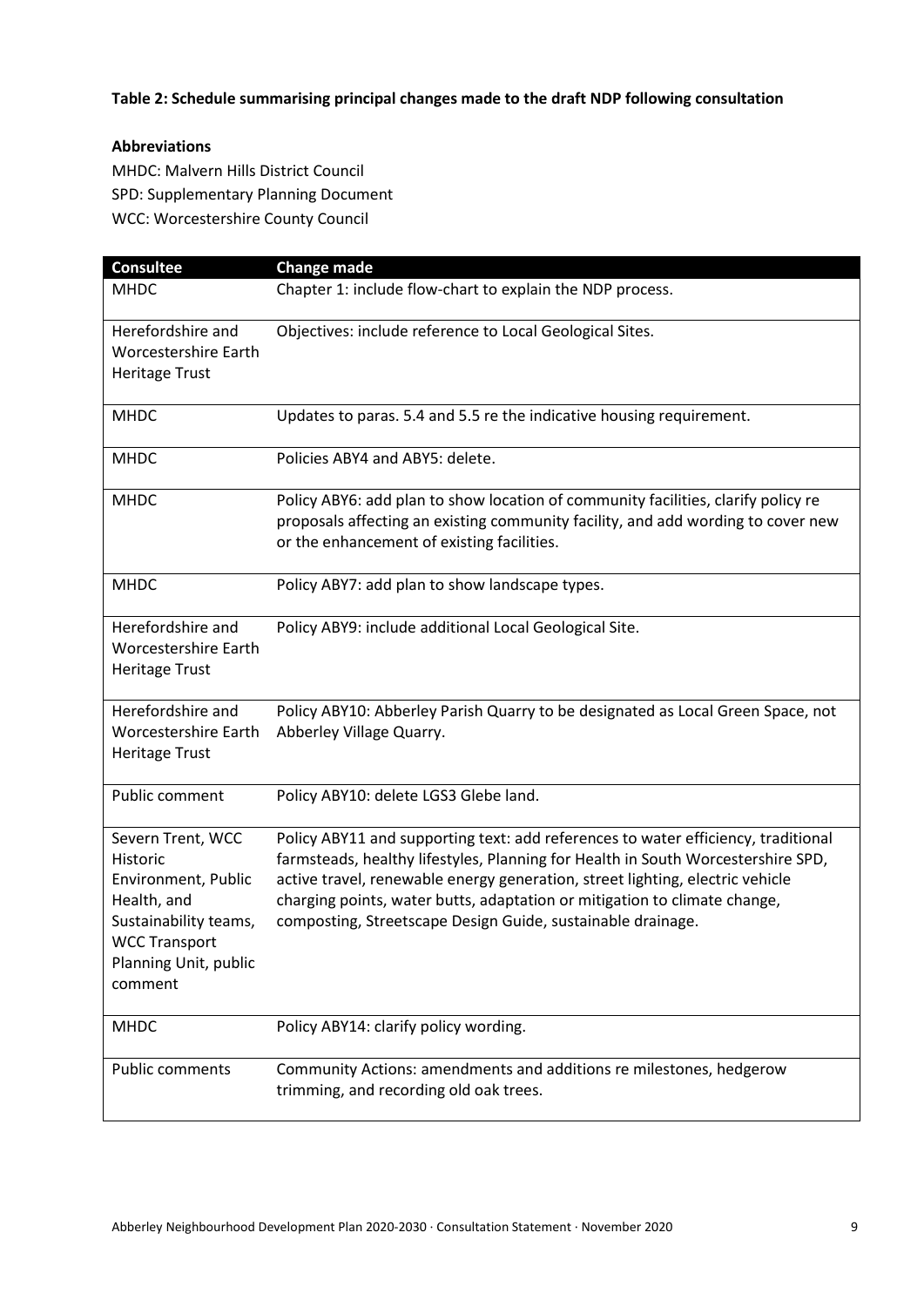#### **APPENDIX 1**

#### **Regulation 14 consultation material**

Pre-submission consultation and publicity notice

Flyer

Poster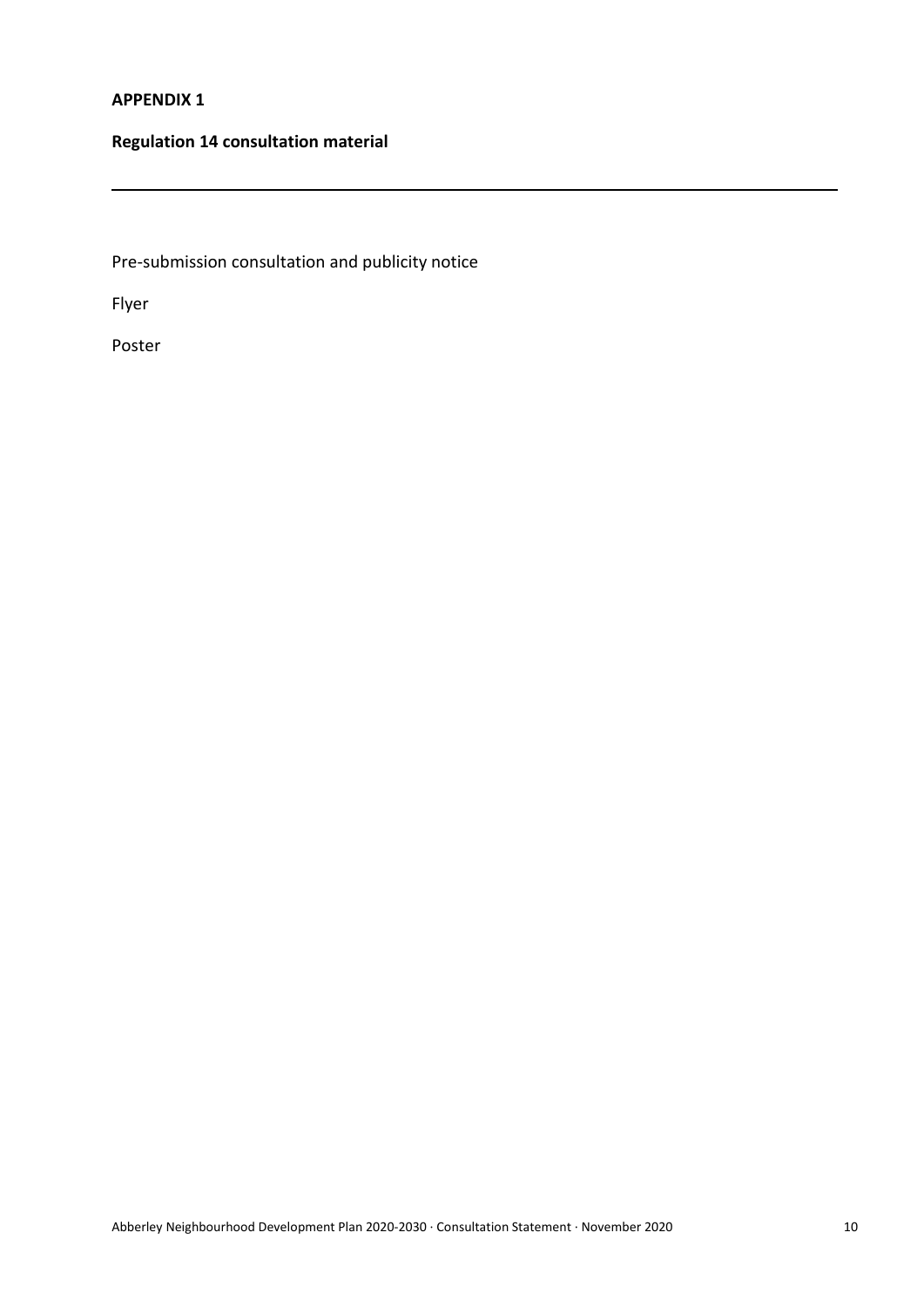### **Abberley Neighbourhood Development Plan**

#### **Pre-submission consultation and publicity notice**

A public consultation on the draft Abberley Neighbourhood Development Plan held in accordance with Regulation 14 of the Neighbourhood Planning (General) Regulations 2012 will start at 9.00 a.m. on Monday, 29 June 2020 and end at 5.00 p.m. on Monday 24 August 2020.

#### **Where you can inspect the draft Neighbourhood Development Plan**

The draft Neighbourhood Development Plan may be inspected on the Parish Council website at [https://www.abberleyparish.org.uk/.](https://www.abberleyparish.org.uk/)

Printed copies of the Neighbourhood Development Plan can be collected from the Abberley Village Stores or obtained on request from the Parish Clerk at [clerk@abberleyparish.org.uk](mailto:clerk@abberleyparish.org.uk) or telephone 07903 377066.

Supporting documents are available on the Parish Council website.

#### **How to make comments on the draft Neighbourhood Development Plan**

Comments must be made in writing and include the name and address of the person making the comments. Please make comments as specific as possible, quoting the relevant policy or paragraph number(s). All comments will be publicly available.

A comments form is available and can be either downloaded and printed from or completed electronically on the Parish Council website, collected from Abberley Village Stores or requested from the Parish Clerk.

Send us your comments:

- by completing the comments form electronically on the Parish Council website at <https://www.abberleyparish.org.uk/>
- by email to the Parish Clerk a[t clerk@abberleyparish.org.uk](mailto:clerk@abberleyparish.org.uk)
- by post to the Parish Clerk c/o 1a Church Walk, Stourport on Severn, Worcestershire DY13 0AL
- by hand to the comments collection box at Abberley Village Stores.

If you have any questions, please telephone either Cathie Eberlin on 07739 455827 or Ning Kedwards on 07732 702380.

**All comments must be received by 5.00 p.m. on Monday 24 August 2020.** These will be considered by Abberley Parish Council and will help shape the final Neighbourhood Development Plan.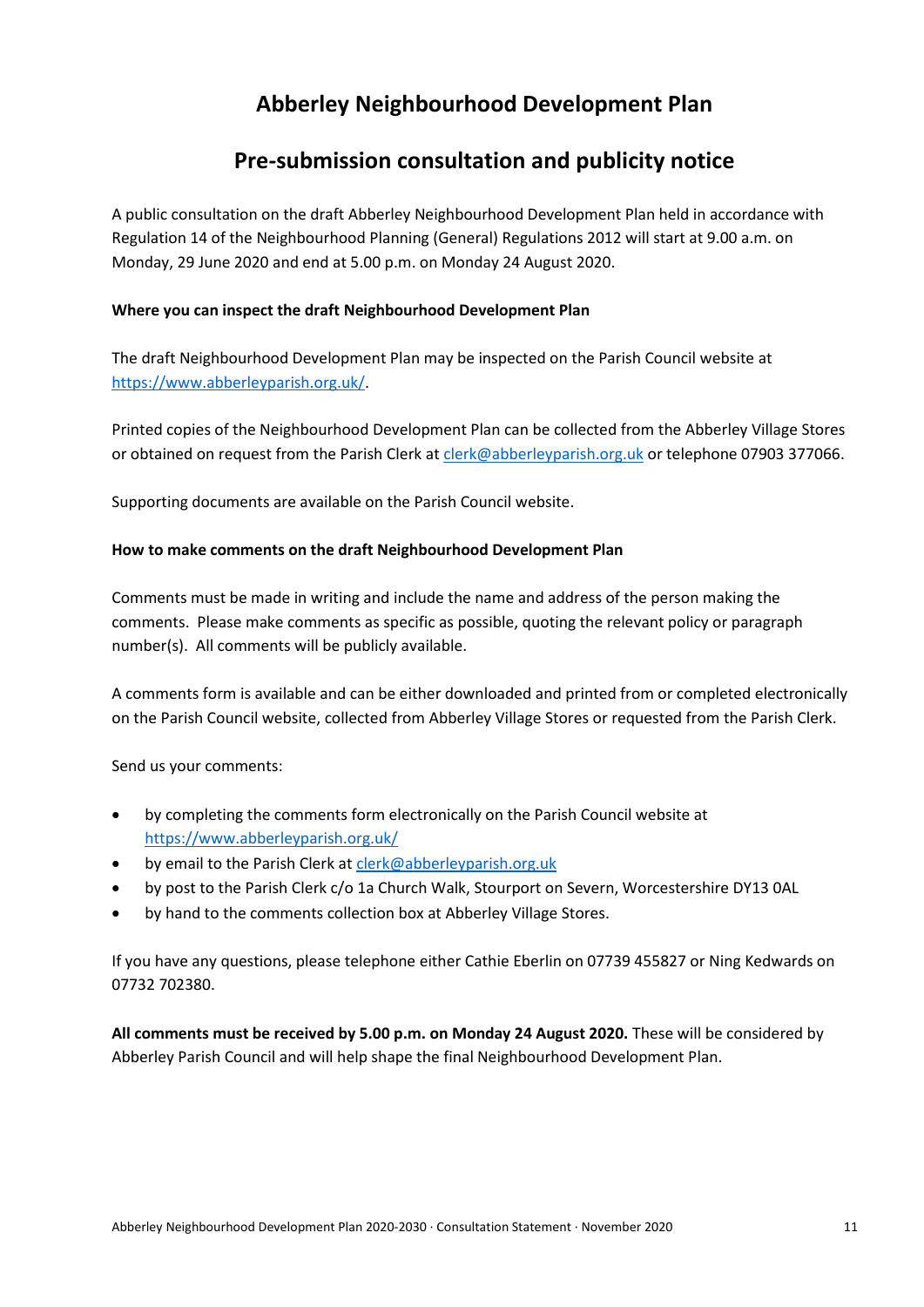

Dear Parishioner,

As you know, we are in the process of preparing a Neighbourhood Development Plan, to guide how the Parish will develop up to 2030. We have now reached the stage where we have a draft Plan – and we want to know what you think.

You can see the draft Plan on-line, at https://www.abberleyparish.org.uk/. If you'd prefer to read a printed version, you can collect a copy from Abberley Village, or ask the Parish Clerk to post one to you - email clerk@abberleyparish.org.uk or telephone 07903 377066.

We've prepared a form for you to use for your comments which can be downloaded and printed from the Parish Council website, collected from Abberley Village Stores or requested from the Clerk.

Please send us your comments in writing, including your name and address:

- by email to the Parish Clerk at clerk@abberleyparish.org.uk
- by post to the Parish Clerk c/o 1a Church Walk, Stourport on Severn, Worcestershire DY13 0AL
- by hand to the collection box at Abberley Village Stores.

If you've any questions, please telephone either Cathie Eberlin on 07739 455827 or Ning Kedwards on 07732 702380.

**All comments must be received by 5.00 p.m. on Monday 24 August 2020** for them to be taken into account.

Thank you for your help,

Catherine Knight, Chairman, Abberley Parish Council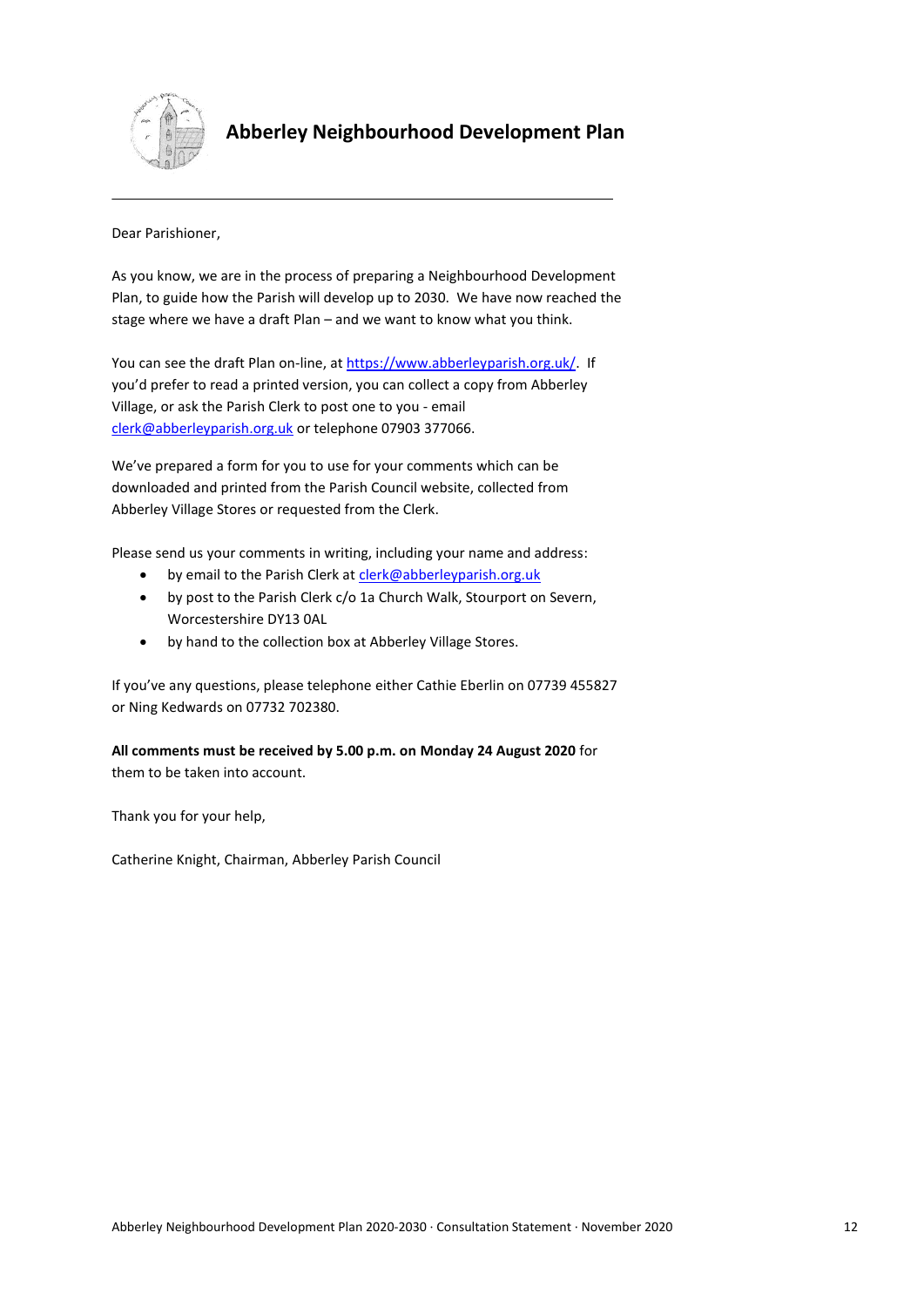

# **Abberley Neighbourhood Development Plan**

The draft Neighbourhood Development Plan has now been published – and we want your views.

## **You can read the Plan and find out how to respond:**

- At https://www.abberleyparish.org.uk/, or
- Collect a copy from Abberley Village Stores, or
- Request a copy from the Clerk email clerk@abberleyparish.org.uk or telephone 07903 377066.

# **Let us have your comments by 5.00 p.m. on Monday 24 August 2020**

# We look forward to hearing from you Abberley Parish Council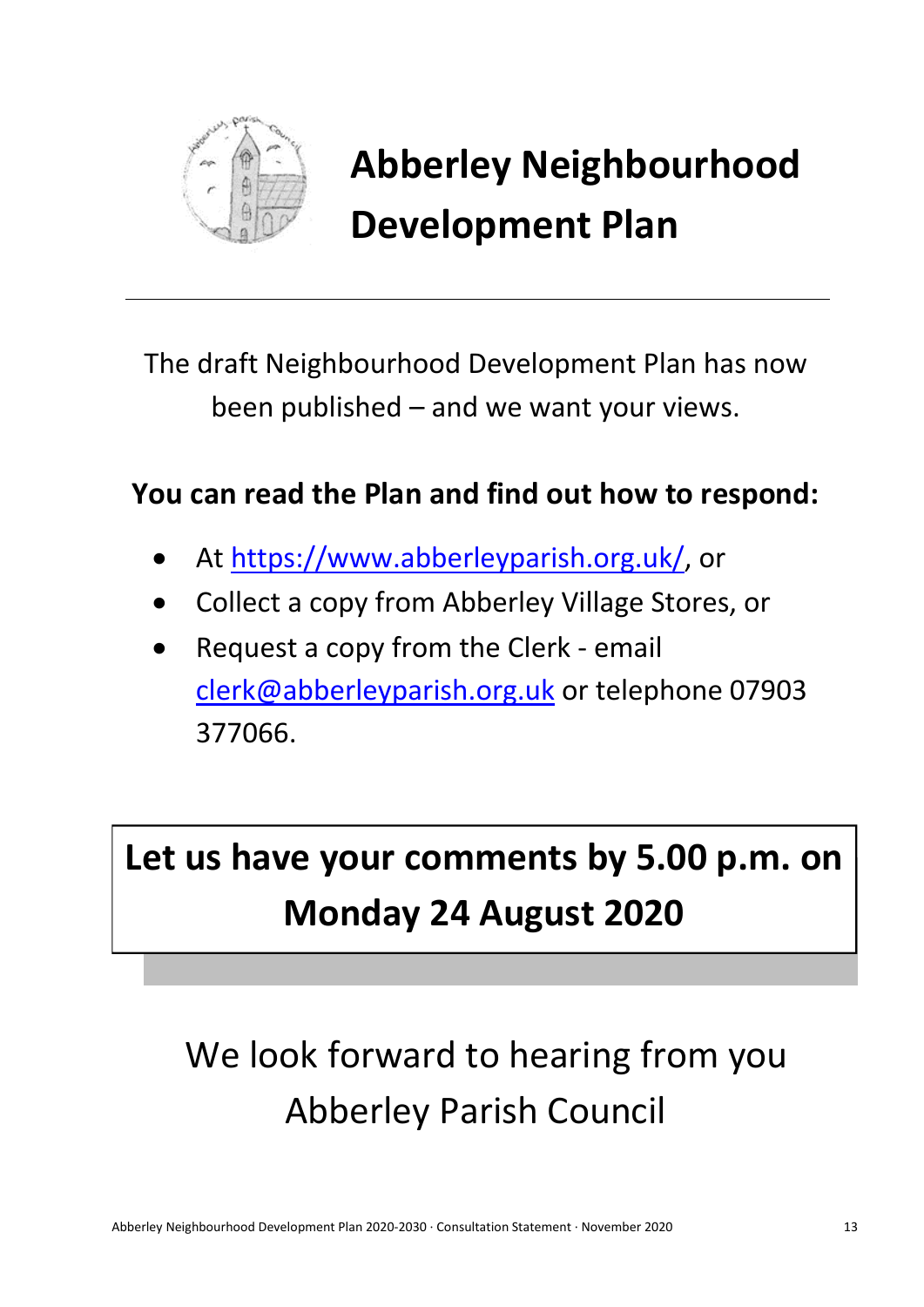#### **Appendix 2**

#### **Regulation 14 consultation Response Log**

Part 1: Comments from consultation bodies

Part 2: Community comments

#### **Abbreviations**

NPPF: National Planning Policy Framework SWDP: South Worcestershire Development Plan MHDC: Malvern Hills District Council NDP: Neighbourhood Development Plan WCC: Worcestershire County Council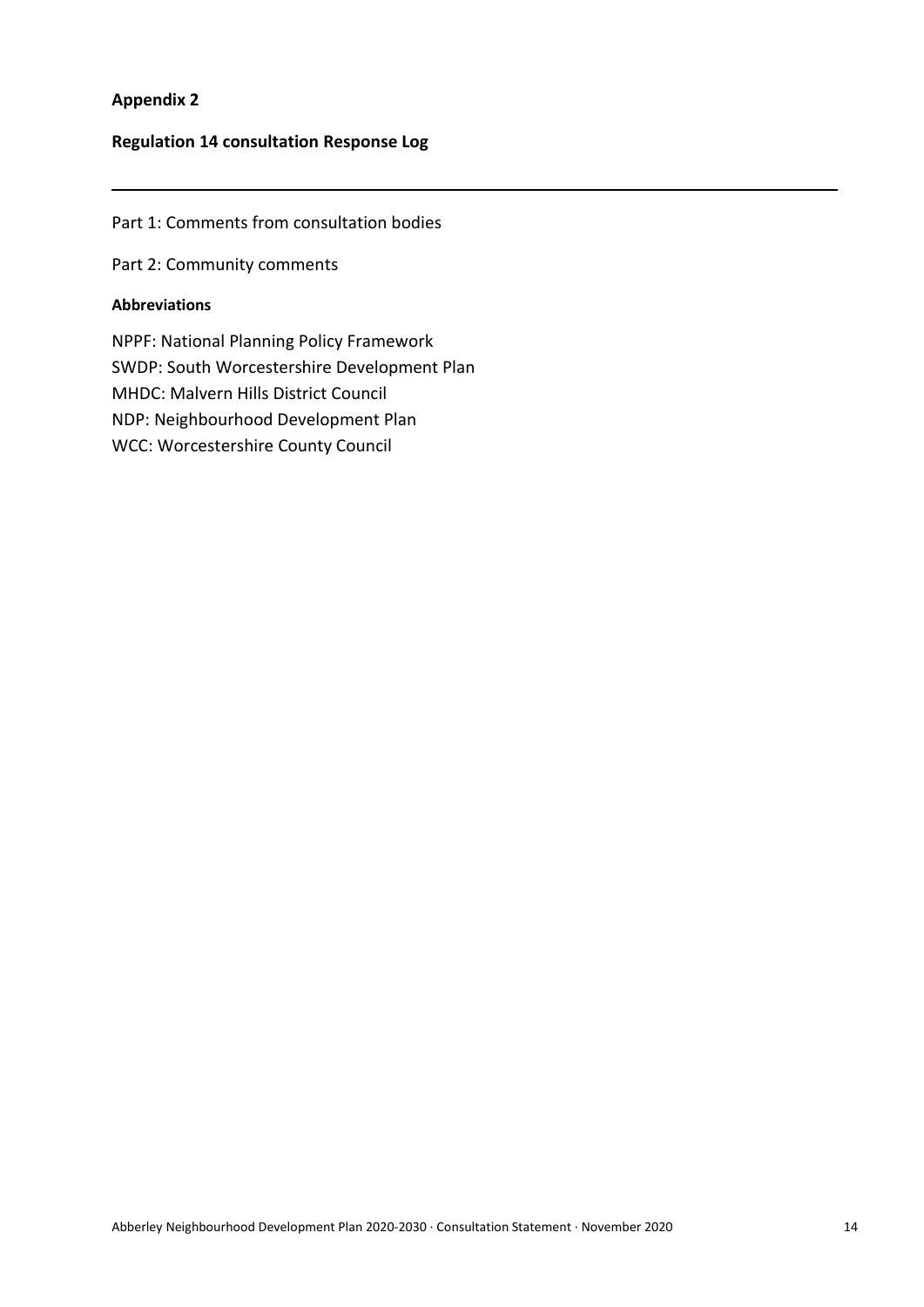### **Part 1: Comments from consultation bodies**

| <b>Consultee</b>                                | <b>NDP</b><br>ref | <b>Type</b><br>$C = Comment$<br>$O = Object$<br>$S = Support$ | <b>Comment received</b>                                                                                                                                                                                                                                                                                                                                                                                                                                                                                                                                                                                                                                                                                                                                                                                                                                                                                                                                                                                                                                                                                                                                                                                                                                                                                                                                                                                  | <b>Parish Council's response</b>                                                                                                                                                    | <b>Amendments to Abberley</b><br>draft NDP                                                             |
|-------------------------------------------------|-------------------|---------------------------------------------------------------|----------------------------------------------------------------------------------------------------------------------------------------------------------------------------------------------------------------------------------------------------------------------------------------------------------------------------------------------------------------------------------------------------------------------------------------------------------------------------------------------------------------------------------------------------------------------------------------------------------------------------------------------------------------------------------------------------------------------------------------------------------------------------------------------------------------------------------------------------------------------------------------------------------------------------------------------------------------------------------------------------------------------------------------------------------------------------------------------------------------------------------------------------------------------------------------------------------------------------------------------------------------------------------------------------------------------------------------------------------------------------------------------------------|-------------------------------------------------------------------------------------------------------------------------------------------------------------------------------------|--------------------------------------------------------------------------------------------------------|
| <b>Malvern Hills</b><br><b>District Council</b> | <b>NDP</b>        | C                                                             | [NB contextual information provided in the MHDC response on the NPPF,<br>Planning Practice Guidance and the SWDP has been excluded from the<br>following in the interests of brevity].<br>As a general comment, it is considered that the draft Neighbourhood Plan is<br>well presented, clear and logical. It is considered that the concept plan for<br>Policy ABY3 (criteria for development of land at The Orchard) could be very<br>helpful for decision takers, particularly in light of the recent withdrawal of the<br>planning application for the site. The development of Policies ABY4 (criteria<br>for development of land at Walshes Farm) and ABY5 (criteria for development<br>of land west of Apostle Oak Cottage) have, however, to some extent been<br>overtaken by events with both sites now having planning permission. In light<br>of this, it is considered that the policies ABY4 and ABY5 may have a very<br>limited shelf life. It is noted that a number of policies overlap with similar<br>policies in the SWDP, but this does help ensure general conformity with the<br>SWDP and emerging SWDPR. To add clarity or ensure conformity with<br>national or SWDP policies we have suggested alternative wording for some<br>policies. These are only suggestions and it is obviously for the Parish Council<br>or NDP Steering Group to decide which suggestions to accept. | This general comment and support<br>for the Plan is welcomed. The<br>comments in respect of policies<br>ABY3, ABY4 and ABY5 are<br>addressed below in their respective<br>sections. | No change.                                                                                             |
|                                                 | Chapter 1         | C                                                             | It would be helpful if Chapter 1 set out the next steps for the development of<br>the NDP, including submission of the Plan to the District Council, Regulation<br>16 consultation, Examination and (subject to the outcome of the Examination)<br>Referendum.                                                                                                                                                                                                                                                                                                                                                                                                                                                                                                                                                                                                                                                                                                                                                                                                                                                                                                                                                                                                                                                                                                                                           | It is agreed this would be a useful<br>addition to the introductory<br>chapter.                                                                                                     | Include a step-by-step flow chart<br>detailing the steps achieved to date<br>and the remaining stages. |
|                                                 | Para, 1.11        | C                                                             | It should be noted that the planning application for development of land at<br>The Orchard was withdrawn in July 2020.                                                                                                                                                                                                                                                                                                                                                                                                                                                                                                                                                                                                                                                                                                                                                                                                                                                                                                                                                                                                                                                                                                                                                                                                                                                                                   | Noted.                                                                                                                                                                              | Update para. 1.11 to reflect the<br>position on the three SWDP<br>allocations.                         |
|                                                 | ABY1              | C                                                             | Policy ABY1 is an overarching policy, but it is considered that it has regard to<br>the Framework and is in general conformity with the SWDP.                                                                                                                                                                                                                                                                                                                                                                                                                                                                                                                                                                                                                                                                                                                                                                                                                                                                                                                                                                                                                                                                                                                                                                                                                                                            | Noted.                                                                                                                                                                              | No change.                                                                                             |
|                                                 | ABY2, paras.      |                                                               | It is considered that Policy ABY2 provides flexibility to take account of viability                                                                                                                                                                                                                                                                                                                                                                                                                                                                                                                                                                                                                                                                                                                                                                                                                                                                                                                                                                                                                                                                                                                                                                                                                                                                                                                      | This support for policy ABY2 is                                                                                                                                                     | Update para. 5.4 to refer to the                                                                       |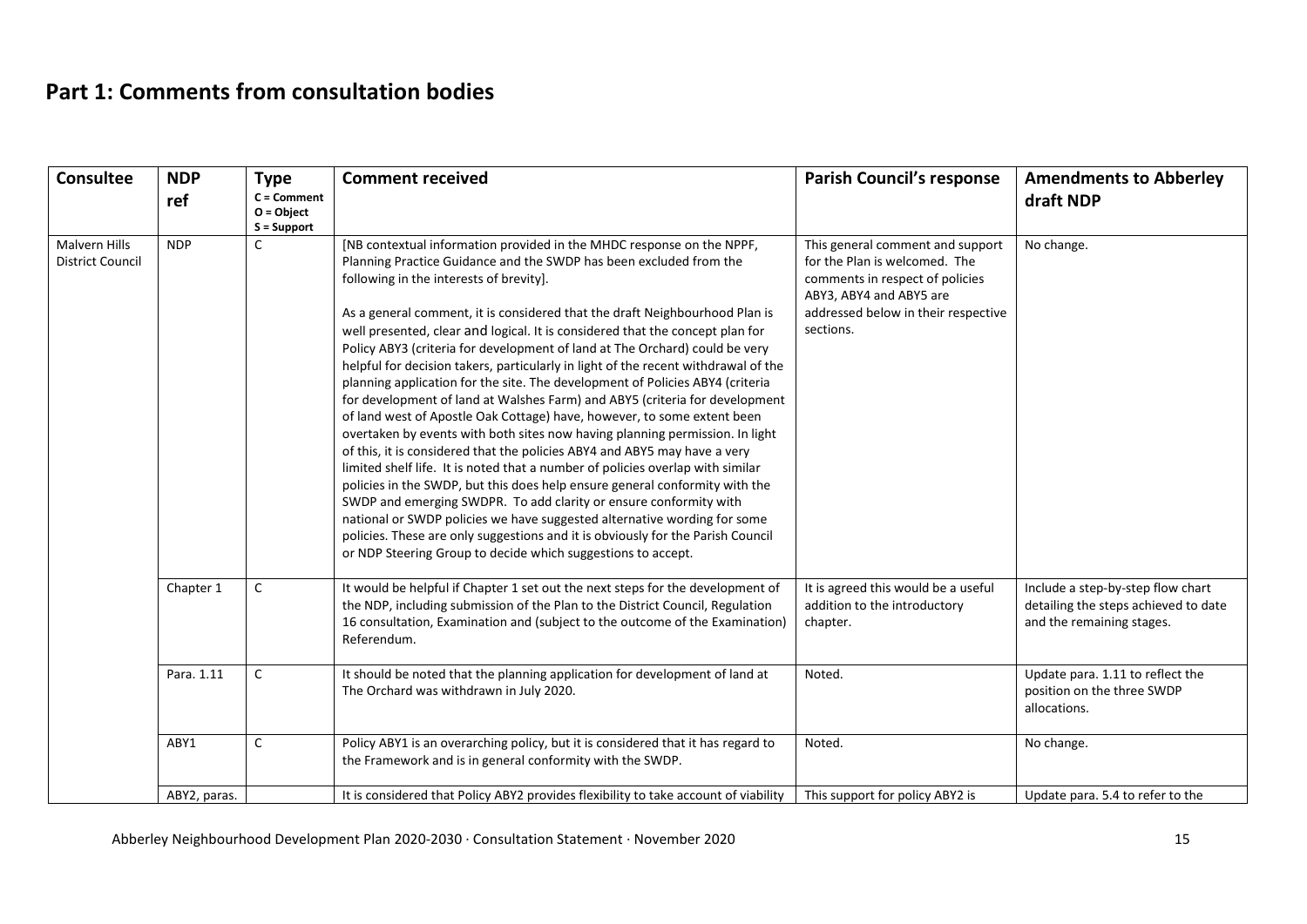| <b>Consultee</b> | <b>NDP</b><br>ref | <b>Type</b><br>$C = Comment$<br>$O = Object$<br>$S = Support$ | <b>Comment received</b>                                                                                                                                                                                                                                                                                                                                                                                                                                                                                                                                                                                                                                                                                                                                                                                                                                                                                                                                      | <b>Parish Council's response</b>                                                                                                                                                                                                                                                                                                                                                                            | <b>Amendments to Abberley</b><br>draft NDP                                                                                                                                                                                                                                 |
|------------------|-------------------|---------------------------------------------------------------|--------------------------------------------------------------------------------------------------------------------------------------------------------------------------------------------------------------------------------------------------------------------------------------------------------------------------------------------------------------------------------------------------------------------------------------------------------------------------------------------------------------------------------------------------------------------------------------------------------------------------------------------------------------------------------------------------------------------------------------------------------------------------------------------------------------------------------------------------------------------------------------------------------------------------------------------------------------|-------------------------------------------------------------------------------------------------------------------------------------------------------------------------------------------------------------------------------------------------------------------------------------------------------------------------------------------------------------------------------------------------------------|----------------------------------------------------------------------------------------------------------------------------------------------------------------------------------------------------------------------------------------------------------------------------|
|                  | 5.4 and 5.5.      |                                                               | considerations but also provides a strong steer for decision makers when<br>determining planning applications.<br>Paragraph 5.4 and 5.5 - For clarity, it is suggested that the first sentence of<br>paragraph 5.4 (which relates to the AECOM local Housing Needs Assessment)<br>is moved to paragraph 5.5. The remainder of paragraph 5.4 relates to the<br>Indicative Housing Requirement figures provided by the South Worcestershire<br>Councils in July 2019. It should be noted that the figures are indicative, should<br>be considered as a minimum requirement and could be subject to change. For<br>accuracy, it is suggested that the following wording in the final sentence of<br>paragraph 5.4 " capacities assumed in the SWDP " is amended to "<br>indicative number of dwellings assumed in the SWDP allocations " For<br>clarity, it is suggested that the first sentence of paragraph 5.5 is amended to<br>read "The AECOM Assessment " | welcomed.<br>Para, 5.4 deals with the issue of the<br>quantity of housing required. The<br>latest position is set out in the<br>indicative housing requirement<br>provided to the Parish Council by<br>the South Worcestershire Councils<br>in July 2019. It is agreed that para.<br>5.4 should be updated and<br>amended accordingly.<br>The suggested amendment to para.<br>5.5 is helpful and is agreed. | indicative housing requirement for<br>the Neighbourhood Area provided by<br>the South Worcestershire Councils in<br>July 2019. Include this document in<br>the evidence base at Appendix A.<br>Otherwise amend para. 5.4 as<br>indicated.<br>Amend para. 5.5 as indicated. |
|                  | ABY3              | $\mathsf{C}$                                                  | It is considered that Policy ABY3 sets out a more detailed policy for SWDP<br>59/1. The Reasoned Justification for Policy ABY3 correctly includes reference<br>to the planning application 19/01746/FUL submitted in January 2020 for the<br>demolition of existing buildings on site and development of 11 new dwelling<br>houses. It should be noted that the applicant has recently (29th July 2020)<br>withdrawn the planning application. Paragraph 63 of the Framework says<br>"Provision of affordable housing should not be sought for residential<br>developments that are not major developments, other than in designated<br>rural areas (where policies may set out a lower threshold of 5 units or fewer).<br>Footnote 9 on page 15 helpfully clarifies that Abberley is a designated rural<br>area.                                                                                                                                            | This support for policy ABY3 is<br>welcomed.<br>The reasoned justification to the<br>policy together with para. 1.11<br>should be updated to reflect the<br>withdrawal of the planning<br>application referred to.                                                                                                                                                                                          | Update paras. 1.11, 5.6, and footnote<br>7                                                                                                                                                                                                                                 |
|                  | ABY4              | $\mathsf C$                                                   | The reasoned justification for Policy ABY4 rightly states that the site has<br>planning permission for 26 dwellings (planning application 16/00816/OUT)<br>and the criteria for development of the site would only be applied to any<br>subsequent application(s) which may come forward. It is understood that the<br>developers are likely to build out the permitted scheme, subject to some<br>tweaks to suit their house types. There are reservations about whether<br>County Highways would permit the loop road in the manner shown. The<br>access design off the main road was subject to particular scrutiny at outline<br>stage on appeal. It would likely have to be a cul-de-sac with terminus rather<br>than a complete loop. Whilst Policy ABY4 makes clear that the criteria for<br>development of the site would only be applied to any subsequent                                                                                          | The sites at Walshes Farm (ABY4)<br>and west of Apostles Oak Cottage<br>(ABY5) both have outline and<br>reserved matters planning<br>permissions for residential<br>development. It is agreed that<br>policies ABY4 and ABY5 should be<br>deleted in order to remove the<br>potential for confusion between<br>the approved schemes and those<br>indicated in the concept plans.                            | Delete policies ABY4 and ABY5, the<br>supporting text and plans 3 and 4.                                                                                                                                                                                                   |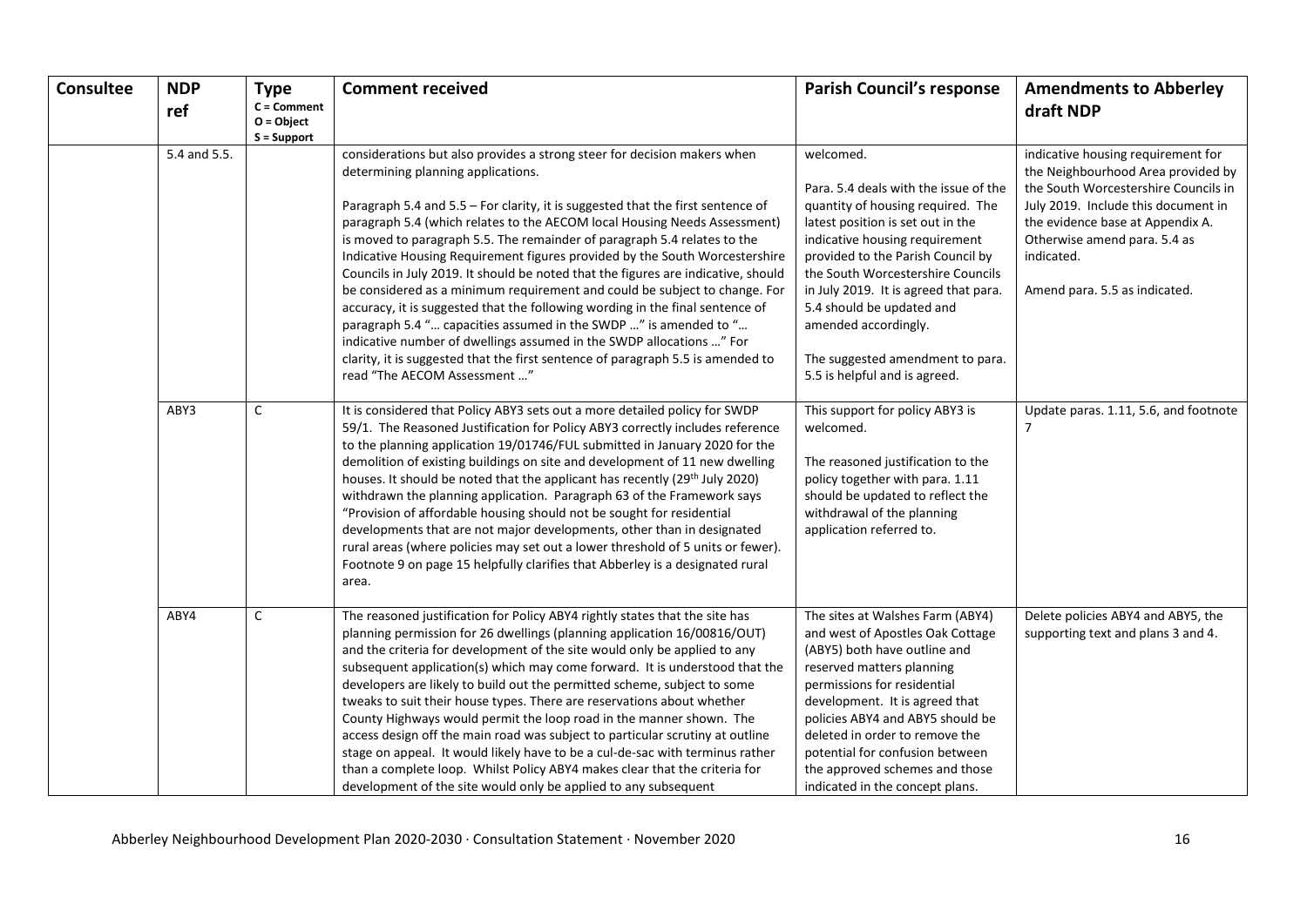| <b>Consultee</b> | <b>NDP</b><br>ref    | <b>Type</b><br>$C = Comment$<br>$O = Object$<br>$S = Support$ | <b>Comment received</b>                                                                                                                                                                                                                                                                                                                                                                                                                                                                                                                                                                                                                                                                                                                                                                                                                                                                                                                                            | <b>Parish Council's response</b>                                                                                                                                                                                                                                 | <b>Amendments to Abberley</b><br>draft NDP                                                                                                                                                                                                  |
|------------------|----------------------|---------------------------------------------------------------|--------------------------------------------------------------------------------------------------------------------------------------------------------------------------------------------------------------------------------------------------------------------------------------------------------------------------------------------------------------------------------------------------------------------------------------------------------------------------------------------------------------------------------------------------------------------------------------------------------------------------------------------------------------------------------------------------------------------------------------------------------------------------------------------------------------------------------------------------------------------------------------------------------------------------------------------------------------------|------------------------------------------------------------------------------------------------------------------------------------------------------------------------------------------------------------------------------------------------------------------|---------------------------------------------------------------------------------------------------------------------------------------------------------------------------------------------------------------------------------------------|
|                  |                      |                                                               | application(s) which may come forward, it is considered that the policy could<br>raise local residents expectations of what might be delivered on the site and<br>the policy may have a very limited shelf life.                                                                                                                                                                                                                                                                                                                                                                                                                                                                                                                                                                                                                                                                                                                                                   | In the event that the approved<br>schemes do not proceed, policy<br>ABY11 will help guide                                                                                                                                                                        |                                                                                                                                                                                                                                             |
|                  | ABY5                 | C                                                             | The reasoned justification for Policy ABY5 rightly states that the site was<br>granted consent on appeal in May 2016 for up to 25 dwellings, with reserved<br>matters approved in April 2020, and that the criteria for development of the<br>site would only be applied to any subsequent application(s) which may come<br>forward. It is understood that the development approved for this site is<br>broadly in line with the criteria for development/concept plan except for the<br>green space being located towards the rear of the site adjacent to the bat<br>corridor instead of being centrally positioned. Whilst Policy ABY5 makes clear<br>that the criteria for development of the site would only be applied to any<br>subsequent application(s) which may come forward, it is considered that the<br>policy could raise local residents expectations of what might be delivered on<br>the site and the policy may have a very limited shelf life. | determination of any future<br>applications, alongside the SWDP's<br>site allocation and other policies.<br>Policy ABY11 incorporates a link to<br>the Abberley Design Guide.                                                                                    |                                                                                                                                                                                                                                             |
|                  | ABY6, para.<br>5.19. | $\mathsf C$                                                   | To provide greater clarity for applicants and decision makers it is suggested<br>that the Neighbourhood Plan includes a map showing the location of the<br>community facilities that are to be protected under Policy ABY6.<br>Part 1 of Policy ABY6 echoes, and is therefore in general conformity with,<br>SWDP 37B (Built Community Facilities).                                                                                                                                                                                                                                                                                                                                                                                                                                                                                                                                                                                                                | It is agreed it would be useful to<br>include a plan showing the location<br>of the community facilities listed in<br>this policy.<br>The support for the first part of the<br>policy is welcomed.                                                               | Add plan to show the location of the<br>community facilities listed in policy<br>ABY6.                                                                                                                                                      |
|                  |                      |                                                               | Part 2 of Policy ABY6 seeks to reflect paragraph 182 of the Framework which<br>says "Existing businesses and facilities should not have unreasonable<br>restrictions placed on them as a result of development permitted after they<br>were established. Where the operation of an existing business or community<br>facility could have a significant adverse effect on new development (including<br>changes of use) in its vicinity, the applicant (or 'agent of change') should be<br>required to provide suitable mitigation before the development has been<br>completed."                                                                                                                                                                                                                                                                                                                                                                                   | In respect of proposals which may<br>affect an existing facility, it is<br>agreed that the assessment of<br>significant adverse effect should be<br>for the decision maker to<br>determine, rather than placing this<br>onus on the applicant to<br>demonstrate. | Amend the second sentence of policy<br>ABY6 to read: "Proposals in the<br>vicinity of an existing community<br>facility should not have a significant<br>adverse effect on its operation,<br>taking account of any mitigation<br>proposed." |
|                  |                      |                                                               | Part 3 of Policy ABY6 puts the onus on the applicant to demonstrate that a<br>development proposal will not have a significant adverse impact on the<br>operation of a community facility within its vicinity. It is not clear how<br>applicants would do this or whether they would have the necessary<br>information to assess the impact of their proposal on a community facility.                                                                                                                                                                                                                                                                                                                                                                                                                                                                                                                                                                             | The suggested addition to the<br>policy to address new or the<br>enhancement of existing facilities is<br>welcomed and agreed.                                                                                                                                   | Add suggested wording to policy<br>ABY6 to cover new or the<br>enhancement of existing community<br>facilities.                                                                                                                             |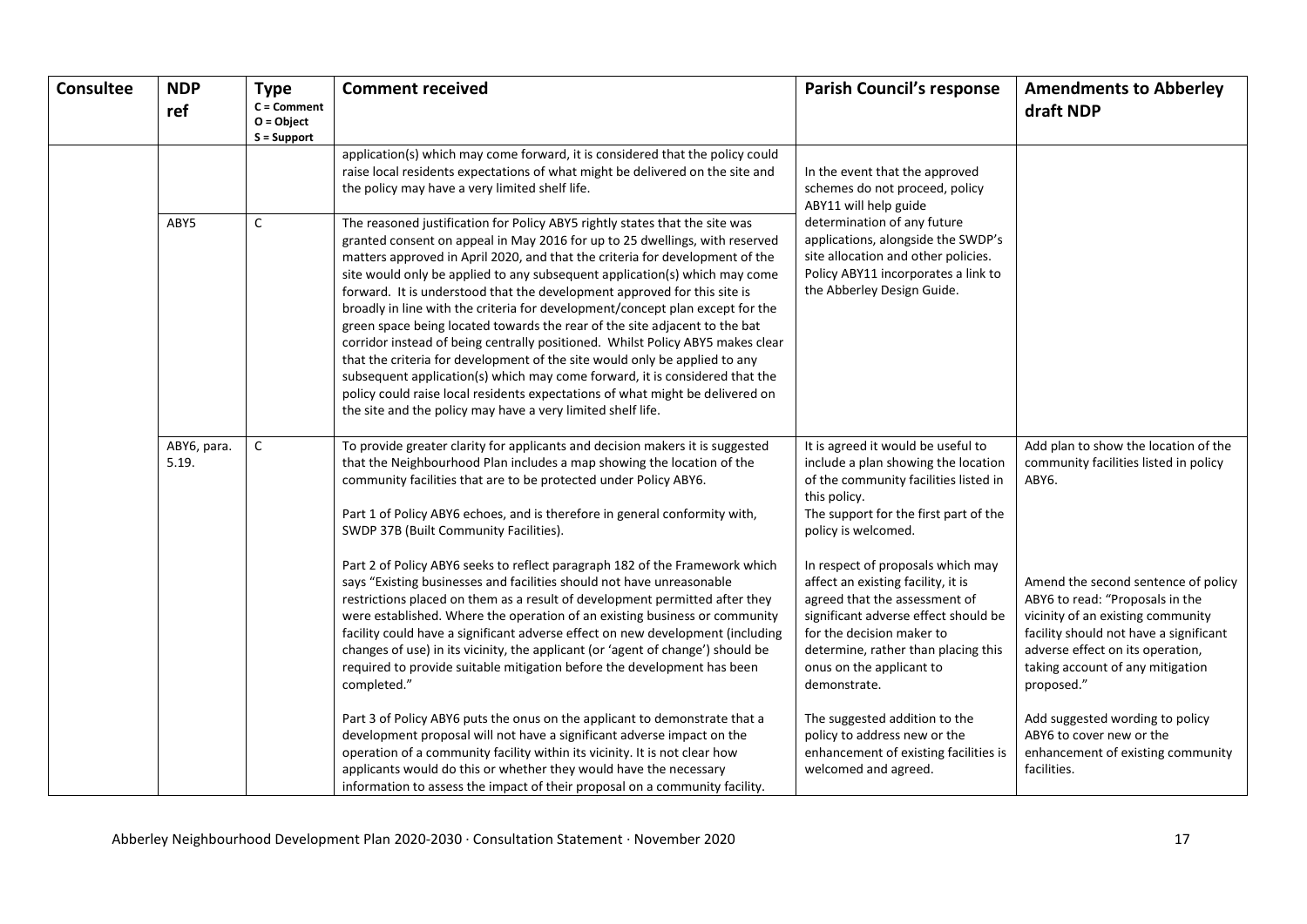| <b>Consultee</b> | <b>NDP</b><br>ref | <b>Type</b><br>$C = Comment$<br>$O = Object$<br>$S = Support$ | <b>Comment received</b>                                                                                                                                                                                                                                                                                                                                                                                                                                                                                                                                                                                                                                                                                                                                                                                                                                                                                                                                                    | <b>Parish Council's response</b>                                                                                                                                                                                                                                                                                                                                                                                                                                              | <b>Amendments to Abberley</b><br>draft NDP                                 |
|------------------|-------------------|---------------------------------------------------------------|----------------------------------------------------------------------------------------------------------------------------------------------------------------------------------------------------------------------------------------------------------------------------------------------------------------------------------------------------------------------------------------------------------------------------------------------------------------------------------------------------------------------------------------------------------------------------------------------------------------------------------------------------------------------------------------------------------------------------------------------------------------------------------------------------------------------------------------------------------------------------------------------------------------------------------------------------------------------------|-------------------------------------------------------------------------------------------------------------------------------------------------------------------------------------------------------------------------------------------------------------------------------------------------------------------------------------------------------------------------------------------------------------------------------------------------------------------------------|----------------------------------------------------------------------------|
|                  |                   |                                                               | Paragraph 5.19 then indicates a community aspiration to extend / enhance<br>Abberley Village Hall to provide recreational facilities and additional car<br>parking. Currently, Policy ABY6 relates to the protection of existing<br>community facilities, but does not address the provision of new or<br>enhancement of existing community facilities. If the Neighbourhood Plan<br>were to address the provision of new or enhancement of existing community<br>facilities it is suggested that policy wording along the following lines may be<br>appropriate:<br>The provision of new built community facilities or the enhancement of existing                                                                                                                                                                                                                                                                                                                        |                                                                                                                                                                                                                                                                                                                                                                                                                                                                               |                                                                            |
|                  |                   |                                                               | facilities will be required to demonstrate that:<br>1. the siting, scale and design respects the character of the surrounding<br>area, including any historic and natural assets;<br>the local road network can accommodate the additional traffic<br>2.<br>without compromising highway safety, and;<br>adequate off-road vehicle and cycle parking is provided on the site.<br>3.                                                                                                                                                                                                                                                                                                                                                                                                                                                                                                                                                                                        |                                                                                                                                                                                                                                                                                                                                                                                                                                                                               |                                                                            |
|                  | ABY7              | C                                                             | Policy ABY7 identifies four Landscape Types in the Neighbourhood Area. It is<br>suggested that the Neighbourhood Plan includes a map showing the<br>landscape types so that it is evident how applicants and decision makers know<br>which landscape types apply to individual applications. Policy AB7 is<br>considered to be in general conformity with SWDP 25 (Landscape Character).                                                                                                                                                                                                                                                                                                                                                                                                                                                                                                                                                                                   | This support for policy ABY7 is<br>welcomed. It is agreed it would be<br>useful to include a plan showing<br>the extent of each of the landscape<br>types referred to in the policy.                                                                                                                                                                                                                                                                                          | Add plan to show the extent of each<br>of the landscape types referred to. |
|                  | ABY8              | C                                                             | Planning policies can seek to protect specific views where this is justified in<br>the wider public interest (for example from a public footpath, right of way,<br>roadside, or other publicly accessible land). It is noted that paragraph 6.10<br>says that all of the proposed views can be seen from publicly-accessible rights<br>of way and viewpoints.<br>Plan 5 helpfully identifies the location and direction of the proposed Key<br>Views. To provide a practical framework for decision makers (and applicants),<br>ideally it would be helpful if the map showed the extent of the proposed Key<br>Views, although it is acknowledged that the photographs on page 28 provide a<br>good indication of the extent of the views.<br>It is noted that the proposed Key Views KV8 and KV5 potentially conflict with<br>SWDP 59/1 and the proposed SWDP 100 (land east of Clows Top Road).<br>The Reasoned Justification explains that the proposed Key Views were | This support for the inclusion of a<br>policy on key views is welcomed. It<br>is considered that the policy is<br>clearly written and unambiguous,<br>such that it can be applied<br>consistently and with confidence<br>by decision makers when<br>determining planning applications,<br>including with regard to the extent<br>of each of the key views. KV8 is<br>across an area of woodland (a<br>Priority Habitat Inventory site) to<br>the south of SWDP 59/1; there is | No change.                                                                 |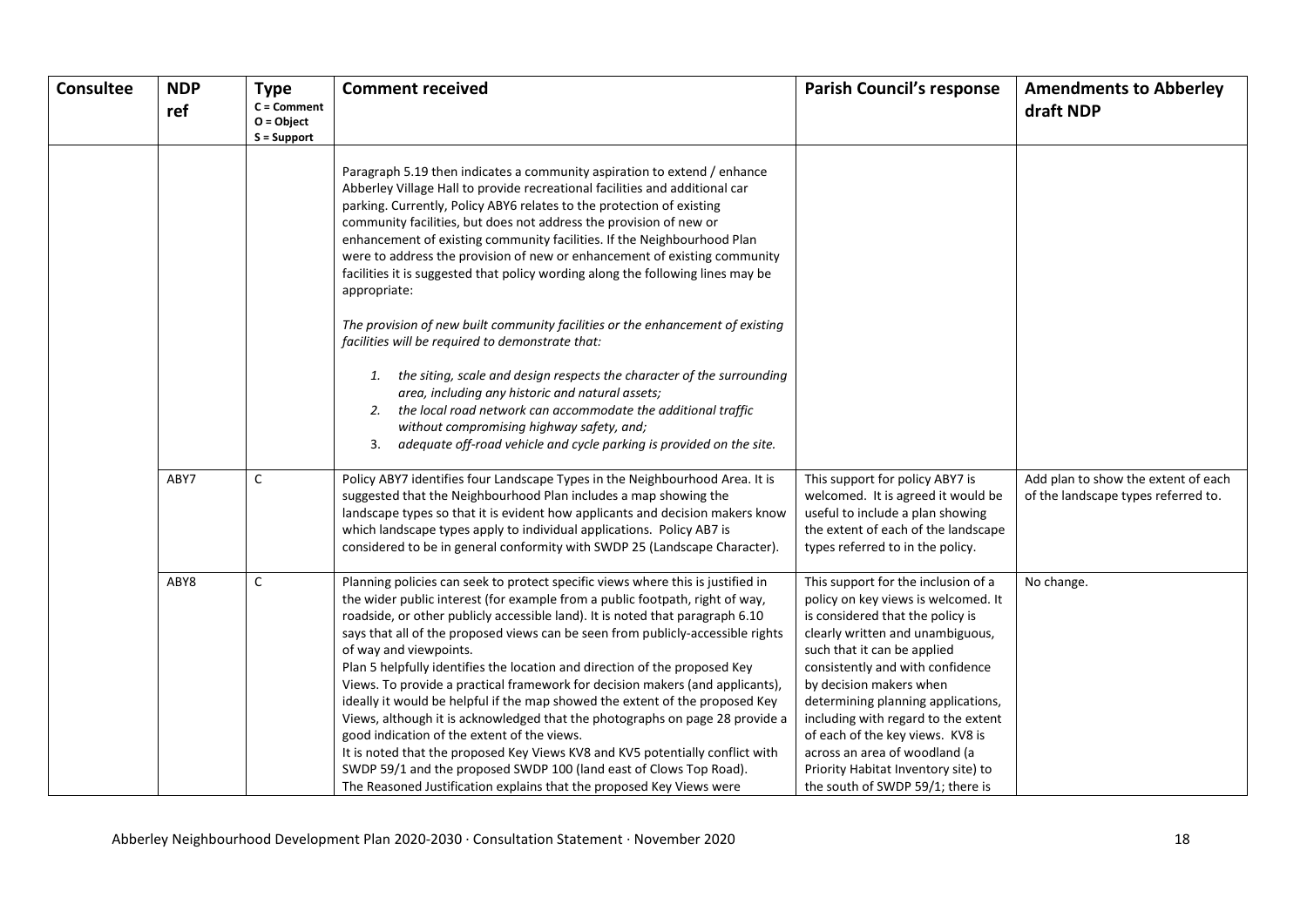| <b>Consultee</b> | <b>NDP</b><br>ref | <b>Type</b><br>$C = Comment$<br>$O = Object$<br>$S = Support$ | <b>Comment received</b>                                                                                                                                                                                                                                                                                                                                                                                                                                                                                                                                                                                                                                                                                                                                                                                                                                                                                                                                                                                              | <b>Parish Council's response</b>                                                                                                                                                                                                                                                                                                                                                                                                                                                                                                                                                                                                                                                                                                                                                                                                                                                                                 | <b>Amendments to Abberley</b><br>draft NDP                                               |
|------------------|-------------------|---------------------------------------------------------------|----------------------------------------------------------------------------------------------------------------------------------------------------------------------------------------------------------------------------------------------------------------------------------------------------------------------------------------------------------------------------------------------------------------------------------------------------------------------------------------------------------------------------------------------------------------------------------------------------------------------------------------------------------------------------------------------------------------------------------------------------------------------------------------------------------------------------------------------------------------------------------------------------------------------------------------------------------------------------------------------------------------------|------------------------------------------------------------------------------------------------------------------------------------------------------------------------------------------------------------------------------------------------------------------------------------------------------------------------------------------------------------------------------------------------------------------------------------------------------------------------------------------------------------------------------------------------------------------------------------------------------------------------------------------------------------------------------------------------------------------------------------------------------------------------------------------------------------------------------------------------------------------------------------------------------------------|------------------------------------------------------------------------------------------|
|                  |                   |                                                               | identified by the NDP Steering Group. It is important that objective criteria are<br>established for the identification and grading of views. For example, in visual<br>assessments generally, published guidance such as Natural England's LCA<br>guidance and the Landscape Institute's Guidance for Landscape and Visual<br>Impact Assessment 3rd Edition ('GLVIA3') explain the factors which contribute<br>to the very highest levels of visual value.                                                                                                                                                                                                                                                                                                                                                                                                                                                                                                                                                          | no potential conflict with this<br>allocation. At the time of writing<br>the proposed SWDP 100 has not<br>progressed beyond Preferred<br>Options stage; in the meantime,<br>KV5 is a valuable view of open<br>countryside enjoyed by users of the<br>village hall/car park. Key views<br>have been identified by the NDP<br>Steering Group as being important<br>for the protection of local<br>distinctiveness, landscape<br>character and village setting.                                                                                                                                                                                                                                                                                                                                                                                                                                                     |                                                                                          |
|                  | ABY9              | $\mathsf C$                                                   | Policy ABY9 reflects, and is therefore in general conformity with, SWDP 22.<br>Plans 6 and 7 helpfully show the location of the Local Wildlife Sites, Local<br>Geological Sites and Grassland Inventory Sites which provides a practical<br>framework for applicants and decision makers.<br>However, it is considered that Policy ABY9 would only apply to those<br>biodiversity and geological sites (or parts of sites) within the Neighbourhood<br>Area. Large parts of the Local Wildlife Sites are outside the Neighbourhood<br>Area. Shavers End East and Abberley Hall East appear to be wholly outside the<br>Neighbourhood Area and so should be excluded from Policy ABY9.<br>For clarity it is suggested that Policy ABY9 is re-worded to make clear that the<br>policy would apply to those parts of the sites of local biodiversity and<br>geodiversity importance within the Neighbourhood Area.<br>For clarity, it is suggested that Hill Farm Meadows is listed as the Grassland<br>Inventory Site. | This support for policy ABY9 is<br>welcomed. The policy identifies<br>sites of local biodiversity and<br>geodiversity importance to which<br>SWDP policy 22D or its successor<br>would apply, and recognises that<br>some of these extend outside the<br>Neighbourhood Area boundary or<br>immediately adjoin it. The reason<br>for including the two adjoining sites<br>in the policy is explained in para<br>6.13. Overall, national planning<br>policy promotes an approach to<br>protecting biodiversity and<br>geodiversity which seeks to<br>maintain and enhance networks of<br>habitats and green infrastructure,<br>and to plan for the enhancement of<br>natural capital across local<br>authority boundaries (NPPF para<br>171). With this in mind it is<br>considered the policy as worded<br>ensures the immediate context for<br>the protection of locally important<br>sites can be understood by | Add "Hill Farm Meadows" to policy<br>ABY9 as the identified Grassland<br>Inventory Site. |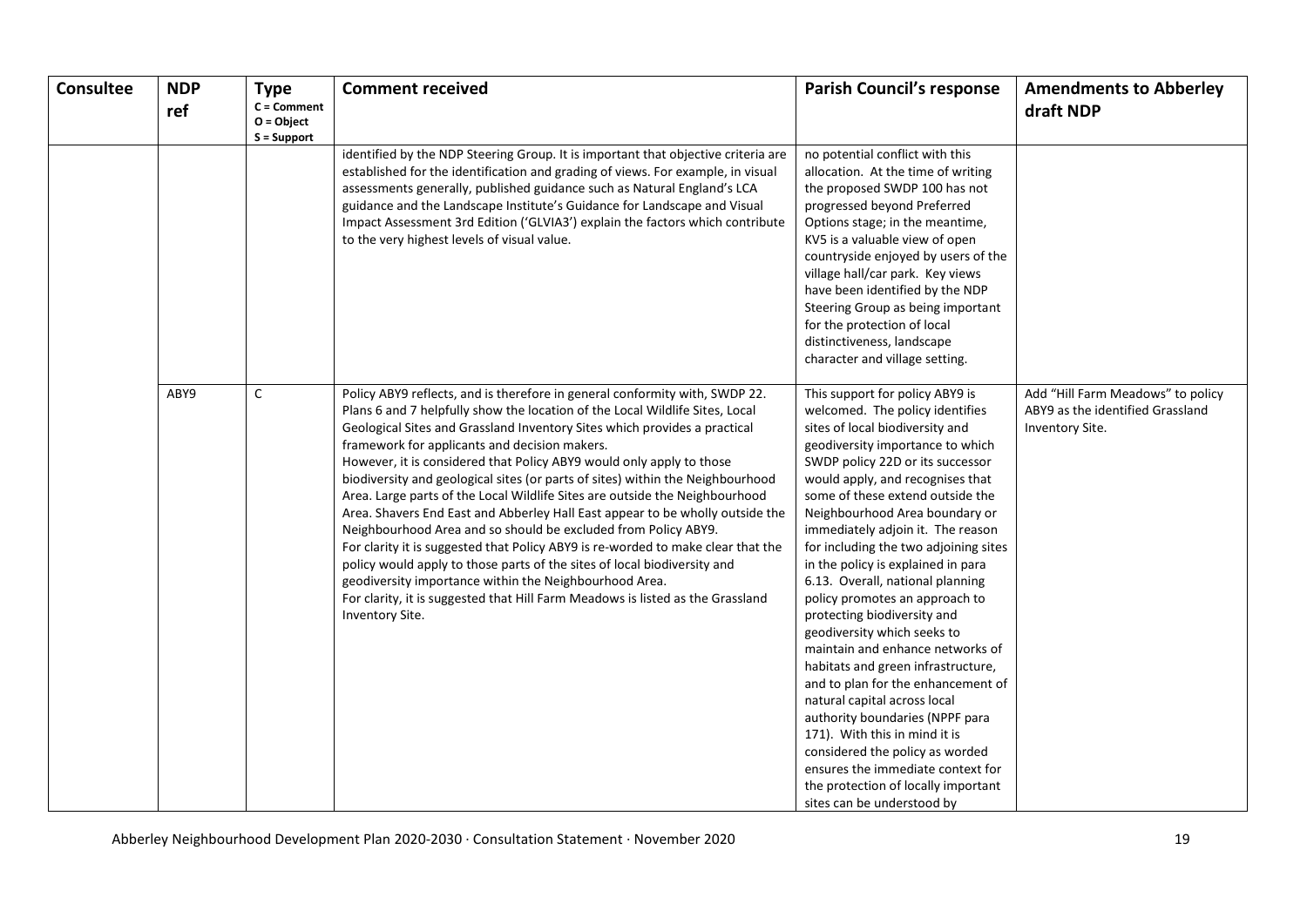| <b>Consultee</b> | <b>NDP</b><br>ref                 | <b>Type</b><br>$C = Comment$<br>$O = Object$<br>$S = Support$ | <b>Comment received</b>                                                                                                                                                                                                                                                                                                                                                                                                                                                                                                                                                                                                                                                                                                                                                                                                                                                                                                           | <b>Parish Council's response</b>                                                                                                                                                                                                                                                                                                                                             | <b>Amendments to Abberley</b><br>draft NDP   |
|------------------|-----------------------------------|---------------------------------------------------------------|-----------------------------------------------------------------------------------------------------------------------------------------------------------------------------------------------------------------------------------------------------------------------------------------------------------------------------------------------------------------------------------------------------------------------------------------------------------------------------------------------------------------------------------------------------------------------------------------------------------------------------------------------------------------------------------------------------------------------------------------------------------------------------------------------------------------------------------------------------------------------------------------------------------------------------------|------------------------------------------------------------------------------------------------------------------------------------------------------------------------------------------------------------------------------------------------------------------------------------------------------------------------------------------------------------------------------|----------------------------------------------|
|                  |                                   |                                                               |                                                                                                                                                                                                                                                                                                                                                                                                                                                                                                                                                                                                                                                                                                                                                                                                                                                                                                                                   | applicants and decision makers,<br>and as such is appropriate.                                                                                                                                                                                                                                                                                                               |                                              |
|                  | ABY10                             | $\mathsf C$                                                   | The allocation of each Local Green Space requires robust justification.<br>Appendix B on pages 47 - 48 of the draft Plan provides an assessment of the 7<br>proposed Local Green Spaces against the criteria in paragraph 100 of the<br>Framework. Plan 8 shows the location of the 7 proposed Local Green Spaces.<br>The boundaries of each proposed Local Green Spaces need to be clearly<br>identifiable in the Neighbourhood Plan. It is suggested that the boundaries of<br>some Local Green Spaces (particularly LGS6 and LGS4) could be clearer if the<br>map was A4 size or the LGS's were shown as insets.                                                                                                                                                                                                                                                                                                               | It is agreed that the extent of the<br>Local Green Spaces would be<br>clearer if Plan 8 was to be A4 size.                                                                                                                                                                                                                                                                   | Plan 8 to be A4 size in landscape<br>format. |
|                  | ABY11                             | $\mathsf{C}$                                                  | The principle of ABY11 appears to have regard to the Framework and to be in<br>general conformity with SWDP 21.<br>In relation to design principle 3, paragraph 150b of the Framework says any<br>local requirements for the sustainability of buildings should reflect the<br>Government's policy for national technical standards. Therefore carbon<br>neutral development can be encouraged (which Policy ABY11 does) but not<br>required. New development is already required to comply with Building<br>Regulations.<br>For ease of reference and to ensure that the Abberley Design Guide is applied<br>consistently by applicants and decision takers it is suggested that<br>consideration could be given to incorporating the Design Guide in to the<br>Neighbourhood Plan as an Appendix.                                                                                                                               | This support for policy ABY11 is<br>welcomed. The policy seeks to<br>encourage but does not require<br>carbon neutral development (in<br>criterion 2). The Design Guide is a<br>separate document which is readily<br>accessible via the link provided at<br>footnote 19 and does not need to<br>be incorporated into the NDP.                                               | No change.                                   |
|                  | ABY12.<br>paras. 7.16<br>and 7.17 | $\mathsf{C}$                                                  | Policy ABY12 appears to have regard to the Framework.<br>Paragraphs 7.16 and 7.17 identify 8 potential non-designated heritage assets.<br>It is considered appropriate for the Parish Council to nominate non-<br>designated heritage assets for consideration in the MHDC Local List SPD<br>through the neighbourhood plan process. Whilst paragraph 7.17 makes clear<br>that the Parish Council will seek the inclusion of these non-designated<br>buildings and structures in the District Council's Local List it is suggested that<br>it would be more helpful to list the proposed non-designated assets in Table 2<br>(Community Actions) because i) listing them in ABY12 potentially suggests a<br>status that they do not currently have and ii) if any of the proposed assets are<br>outside of the Conservation Area (currently it is not clear) then it would not<br>be appropriate to include them in Policy ABY12. | This support for policy ABY12 is<br>welcomed. Table 2 already<br>includes a Community Action on<br>non-designated heritage assets and<br>it is considered that the further<br>details set out in paras. 7.16 and<br>7.17 is appropriately situated and<br>referenced. Policy ABY12 does not<br>list or otherwise refer to the<br>proposed non-designated heritage<br>assets. | No change.                                   |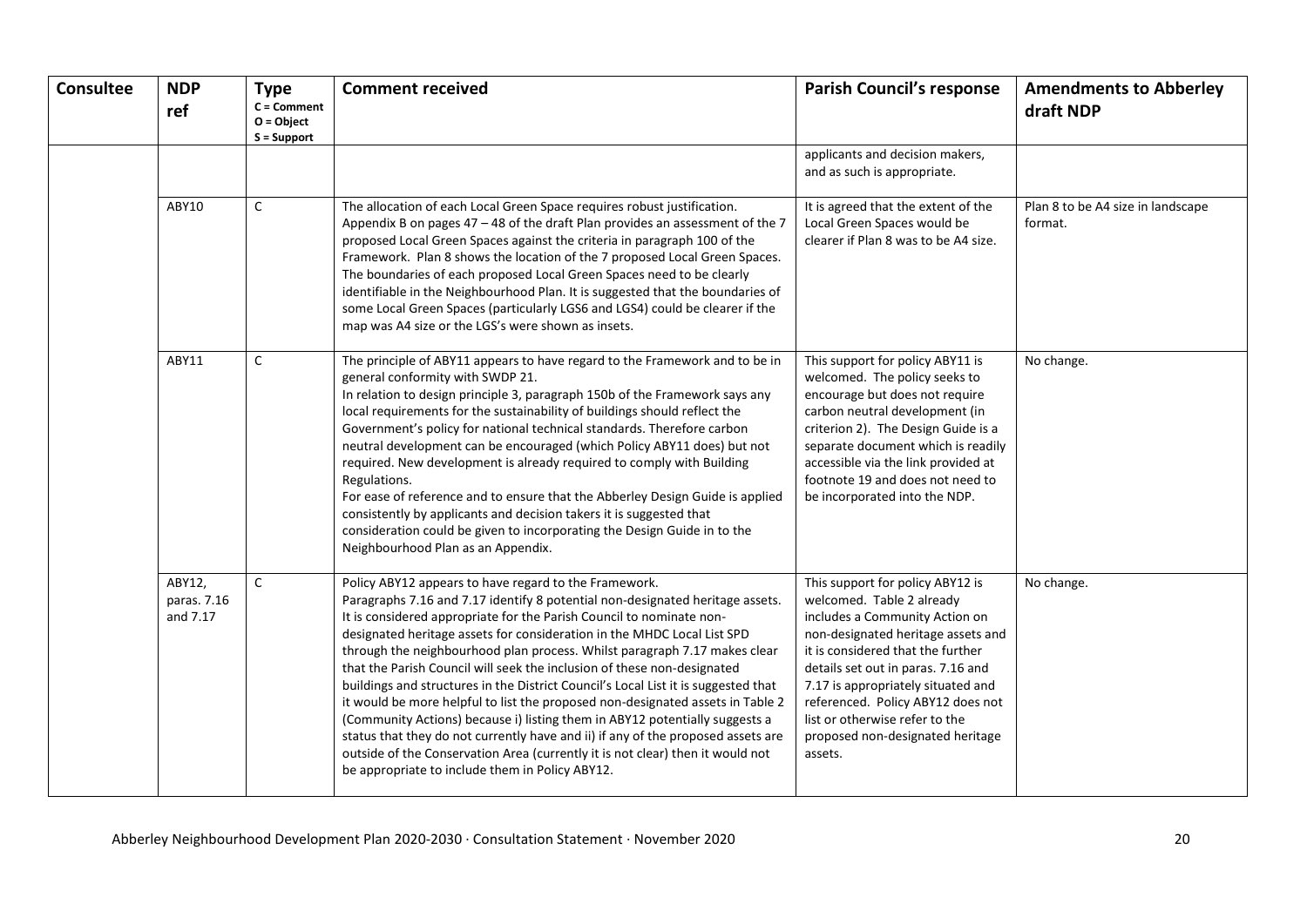| <b>Consultee</b>                       | <b>NDP</b><br>ref    | <b>Type</b><br>$C = Comment$<br>$O = Object$<br>$S = Support$ | <b>Comment received</b>                                                                                                                                                                                                                                                                                                                                                                                                                                                                                                                                                                                                                                                                                                                                                                                                                                                                                                                                                                                                                                                                                                                                                               | <b>Parish Council's response</b>                                                                                                                                                                                                                                                                                                                                                                                                                                                                                                                 | <b>Amendments to Abberley</b><br>draft NDP                                                                                                                                                                          |
|----------------------------------------|----------------------|---------------------------------------------------------------|---------------------------------------------------------------------------------------------------------------------------------------------------------------------------------------------------------------------------------------------------------------------------------------------------------------------------------------------------------------------------------------------------------------------------------------------------------------------------------------------------------------------------------------------------------------------------------------------------------------------------------------------------------------------------------------------------------------------------------------------------------------------------------------------------------------------------------------------------------------------------------------------------------------------------------------------------------------------------------------------------------------------------------------------------------------------------------------------------------------------------------------------------------------------------------------|--------------------------------------------------------------------------------------------------------------------------------------------------------------------------------------------------------------------------------------------------------------------------------------------------------------------------------------------------------------------------------------------------------------------------------------------------------------------------------------------------------------------------------------------------|---------------------------------------------------------------------------------------------------------------------------------------------------------------------------------------------------------------------|
|                                        | ABY13,<br>para. 8.3  | $\mathsf{C}$                                                  | Policy ABY13 largely echoes, and is therefore considered to be in general<br>conformity with, SWDP 12. Paragraph 8.3 refers to support for the re-use of<br>redundant rural buildings for employment uses. Does the parish have a view<br>on the re-use of redundant rural buildings for residential uses?                                                                                                                                                                                                                                                                                                                                                                                                                                                                                                                                                                                                                                                                                                                                                                                                                                                                            | This support for policy ABY13 is<br>welcomed. On the question of the<br>re-use of redundant rural buildings<br>for residential uses, the Parish<br>Council is content to rely on the<br>provisions of the NPPF and the<br>SWDP.                                                                                                                                                                                                                                                                                                                  | No change.                                                                                                                                                                                                          |
|                                        | ABY14                |                                                               | It is considered that much of ABY14 has regard to the Framework and is in<br>general conformity with SWDP10. It is, however, suggested that criterion 1<br>may be difficult to apply consistently and with confidence and that it may be<br>more appropriate for the scale of development to be appropriate to the<br>location rather than proportionate to local business and community needs. As<br>an example, a supermarket could be "proportionate to local business and<br>community needs", but the scale may not be appropriate to a semi-rural<br>location. It is also considered that criterion 4 may be difficult to apply<br>consistently and with confidence. It is suggested that criterion 4 be more<br>positively worded along the lines of "provide sufficient parking to<br>accommodate the vehicles of all users and staff".                                                                                                                                                                                                                                                                                                                                       | This support for policy ABY14 is<br>welcomed. The suggested changes<br>will help the policy to be applied<br>consistently and with confidence,<br>and are agreed.                                                                                                                                                                                                                                                                                                                                                                                | Amend policy ABY14 as follows:<br>Criterion 1 to read: "a scale<br>appropriate to the location; and"<br>Criterion 4 to read: "provide<br>sufficient parking to accommodate<br>the vehicles of all users and staff". |
|                                        | Community<br>actions | $\mathsf C$                                                   | It is considered that the proposed Community Actions on pages 43 and 44 are<br>clearly identifiable and separate from the proposed land-use policies.                                                                                                                                                                                                                                                                                                                                                                                                                                                                                                                                                                                                                                                                                                                                                                                                                                                                                                                                                                                                                                 | Noted.                                                                                                                                                                                                                                                                                                                                                                                                                                                                                                                                           | No change.                                                                                                                                                                                                          |
| Abberley Village<br><b>Green Trust</b> | ABY10<br>(LGS2)      | S                                                             | Abberley Village Green, formerly pasture and woodland, was acquired at<br>auction by a group of villagers in September 1994 with the aim of providing a<br>place for public recreation at the heart of Abberley Village. There had been<br>attempts in earlier years to obtain Planning Permission for various building<br>developments on the land and the aim of the founders of the Green was to<br>protect the Village Green from such developments in perpetuity and, at the<br>same time, opening it for access to all. Subsequently, in 1996, the land<br>comprising the Village Green was conveyed to a Charitable Trust (Abberley<br>Village Green Trust. Registered Charity No. 1056055).<br>Residents of Abberley were invited to contribute to the foundation of the<br>Village Green and such was the support from well-wishers that most of the<br>loans and legal costs associated with purchasing the Village Green and<br>establishing the Charitable Trust were quickly recovered. Since then, the<br>maintenance of the Village Green has been supported by kind donations from<br>individuals, the Parish and District Councils and the National Lottery but most | This support for the designation of<br>Abberley Village Green as Local<br>Green Space is welcomed. The<br>comment from the Trust confirms<br>that the green space is<br>demonstrably special to the local<br>community and holds a particular<br>local significance. The designation<br>will, if approved, have effect only<br>when decisions are made under the<br>Planning Acts with regard to the<br>development plan (of which the<br>NDP, when made, will be a part),<br>notably planning applications<br>which are decided by MHDC. In all | No change.                                                                                                                                                                                                          |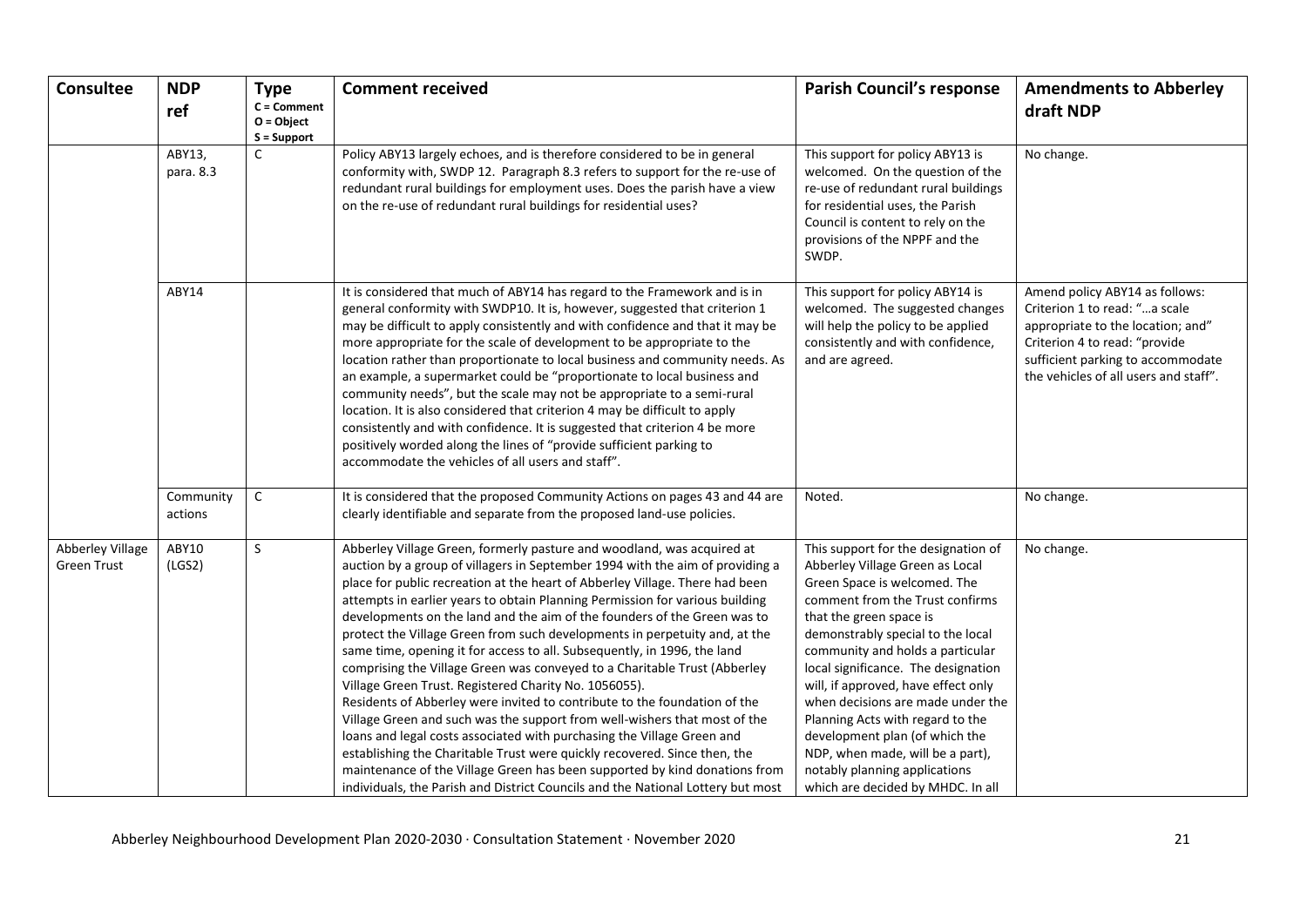| Consultee | <b>NDP</b><br>ref | <b>Type</b><br>$C = Comment$<br>$O = Object$ | <b>Comment received</b>                                                                                                                                                                                                                                                                                                                                                                                                                                                                                                                                                                                                                                                                                                                                                                                                                                                                                                                                                                                                                                                                                                                                                                                                                                                                                                                                                                                                                                                                                                                                                                                                                                                                                                                                                                                                                                                                                                                                                                                                                                                                                                                                                                                                                                                                                                                      | <b>Parish Council's response</b>                                                                                                                                                   | <b>Amendments to Abberley</b><br>draft NDP |
|-----------|-------------------|----------------------------------------------|----------------------------------------------------------------------------------------------------------------------------------------------------------------------------------------------------------------------------------------------------------------------------------------------------------------------------------------------------------------------------------------------------------------------------------------------------------------------------------------------------------------------------------------------------------------------------------------------------------------------------------------------------------------------------------------------------------------------------------------------------------------------------------------------------------------------------------------------------------------------------------------------------------------------------------------------------------------------------------------------------------------------------------------------------------------------------------------------------------------------------------------------------------------------------------------------------------------------------------------------------------------------------------------------------------------------------------------------------------------------------------------------------------------------------------------------------------------------------------------------------------------------------------------------------------------------------------------------------------------------------------------------------------------------------------------------------------------------------------------------------------------------------------------------------------------------------------------------------------------------------------------------------------------------------------------------------------------------------------------------------------------------------------------------------------------------------------------------------------------------------------------------------------------------------------------------------------------------------------------------------------------------------------------------------------------------------------------------|------------------------------------------------------------------------------------------------------------------------------------------------------------------------------------|--------------------------------------------|
|           |                   | $S = Support$                                |                                                                                                                                                                                                                                                                                                                                                                                                                                                                                                                                                                                                                                                                                                                                                                                                                                                                                                                                                                                                                                                                                                                                                                                                                                                                                                                                                                                                                                                                                                                                                                                                                                                                                                                                                                                                                                                                                                                                                                                                                                                                                                                                                                                                                                                                                                                                              |                                                                                                                                                                                    |                                            |
|           |                   |                                              | of all, from the tireless devotion of groups of volunteers who have<br>transformed the Green from rough pasture and unkempt woodland, to this<br>priceless asset at the heart of our village, open to all.<br>The key to understanding the governance of the Village Green is made clear in<br>the Second Schedule to its Governing Document:<br>(1) (a) The property herein transferred (hereinafter called "the Trust<br>property") shall be held upon trust for the purposes of a public recreation<br>ground for the benefit of the inhabitants of Abberley and the surrounding<br>area for the provision of recreation and leisure time occupation in the<br>interests of social welfare with the object of improving the quality of life for<br>the said inhabitants<br>(b) The Trust property shall be used for the benefit of persons resident within<br>or persons having a business within the Parish boundary of Abberley<br>(c) The Committee may not change the use of the freehold land comprised in<br>the Trust property (except in the case of minor or insignificant matters)<br>without first calling a meeting of the Villagers (as hereinafter defined) at<br>which meeting not less than fourteen days notice (stating the terms of the<br>resolution that will be proposed thereat) shall be posted in a conspicuous<br>place or places on the Trust property and advertised in a newspaper<br>circulating in the area of benefit and if such a decision shall be confirmed by<br>three quarters of the Villagers present and voting at such meeting the<br>Committee may change such use with the prior consent of the Charity<br>Commissioners and so long as no change would result in the land being held<br>for purposes which would not be charitable in law.<br>Thus, Abberley Village Green Trust believes that it has put in place the<br>conditions and controls to protect the Village Green from undesirable<br>development and a mechanism for consultation and local democratic<br>approval of any significant change to the Green and its associated woodland.<br>Abberley Village Green Trust welcomes the proposal in the Abberley<br>Neighbourhood Plan to designate the Green a "Local Green Space". Whilst it<br>does not seem, in the view of the Trust, to afford any additional protection for | other respects, landowner rights<br>and obligations are unchanged.<br>This includes the ability of the Trust<br>to manage the land in accordance<br>with its governing objectives. |                                            |
|           |                   |                                              | the Village Green, it nevertheless is in good alignment with the Trust's aims                                                                                                                                                                                                                                                                                                                                                                                                                                                                                                                                                                                                                                                                                                                                                                                                                                                                                                                                                                                                                                                                                                                                                                                                                                                                                                                                                                                                                                                                                                                                                                                                                                                                                                                                                                                                                                                                                                                                                                                                                                                                                                                                                                                                                                                                |                                                                                                                                                                                    |                                            |
|           |                   |                                              | and underlines the contribution of the Village Green to the community and its<br>contribution to the well-being of local residents and the many visitors to our                                                                                                                                                                                                                                                                                                                                                                                                                                                                                                                                                                                                                                                                                                                                                                                                                                                                                                                                                                                                                                                                                                                                                                                                                                                                                                                                                                                                                                                                                                                                                                                                                                                                                                                                                                                                                                                                                                                                                                                                                                                                                                                                                                              |                                                                                                                                                                                    |                                            |
|           |                   |                                              | village.                                                                                                                                                                                                                                                                                                                                                                                                                                                                                                                                                                                                                                                                                                                                                                                                                                                                                                                                                                                                                                                                                                                                                                                                                                                                                                                                                                                                                                                                                                                                                                                                                                                                                                                                                                                                                                                                                                                                                                                                                                                                                                                                                                                                                                                                                                                                     |                                                                                                                                                                                    |                                            |
|           |                   |                                              | However, the management of the Village Green remains the sole                                                                                                                                                                                                                                                                                                                                                                                                                                                                                                                                                                                                                                                                                                                                                                                                                                                                                                                                                                                                                                                                                                                                                                                                                                                                                                                                                                                                                                                                                                                                                                                                                                                                                                                                                                                                                                                                                                                                                                                                                                                                                                                                                                                                                                                                                |                                                                                                                                                                                    |                                            |
|           |                   |                                              | responsibility of the Abberley Village Green Trust and our support for the                                                                                                                                                                                                                                                                                                                                                                                                                                                                                                                                                                                                                                                                                                                                                                                                                                                                                                                                                                                                                                                                                                                                                                                                                                                                                                                                                                                                                                                                                                                                                                                                                                                                                                                                                                                                                                                                                                                                                                                                                                                                                                                                                                                                                                                                   |                                                                                                                                                                                    |                                            |
|           |                   |                                              | designation of the Village Green as a "Local Green Space" must in no way                                                                                                                                                                                                                                                                                                                                                                                                                                                                                                                                                                                                                                                                                                                                                                                                                                                                                                                                                                                                                                                                                                                                                                                                                                                                                                                                                                                                                                                                                                                                                                                                                                                                                                                                                                                                                                                                                                                                                                                                                                                                                                                                                                                                                                                                     |                                                                                                                                                                                    |                                            |
|           |                   |                                              | impact upon the upon the ability of the Trust to manage the Green in line with                                                                                                                                                                                                                                                                                                                                                                                                                                                                                                                                                                                                                                                                                                                                                                                                                                                                                                                                                                                                                                                                                                                                                                                                                                                                                                                                                                                                                                                                                                                                                                                                                                                                                                                                                                                                                                                                                                                                                                                                                                                                                                                                                                                                                                                               |                                                                                                                                                                                    |                                            |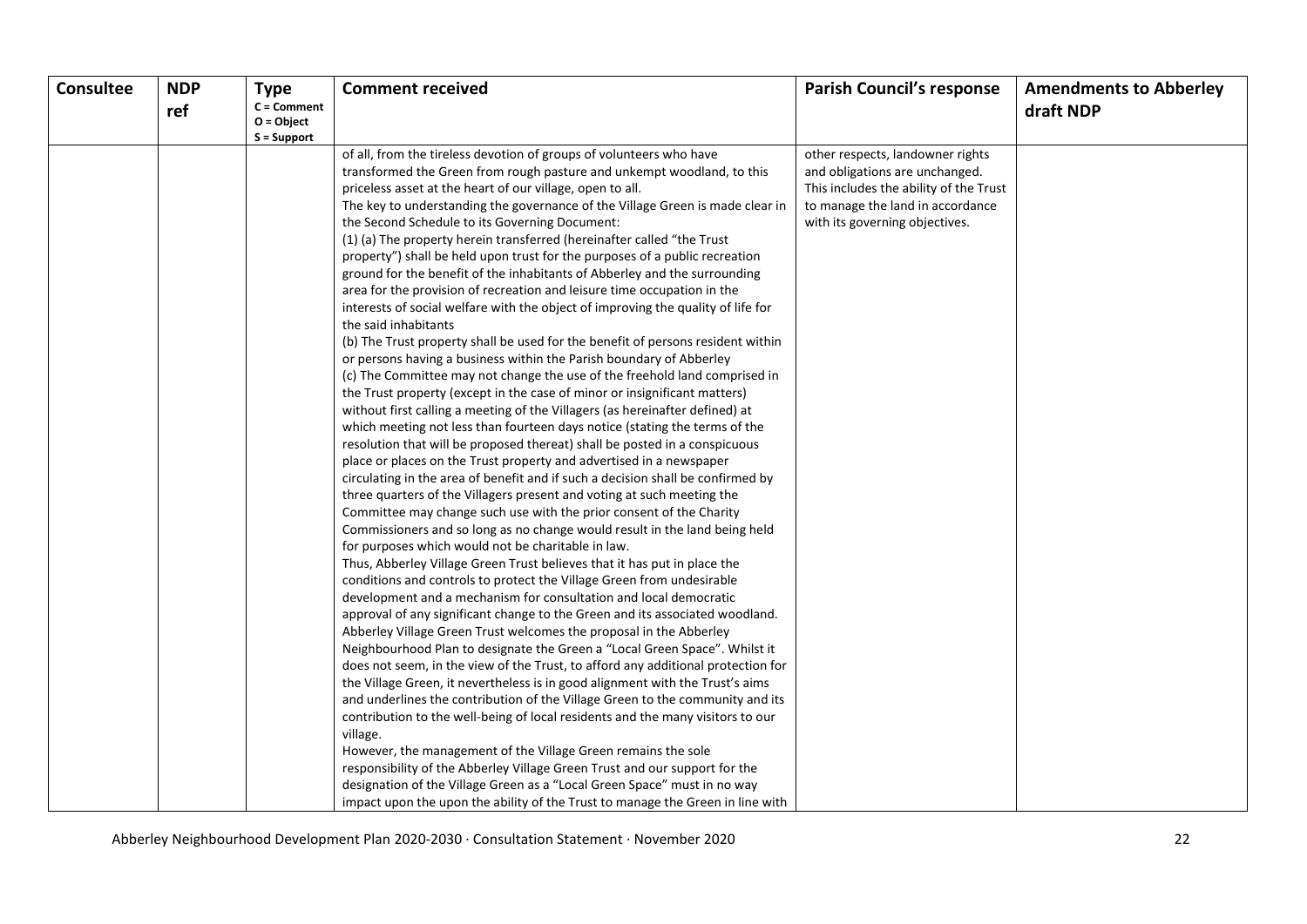| Consultee                                                         | <b>NDP</b><br>ref | <b>Type</b><br>C = Comment<br>$O = Object$<br>$S = Support$ | <b>Comment received</b>                                                                                                                                                                                                                                                                                                                                                                                                                                                                                                                                                                                                                                                                                                                                                                                                                                                                                                                                             | <b>Parish Council's response</b> | <b>Amendments to Abberley</b><br>draft NDP                                |
|-------------------------------------------------------------------|-------------------|-------------------------------------------------------------|---------------------------------------------------------------------------------------------------------------------------------------------------------------------------------------------------------------------------------------------------------------------------------------------------------------------------------------------------------------------------------------------------------------------------------------------------------------------------------------------------------------------------------------------------------------------------------------------------------------------------------------------------------------------------------------------------------------------------------------------------------------------------------------------------------------------------------------------------------------------------------------------------------------------------------------------------------------------|----------------------------------|---------------------------------------------------------------------------|
|                                                                   |                   |                                                             | its Governing Document and charitable law.                                                                                                                                                                                                                                                                                                                                                                                                                                                                                                                                                                                                                                                                                                                                                                                                                                                                                                                          |                                  |                                                                           |
| Canal and River<br>Trust                                          | <b>NDP</b>        |                                                             | No comment to make.                                                                                                                                                                                                                                                                                                                                                                                                                                                                                                                                                                                                                                                                                                                                                                                                                                                                                                                                                 | Noted.                           | No change.                                                                |
| Coal Authority                                                    | <b>NDP</b>        | $\mathsf{C}$                                                | As you will be aware the Neighbourhood Plan area lies within the current<br>defined coalfield.                                                                                                                                                                                                                                                                                                                                                                                                                                                                                                                                                                                                                                                                                                                                                                                                                                                                      | Noted.                           | No change.                                                                |
|                                                                   |                   |                                                             | According to the Coal Authority records there are recorded risks from past<br>coal mining activity at shallow depth in the area, including; mine entries and<br>recorded and likely unrecorded coal mine workings. It is noted that the<br>Neighbourhood Plan does not propose to allocate any new sites for<br>development, with those sites included in the document already formally<br>allocated in the South Worcestershire Development Plan. On this basis we<br>have no specific comments to make.                                                                                                                                                                                                                                                                                                                                                                                                                                                           |                                  |                                                                           |
| Environment<br>Agency                                             | <b>NDP</b>        | $\mathsf C$                                                 | We would not, in the absence of specific sites allocated within areas of fluvial<br>flooding, offer a bespoke comment at this time. You are advised to utilise the<br>attached Environment Agency guidance and pro-forma which should assist<br>you moving forward with your Plan. The purpose of the guidance is to assist<br>the preparation of the NDP, including an appropriate evidence base. This<br>includes consideration of some of the relevant environmental issues that<br>should be considered, including flood risk (from rivers and sea), water quality,<br>water resources and includes latest Climate Change recommendations for<br>flood risk. However, it should be noted that the Flood Map provides an<br>indication of 'fluvial' flood risk only. You are advised to discuss matters<br>relating to surface water (pluvial) flooding with Malvern Hills District Council<br>and their drainage team as the Lead Local Flood Authority (LLFA). | Noted.                           | No change.                                                                |
| Herefordshire<br>and<br>Worcestershire<br>Earth Heritage<br>Trust | Objectives        | $\mathsf C$                                                 | The trust welcomes the recognition of Local Geological Sites within the plan as<br>a whole, but is disappointed that the Objectives for the natural environment<br>do not mention the protection of the Local Geological Sites within and<br>adjacent to the Neighbourhood Area. The Trust recommends that Local<br>Geological Sites be mentioned alongside Local Wildlife Sites, which enjoy the<br>same level of protection in the law, by replacing:<br>"To identify and safeguard Local Wildlife Sites and other features of<br>biodiversity interest, recognising their contribution to ecological networks and<br>to green infrastructure."<br>with                                                                                                                                                                                                                                                                                                           | This change is agreed.           | Para. 3.2, objectives for the natural<br>environment, amend as indicated. |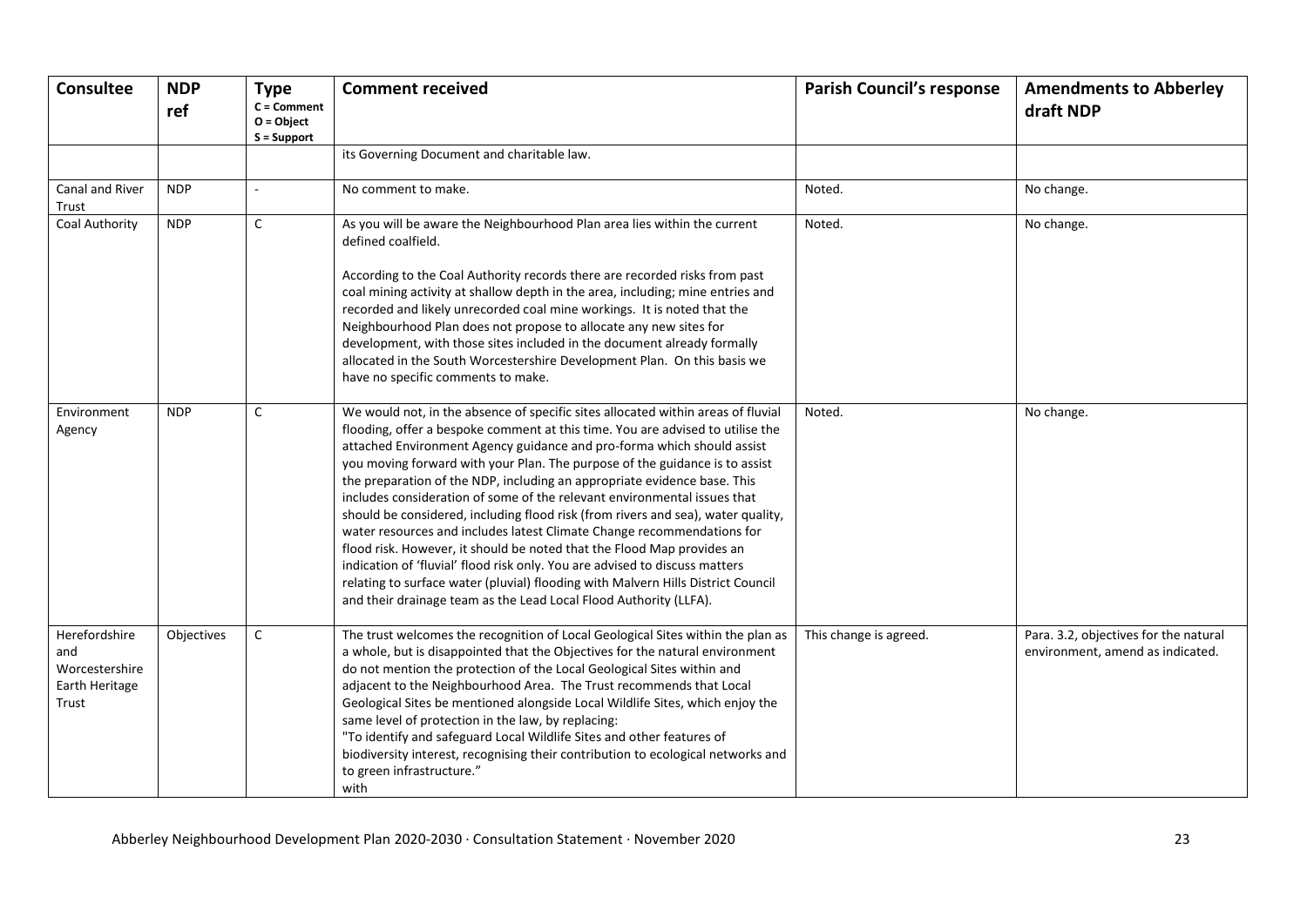| <b>Consultee</b> | <b>NDP</b><br>ref | <b>Type</b><br>$C = Comment$<br>$O = Object$<br>S = Support | <b>Comment received</b>                                                                                                                                                                                                                                                                                                                                                                                                                                                                                                                                                                                                                                                                                                                                                                                                                                                                                                                                                                                                                                                                                                                                                                                                                                                                                                                                                                                                                                                                                                                                                                                                                                                                                                                                                                                                                                                                                                                                                                                                                                                                                                                                                                                                                                                                                                                                                                                                                                                   | <b>Parish Council's response</b>                                                                                                                                                                                                                            | <b>Amendments to Abberley</b><br>draft NDP                                                                                                                                                                                                                                                                                                      |
|------------------|-------------------|-------------------------------------------------------------|---------------------------------------------------------------------------------------------------------------------------------------------------------------------------------------------------------------------------------------------------------------------------------------------------------------------------------------------------------------------------------------------------------------------------------------------------------------------------------------------------------------------------------------------------------------------------------------------------------------------------------------------------------------------------------------------------------------------------------------------------------------------------------------------------------------------------------------------------------------------------------------------------------------------------------------------------------------------------------------------------------------------------------------------------------------------------------------------------------------------------------------------------------------------------------------------------------------------------------------------------------------------------------------------------------------------------------------------------------------------------------------------------------------------------------------------------------------------------------------------------------------------------------------------------------------------------------------------------------------------------------------------------------------------------------------------------------------------------------------------------------------------------------------------------------------------------------------------------------------------------------------------------------------------------------------------------------------------------------------------------------------------------------------------------------------------------------------------------------------------------------------------------------------------------------------------------------------------------------------------------------------------------------------------------------------------------------------------------------------------------------------------------------------------------------------------------------------------------|-------------------------------------------------------------------------------------------------------------------------------------------------------------------------------------------------------------------------------------------------------------|-------------------------------------------------------------------------------------------------------------------------------------------------------------------------------------------------------------------------------------------------------------------------------------------------------------------------------------------------|
|                  |                   |                                                             | "To identify and safeguard Local Wildlife Sites and Local Geological Sites, as<br>well as other features of biodiversity or geodiversity interest, recognising their<br>contribution to ecological networks and to green infrastructure."                                                                                                                                                                                                                                                                                                                                                                                                                                                                                                                                                                                                                                                                                                                                                                                                                                                                                                                                                                                                                                                                                                                                                                                                                                                                                                                                                                                                                                                                                                                                                                                                                                                                                                                                                                                                                                                                                                                                                                                                                                                                                                                                                                                                                                 |                                                                                                                                                                                                                                                             |                                                                                                                                                                                                                                                                                                                                                 |
|                  | ABY9 and<br>ABY10 | $\mathsf{C}$                                                | The search for Local Geological sites within the Abberley area highlighted a<br>misunderstanding over the location of the Abberley Village Quarry. The site<br>shown on Plan 7 (page 32) is the existing Local Geological Site, designated for<br>its scientific value. A second quarry in the village was not originally designated<br>as a Local Geological Site because it was not well exposed. Its value for<br>educational purposes depends on accessibility for schools and the public. It is<br>southwest of the quarry shown on Plans 7 and 8 and higher up the hill. The<br>H&WEHT now understand that this site is owned by a public body, the<br>Abberley Hills Preservation Society and that the community intend to<br>maintain it as a Local Green Space, open to the public. Screes on the quarry<br>floor are left over from the quarrying of the Aymestrey limestone and contain<br>many fossils. Platforms on either side enable safe access to higher parts of the<br>quarry, where Ludlow Siltstones are exposed. For these reasons, the Trust is<br>proposing to the local planning authority that this site should be designated as<br>a Local Geological Site, valued for its educational, historical and aesthetic<br>properties. The proposed name for this site is Abberley Parish Quarry.<br>The Trust recommends that the Neighbourhood plan be amended so as to<br>1) clarify the geographical locations of the two quarries<br>2) clarify the position of both quarries regarding their status as a) Local<br>Geological Sites and b) Local Green Spaces<br>3) indicate any action that the parish plans to take to ensure safe access.<br>In particular, the following sections need to be amended:<br>Section 6.13: To include the second quarry (Abberley Parish Quarry) in the list<br>of Local Geological Sites (assuming that when the updated plan is released,<br>the LGS status is fully recognised by the planning authority).<br>Plan 7: A revised plan, showing the new site (subject to the same caveat as<br>above).<br>Local Green Spaces: Ensure that this list is correct with regard to deconflicting<br>the names for local quarries. Is it intended that both quarries be Local Green<br>Spaces or just one, and if so, which one?<br>Plan 8: Revise the plan if necessary to ensure the correct quarry or quarries<br>are included.<br>Appendix B, page 48: Ensure that LGS7 is correctly named in line with the rest | This clarification is welcomed and<br>the NDP will be amended to suit.<br>The designation of Abberley Parish<br>Quarry as Local Green Space will<br>not affect landowner rights and<br>obligations, including in respect of<br>issues of access and safety. | Policy ABY9, plan 7 and para. 6.13:<br>include Abberley Parish Quarry as a<br>Local Geological Site, in addition to<br>Abberley Village Quarry.<br>Policy ABY10, plan 8 and Appendix B:<br>amend re LGS7 to refer to Abberley<br>Parish Quarry instead of Abberley<br>Village Quarry (this will no longer be<br>proposed as Local Green Space). |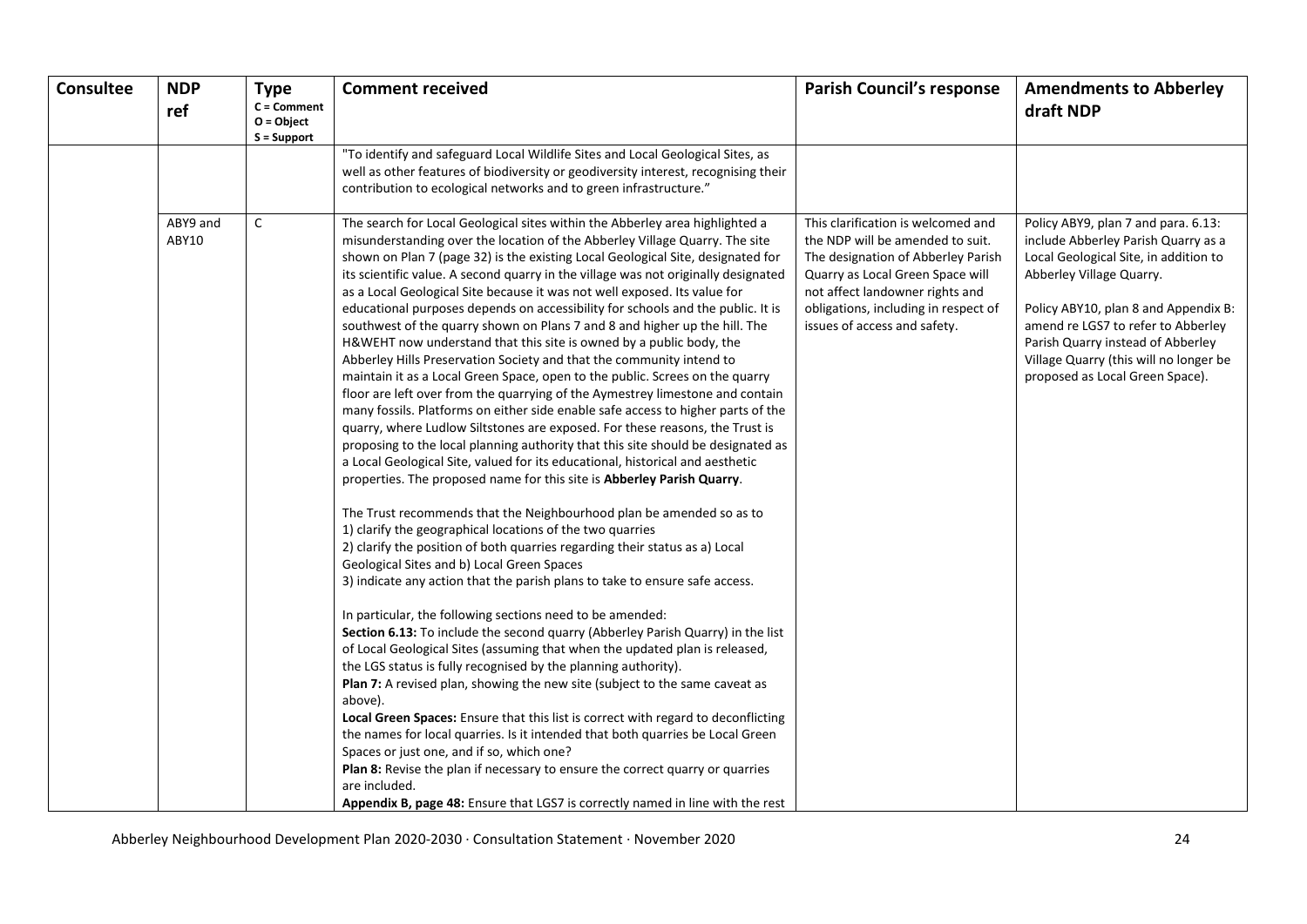| Consultee               | <b>NDP</b><br>ref   | <b>Type</b><br>$C = Comment$<br>$O = Object$<br>$S = Support$ | <b>Comment received</b>                                                                                                                                                                                                                                                                                                                                                                                                                                                                                                                                                                                                                                                                                                                                                                                                                                                                                                                                                                                                                                                                                                                                                                                                                                                                                                                                                                                                                                                             | <b>Parish Council's response</b>                                                                                                   | <b>Amendments to Abberley</b><br>draft NDP                                                                                                                |
|-------------------------|---------------------|---------------------------------------------------------------|-------------------------------------------------------------------------------------------------------------------------------------------------------------------------------------------------------------------------------------------------------------------------------------------------------------------------------------------------------------------------------------------------------------------------------------------------------------------------------------------------------------------------------------------------------------------------------------------------------------------------------------------------------------------------------------------------------------------------------------------------------------------------------------------------------------------------------------------------------------------------------------------------------------------------------------------------------------------------------------------------------------------------------------------------------------------------------------------------------------------------------------------------------------------------------------------------------------------------------------------------------------------------------------------------------------------------------------------------------------------------------------------------------------------------------------------------------------------------------------|------------------------------------------------------------------------------------------------------------------------------------|-----------------------------------------------------------------------------------------------------------------------------------------------------------|
|                         |                     |                                                               | of the document. Address the issues of access and safety as appropriate.                                                                                                                                                                                                                                                                                                                                                                                                                                                                                                                                                                                                                                                                                                                                                                                                                                                                                                                                                                                                                                                                                                                                                                                                                                                                                                                                                                                                            |                                                                                                                                    |                                                                                                                                                           |
| <b>Historic England</b> | <b>NDP</b>          | S                                                             | Thank you for the invitation to comment on the draft Neighbourhood Plan.<br>Historic England is supportive of both the content of the document and the<br>vision and objectives set out in it.<br>We commend the general emphasis placed upon the maintenance of local<br>distinctiveness and the conservation of landscape character, building upon<br>the findings of the Worcestershire Landscape Character Assessment, including<br>policies for the protection of green space, bio and geo diversity and important<br>views. We also fully support policies for the conservation of local<br>distinctiveness and the protection of the built environment including affording<br>recognition to locally important heritage assets through offering them for<br>inclusion in the Malvern Hills Local List.<br>The Village Design Guide is admirable in its detail providing an invaluable<br>context for the Plan that will be of great assistance in guiding future<br>development, as evidenced by its application in providing criteria for<br>development and concept plans for current housing allocations.<br>Overall the plan reads as a well-considered, concise and fit for purpose<br>document which we consider takes a suitably proportionate approach to the<br>historic environment of the Parish. Beyond those observations we have no<br>further substantive comments to make on what Historic England considers is a<br>good example of community led planning. | This support for the NDP is<br>welcome.                                                                                            | No change.                                                                                                                                                |
| <b>National Grid</b>    | <b>NDP</b>          |                                                               | We have reviewed the above document and can confirm that National Grid<br>has no comments to make in response to this consultation.                                                                                                                                                                                                                                                                                                                                                                                                                                                                                                                                                                                                                                                                                                                                                                                                                                                                                                                                                                                                                                                                                                                                                                                                                                                                                                                                                 | Noted.                                                                                                                             | No change.                                                                                                                                                |
| Natural England         | <b>NDP</b>          |                                                               | Natural England does not have any specific comments on the draft Abberley<br>Neighbourhood Development Plan.                                                                                                                                                                                                                                                                                                                                                                                                                                                                                                                                                                                                                                                                                                                                                                                                                                                                                                                                                                                                                                                                                                                                                                                                                                                                                                                                                                        | Noted.                                                                                                                             | No change.                                                                                                                                                |
| Severn Trent            | ABY3, ABY4,<br>ABY5 | S/C                                                           | Severn Trent is supportive of point 7 within each of these policies relating to<br>provision of a sustainable urban drainage strategy. We would encourage you<br>to extent this policy to include wording relating to developers following the<br>drainage hierarchy relating to surface water drainage strategy. The following<br>policy wording would be encouraged to be included:<br>'All applications for new development shall demonstrate that all surface water<br>discharges have been carried out in accordance with the principles laid out<br>within the drainage hierarchy, in such that a discharge to the public sewerage<br>systems are avoided, where possible.'<br>In particular we would like to identify that sites in policies ABY3 and ABY5 look                                                                                                                                                                                                                                                                                                                                                                                                                                                                                                                                                                                                                                                                                                              | This change is agreed. Policies<br>ABY4 and ABY5 are to be deleted<br>(see response to MHDC comments<br>on these policies, above). | Amend policy ABY3 criterion 7 to<br>include reference to surface water<br>drainage avoiding discharge to the<br>public sewerage system where<br>possible. |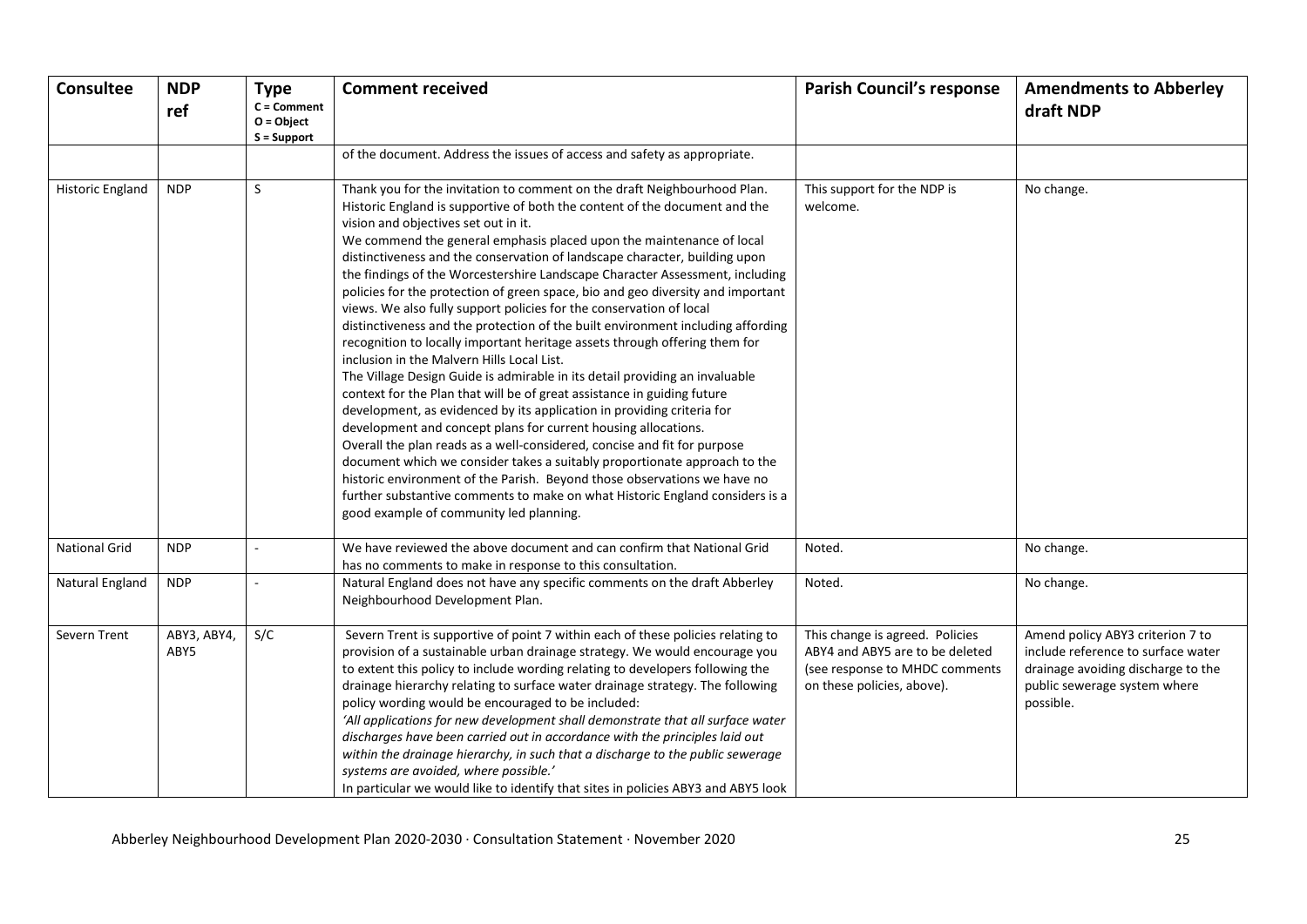| Consultee                                  | <b>NDP</b><br>ref | <b>Type</b><br>$C = Comment$<br>$O = Object$<br>$S = Support$ | <b>Comment received</b>                                                                                                                                                                                                                                                                                                                                                                                                                                                                                                                                                                                                                                                                                                                                                                                                                                                                                           | <b>Parish Council's response</b>                                                                                                                                                                                                                                                                                                            | <b>Amendments to Abberley</b><br>draft NDP                                                                                                     |
|--------------------------------------------|-------------------|---------------------------------------------------------------|-------------------------------------------------------------------------------------------------------------------------------------------------------------------------------------------------------------------------------------------------------------------------------------------------------------------------------------------------------------------------------------------------------------------------------------------------------------------------------------------------------------------------------------------------------------------------------------------------------------------------------------------------------------------------------------------------------------------------------------------------------------------------------------------------------------------------------------------------------------------------------------------------------------------|---------------------------------------------------------------------------------------------------------------------------------------------------------------------------------------------------------------------------------------------------------------------------------------------------------------------------------------------|------------------------------------------------------------------------------------------------------------------------------------------------|
|                                            |                   |                                                               | to be some distance from the nearest watercourse, therefore use of SuDS are<br>strongly encouraged within the site to manage surface water sustainably.                                                                                                                                                                                                                                                                                                                                                                                                                                                                                                                                                                                                                                                                                                                                                           |                                                                                                                                                                                                                                                                                                                                             |                                                                                                                                                |
|                                            | ABY10             | $\mathsf{C}$                                                  | Whilst we do not currently have any flood resilience schemes proposed<br>within Abberley, it is important that planning policy does not prevent flood<br>resilience works from being carried out if required in the future. Green spaces<br>can also be enhanced where a good SuDS, scheme that incorporates design<br>principles to enhance biodiversity and Amenity as well as attenuation. We<br>would therefore recommend the following policy wording is added:<br>'Development of flood resilience schemes within local green spaces will be<br>supported provided the schemes do not adversely impact the primary function<br>of the green space.'                                                                                                                                                                                                                                                         | Policy ABY10 allows development<br>which would result in the loss of<br>Local Green Space where very<br>exceptional circumstances arise.<br>Provided that the promoters of<br>flood resilience works could make<br>the case that the development<br>proposed met this test, such<br>schemes could proceed and as such<br>are not prevented. | No change.                                                                                                                                     |
|                                            | ABY11             | $\mathsf{C}$                                                  | Severn Trent is supportive of point 2) inclusion of water conservation. We are<br>supportive of the use of water efficient fittings and appliances within new<br>properties, we encourage of the optional higher water efficiency target of 110<br>Litres per person per day within part G of building regulations. Delivering<br>against the optional higher target or better provides wider benefits to the<br>water cycle and environment as a whole. This approach is not only the most<br>sustainable but the most appropriate direction to deliver water efficiency. We<br>encourage the inclusion of the following policy wording to support this aim:<br>'Development proposals should demonstrate that the estimated consumption<br>of wholesome water per dwelling is calculated in accordance with the<br>methodology in the water efficiency calculator, should not exceed 110<br>litres/person/day.' | This support for policy ABY11<br>criterion 2 re water conservation is<br>welcomed. The further inclusion of<br>the 110 litres/person/day target is<br>agreed.                                                                                                                                                                               | Amend policy ABY11 criterion 2 to<br>include the water efficiency target of<br>110 litres/person/day for new<br>housing.                       |
| <b>WCC Education</b><br>team               | <b>NDP</b>        | $\mathsf{C}$                                                  | Worcestershire Children First note the comments in the draft Plan. Where<br>planned housing development has been identified, we will continue to<br>monitor housing growth in and around the local area and respond<br>appropriately to ensure a sufficiency of school places, in line with current<br>published policies. We will continue to work with schools serving the local<br>area to protect and enhance school assets and playing fields, in line with<br>Government policies on the delivery of statutory education provision.                                                                                                                                                                                                                                                                                                                                                                         | Noted.                                                                                                                                                                                                                                                                                                                                      | No change.                                                                                                                                     |
| <b>WCC Historic</b><br>environment<br>team |                   |                                                               | The Abberley Draft Neighbourhood Plan recognises and is positive towards<br>the need to protect and enhance the area's character, landscape, green<br>infrastructure and historic environment. It aims to promote well designed<br>new development which is appropriate to local character and context. It also                                                                                                                                                                                                                                                                                                                                                                                                                                                                                                                                                                                                   | The NDP addresses historic<br>environment issues of local<br>concern within the context<br>provided by SWDP policy 24 on                                                                                                                                                                                                                    | Add to policy ABY11 criterion 1:<br>"Proposals for historic farmsteads<br>should be sensitive to their<br>distinctive character, materials and |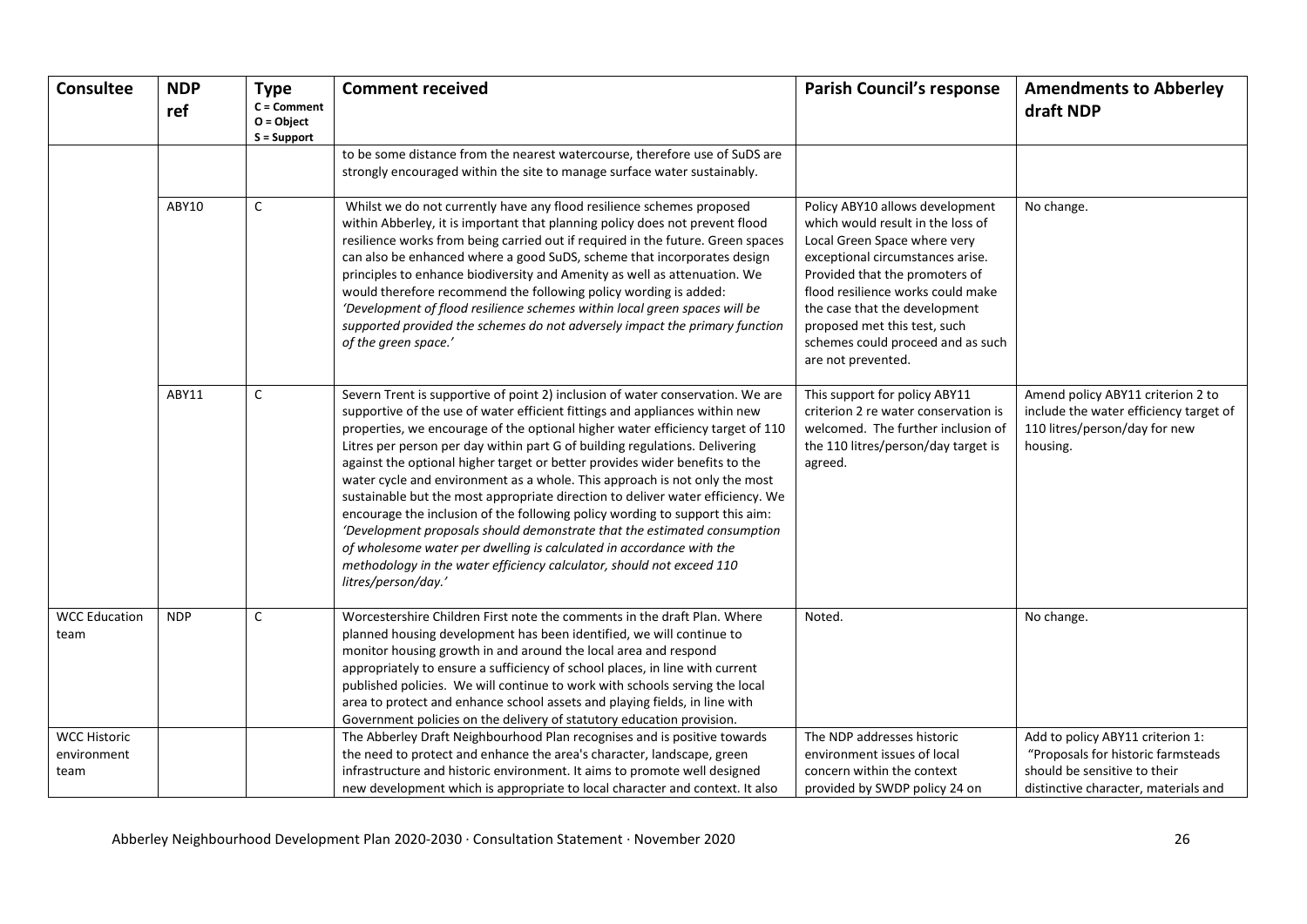| <b>Consultee</b>                 | <b>NDP</b><br>ref | <b>Type</b><br>$C = Comment$<br>$O = Object$<br>$S = Support$ | <b>Comment received</b>                                                                                                                                                                                                                                                                                                                                                                                                                                                                                                                                                                                                                                                                                                                                                                                                                                                                                                                                                                                                                                                                                                                                                                                            | <b>Parish Council's response</b>                                                                                                                                                                                                                                                                                                                                                                                                                                                                                                                        | <b>Amendments to Abberley</b><br>draft NDP                                                                                                                                                                                                                                             |
|----------------------------------|-------------------|---------------------------------------------------------------|--------------------------------------------------------------------------------------------------------------------------------------------------------------------------------------------------------------------------------------------------------------------------------------------------------------------------------------------------------------------------------------------------------------------------------------------------------------------------------------------------------------------------------------------------------------------------------------------------------------------------------------------------------------------------------------------------------------------------------------------------------------------------------------------------------------------------------------------------------------------------------------------------------------------------------------------------------------------------------------------------------------------------------------------------------------------------------------------------------------------------------------------------------------------------------------------------------------------|---------------------------------------------------------------------------------------------------------------------------------------------------------------------------------------------------------------------------------------------------------------------------------------------------------------------------------------------------------------------------------------------------------------------------------------------------------------------------------------------------------------------------------------------------------|----------------------------------------------------------------------------------------------------------------------------------------------------------------------------------------------------------------------------------------------------------------------------------------|
|                                  |                   |                                                               | recognises that there are heritage assets beyond those that are designated,<br>that should be protected.<br>The Plan, however, does not take account - apart from the Historic<br>Environment Assessment for the South Worcestershire Joint Core Strategy - of<br>County Level Historic Environment resources, principally the County Historic<br>Environment Record. Its evidence base for the Historic Environment is<br>therefore incomplete.<br>The 2019 Abberley Design Guide and the draft Plan focus on the Character<br>Areas - Abberley Conservation Area and Abberley Common - and potential<br>development sites. Policies to protect and enhance heritage assets, including<br>archaeology, outside of these defined spaces, could be strengthened, for<br>example the parish contains a significant number of traditional farmsteads,<br>any future development and re-development of which should be informed by<br>the Worcestershire Farmsteads Assessment Framework:<br>http://www.worcestershire.gov.uk/info/20230/archive_and_archaeology_pro<br>jects/1023/historic_farmstead_characterisation<br>https://historicengland.org.uk/advice/caring-for-heritage/rural-<br>heritage/farm-buildings/ | Management of the Historic<br>Environment (this includes<br>reference to the Worcestershire<br>Historic Environment Record).<br>Historic England has stated that the<br>NDP takes a suitably proportionate<br>approach to the historic<br>environment of the Parish, and<br>there is no required 'tick box' list of<br>evidence against which the NDP's<br>evidence base could be said to be<br>incomplete. It is agreed that<br>reference should be made to<br>traditional farmsteads and to the<br>Worcestershire Farmsteads<br>Assessment Framework. | form;". Add reference to the<br>Worcestershire Farmsteads<br>Assessment Framework to the<br>supporting text. Include this<br>document in the evidence base at<br>Appendix A.                                                                                                           |
| <b>WCC Public</b><br>health team |                   | $\mathsf{C}$                                                  | We recommend that the Plan contains a section that encourages developers<br>to include Health Impact Assessment as a key tool in their proposals. An HIA<br>Screening is recommended to identify whether the health and wellbeing<br>impact of the proposal warrants the need for an HIA. Information on the<br>process including HIA templates are outlined in the Planning for Health in<br>South Worcestershire, Supplementary Planning Document adopted in 2017<br>and are available at: http://www.swdevelopmentplan.org/?page_id=13484                                                                                                                                                                                                                                                                                                                                                                                                                                                                                                                                                                                                                                                                       | It is agreed that Health Impact<br>Assessments (HIA) should be<br>encouraged in order to promote<br>healthy communities. Suitable<br>reference to this policy aim, and to<br>HIAs and the Supplementary<br>Planning Document (SPD) referred<br>to, should be included in policy<br>ABY11 and its supporting text as<br>appropriate.                                                                                                                                                                                                                     | Add reference to enabling and<br>supporting healthy lifestyles to policy<br>ABY11. Add reference to Health<br>Impact Assessments and the Planning<br>for Health in South Worcestershire<br>SPD to the supporting text. Include<br>this document in the evidence base<br>at Appendix A. |
|                                  |                   | C                                                             | We recommend that the plan makes reference to the JSNA to assess local<br>health needs and how the Neighbourhood Plan can support good health and<br>improve health.<br>http://www.worcestershire.gov.uk/info/20122/joint_strategic_needs_assess<br>ment.                                                                                                                                                                                                                                                                                                                                                                                                                                                                                                                                                                                                                                                                                                                                                                                                                                                                                                                                                          | Agreed.                                                                                                                                                                                                                                                                                                                                                                                                                                                                                                                                                 | The Joint Strategic Needs Assessment<br>forms part of the wider policy<br>context for development planning<br>including the SWDP, and does not<br>need referencing in the NDP.                                                                                                         |
|                                  |                   | C                                                             | We welcome the reference to health and wellbeing, however we feel it could<br>be made more explicit in the document and recommend inclusion in the                                                                                                                                                                                                                                                                                                                                                                                                                                                                                                                                                                                                                                                                                                                                                                                                                                                                                                                                                                                                                                                                 | Agreed.                                                                                                                                                                                                                                                                                                                                                                                                                                                                                                                                                 | Incorporate reference to sustaining<br>and improving the health and                                                                                                                                                                                                                    |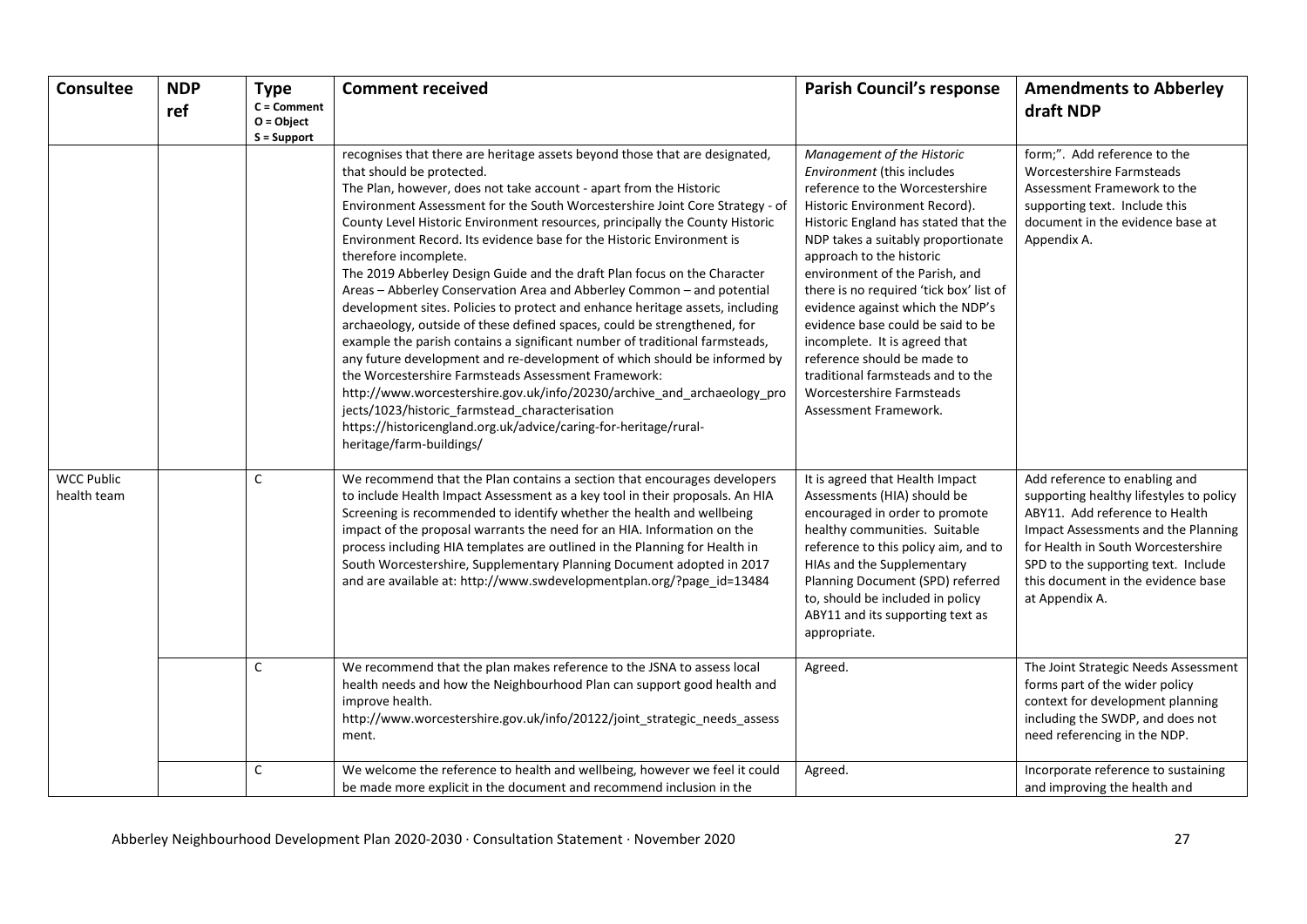| <b>Consultee</b> | <b>NDP</b><br>ref | <b>Type</b><br>$C = Comment$<br>$O = Object$<br>$S = Support$ | <b>Comment received</b>                                                                                                                                                                                                                                                                                                                                                                                                                                      | <b>Parish Council's response</b>                                                                                                                                                                                                                                                                                     | <b>Amendments to Abberley</b><br>draft NDP                                                                                                                         |
|------------------|-------------------|---------------------------------------------------------------|--------------------------------------------------------------------------------------------------------------------------------------------------------------------------------------------------------------------------------------------------------------------------------------------------------------------------------------------------------------------------------------------------------------------------------------------------------------|----------------------------------------------------------------------------------------------------------------------------------------------------------------------------------------------------------------------------------------------------------------------------------------------------------------------|--------------------------------------------------------------------------------------------------------------------------------------------------------------------|
|                  |                   |                                                               | vision and objectives of the plan.                                                                                                                                                                                                                                                                                                                                                                                                                           |                                                                                                                                                                                                                                                                                                                      | wellbeing of the local community in<br>the Vision and objectives for<br>community facilities, Local Green<br>Space and design.                                     |
|                  |                   | $\mathsf C$                                                   | As well as retention and maintenance of footpaths, every opportunity to<br>support travel by foot and bicycle should be encouraged, to reduce parking<br>requirements at local venues (shops, village hall, school) and to increase day<br>to day physical activity levels (a strategic theme of the WCC Health &<br>Wellbeing Strategy). It is also recommended that safe cycle parking is included<br>at community venues.                                 | Reference should be included to<br>walking and cycling (active travel)<br>in the design policy ABY11. Active<br>travel is also promoted through<br>Community Action CA6. The<br>provision of cycle parking at new<br>community facilities is addressed<br>above (see response to comment<br>by MHDC on policy ABY6). | Add reference to walking and cycling<br>to policy ABY11 at criterion 3.                                                                                            |
|                  |                   | $\mathsf C$                                                   | In addition to Policy ABY3: Criteria for development of Land at The Orchard,<br>we recommend that reference is made in all development criteria that<br>encourages the retention and/or development of opportunities for residents<br>to grow their own produce, such as allotments and community orchards, as<br>highlighted in South Worcestershire Planning for Health SPD (see above).                                                                   | Agreed. Apart from the site at The<br>Orchard where provision is made in<br>policy ABY3 for a new orchard,<br>opportunities for such provision<br>may be limited in the plan period.                                                                                                                                 | Suitable reference to be included in<br>the explanatory text to policy ABY11.                                                                                      |
|                  |                   | $\mathsf C$                                                   | We encourage the inclusion of a requirement to prioritise renewable energy<br>features on affordable and shared ownership homes to reduce risks of fuel<br>poverty for those most at risk. Making renewable energy features on all new<br>homes would have a positive impact on climate change.                                                                                                                                                              | Agreed.                                                                                                                                                                                                                                                                                                              | Add reference to the generation of<br>renewable energy being a particular<br>priority for affordable and shared<br>ownership homes in policy ABY11<br>criterion 2. |
|                  |                   | C                                                             | We suggest that a section is added to the Plan that accommodates the needs<br>of teenagers and young people. If the village is to develop housing to attract a<br>mixed population for sustainability into the future, facilities for these groups<br>need to be planned for.                                                                                                                                                                                | Policy ABY2 seeks to provide<br>housing to meet local needs and<br>includes reference to the younger<br>and older populations.                                                                                                                                                                                       | No change.                                                                                                                                                         |
|                  |                   | C                                                             | A dementia-friendly environment helps people with dementia reach their full<br>potential and does not cause needless disability. The design of a building and<br>an environment can have a significant effect on a person with dementia,<br>therefore we recommend that the plan encourages developers to provide<br>houses and a local environment that is designed to accommodate the needs<br>of people with dementia https://dementia.stir.ac.uk/design. |                                                                                                                                                                                                                                                                                                                      |                                                                                                                                                                    |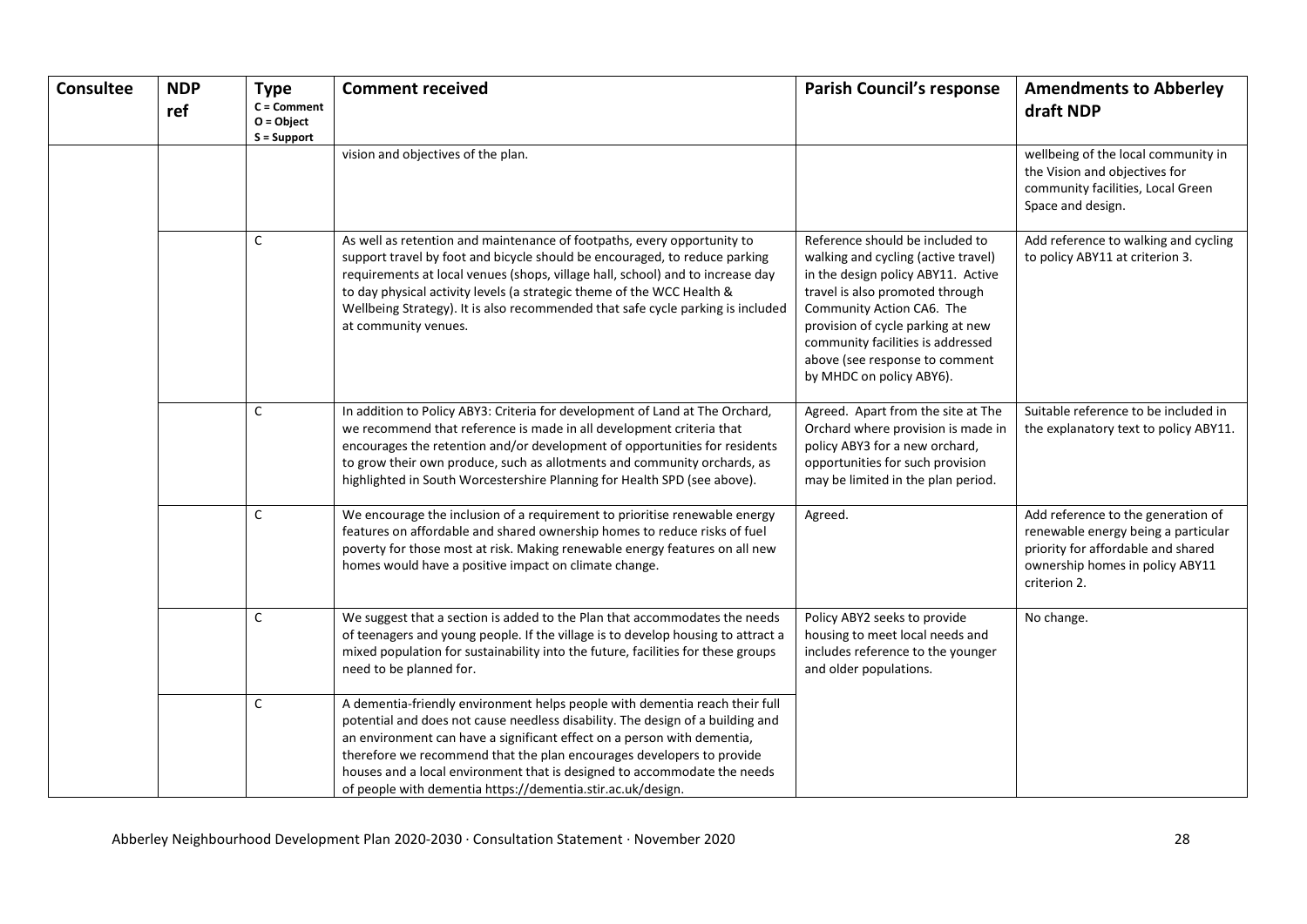| Consultee                                  | <b>NDP</b><br>ref             | <b>Type</b><br>$C = Comment$<br>$O = Object$<br>S = Support | <b>Comment received</b>                                                                                                                                                                                                                                                                                                                                                                                                                                                                                                                                                                                                                                                                                                                                                                                 | <b>Parish Council's response</b>                                                                                                                                                                                                                                                                                                                                                                                                                                                                                          | <b>Amendments to Abberley</b><br>draft NDP                                                                                                                                                                                                 |
|--------------------------------------------|-------------------------------|-------------------------------------------------------------|---------------------------------------------------------------------------------------------------------------------------------------------------------------------------------------------------------------------------------------------------------------------------------------------------------------------------------------------------------------------------------------------------------------------------------------------------------------------------------------------------------------------------------------------------------------------------------------------------------------------------------------------------------------------------------------------------------------------------------------------------------------------------------------------------------|---------------------------------------------------------------------------------------------------------------------------------------------------------------------------------------------------------------------------------------------------------------------------------------------------------------------------------------------------------------------------------------------------------------------------------------------------------------------------------------------------------------------------|--------------------------------------------------------------------------------------------------------------------------------------------------------------------------------------------------------------------------------------------|
|                                            |                               |                                                             | Further information to inform the long term health improvements needs for<br>the community can be found using this resource:<br>http://www.localhealth.org.uk/                                                                                                                                                                                                                                                                                                                                                                                                                                                                                                                                                                                                                                          |                                                                                                                                                                                                                                                                                                                                                                                                                                                                                                                           |                                                                                                                                                                                                                                            |
| <b>WCC Public</b><br>rights of way<br>team | NDP,<br>Community<br>Action 6 | $\mathsf{C}$                                                | Thank you for the opportunity to comment on this NDP. We are pleased to<br>see that Public Rights of Way are mentioned throughout and there is a<br>general aspiration for new developments to link up with the existing network.<br>Our only suggestion is:<br>Community Action 6 is specifically about 'working with Landowners to<br>promote the maintenance of PRoW, seek improvement and connectivity'<br>Comment - This could include, 'working with WCC and Landowners' -<br>(similar to CA-4 in the same table).                                                                                                                                                                                                                                                                                | This change is agreed.                                                                                                                                                                                                                                                                                                                                                                                                                                                                                                    | Amend Community Action 6 as<br>indicated.                                                                                                                                                                                                  |
| <b>WCC</b><br>Sustainability<br>team       | ABY11                         | S                                                           | It is encouraging to see recognition of the issues of energy efficiency and<br>renewable energy in the Plan. We are also supportive of Policy ABY11.<br>However, the Plan could also seek to request that energy efficiency of new<br>homes goes beyond the standards required in building regulations which<br>would be in line with the NPPF. Improving the energy efficiency standards of<br>new homes will help to support achievement of net zero carbon targets and<br>reduce the risk of fuel poverty for new residents. It would also be encouraging<br>to see recognition of the issue of fuel poverty within the Plan. The latest<br>figures show that 10% of households in Worcestershire are considered to be<br>fuel poor, meaning they have high energy costs but a low household income. | This support for policy ABY11 is<br>welcomed. Policy ABY11 already<br>encourages new homes to achieve<br>the highest standards of energy<br>conservation, being ideally carbon<br>neutral whilst as a minimum<br>complying with Building<br>Regulations. This will help address<br>fuel poverty. Reference to the<br>generation of renewable energy<br>being a particular priority for<br>affordable and shared ownership<br>homes is to be added to policy<br>ABY11 in response to comment by<br>WCC Public health team. | No change.                                                                                                                                                                                                                                 |
|                                            | Para. 7.9                     | S                                                           | We are fully supportive of the 'dark skies' approach and that external lighting<br>should be kept to a minimum and be designed to be energy efficient,<br>unobtrusive and avoid light spillage.                                                                                                                                                                                                                                                                                                                                                                                                                                                                                                                                                                                                         | This support for para. 7.9 is<br>welcomed. In light of this comment<br>and others from the community in<br>respect of the value attached to<br>dark skies, additions are proposed<br>to record a desire to avoid the<br>introduction of street lighting. As<br>this is a highway matter outside the                                                                                                                                                                                                                       | Add to end of para. 7.9: "The<br>introduction of street lighting will be<br>resisted by the Parish Council when<br>its views are sought pursuant to<br>highway planning and design by<br>Worcestershire County Council or<br>developers.". |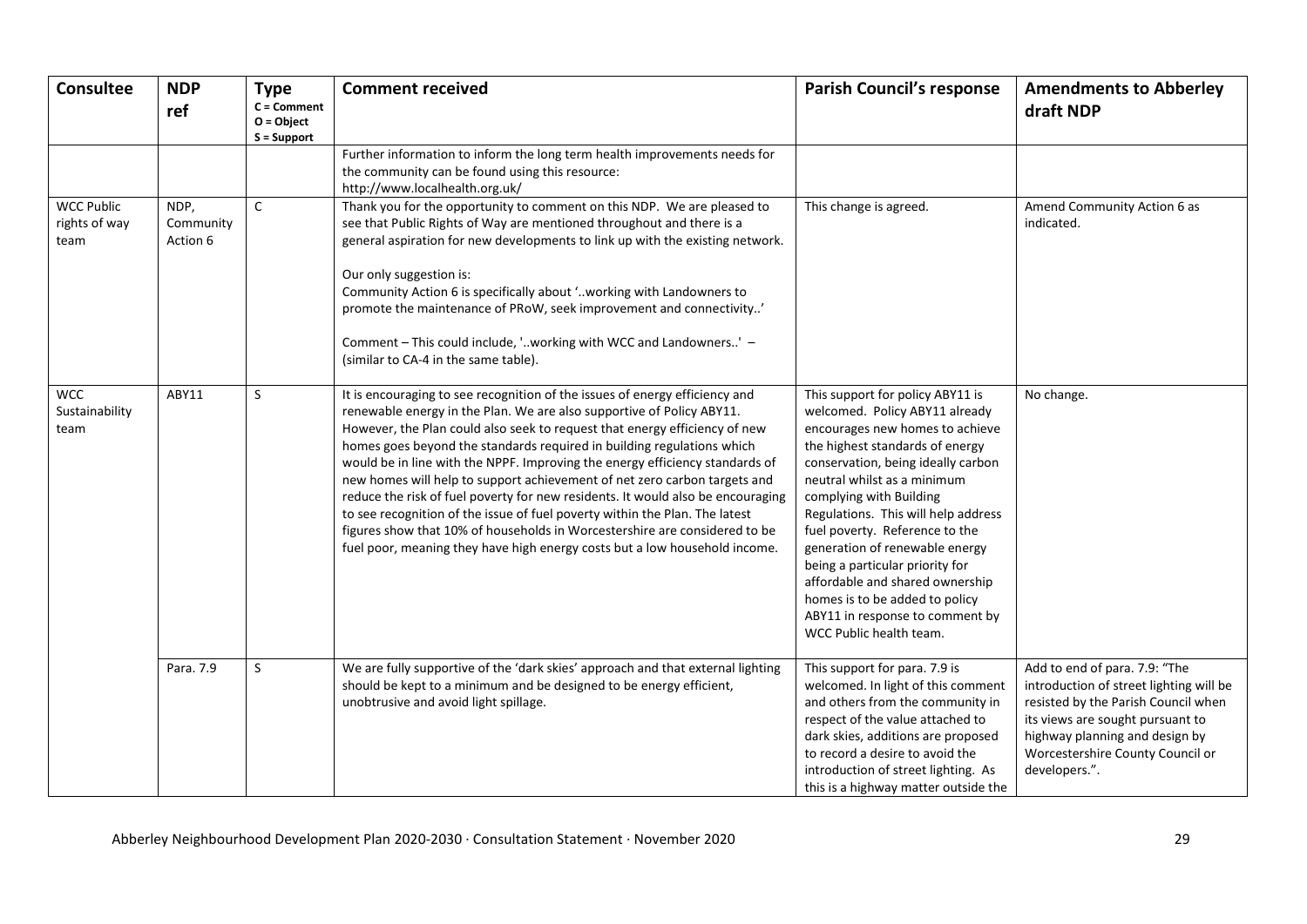| <b>Consultee</b> | <b>NDP</b><br>ref | <b>Type</b><br>$C = Comment$<br>$O = Object$<br>$S = Support$ | <b>Comment received</b>                                                                                                                                                                                                                                                                                                                                                                                                                                                                                                                                                                                                                                                                                                                              | <b>Parish Council's response</b>                                                                                                                                                                                                                                                                                                        | <b>Amendments to Abberley</b><br>draft NDP                                                                                                                                                                                                                                         |
|------------------|-------------------|---------------------------------------------------------------|------------------------------------------------------------------------------------------------------------------------------------------------------------------------------------------------------------------------------------------------------------------------------------------------------------------------------------------------------------------------------------------------------------------------------------------------------------------------------------------------------------------------------------------------------------------------------------------------------------------------------------------------------------------------------------------------------------------------------------------------------|-----------------------------------------------------------------------------------------------------------------------------------------------------------------------------------------------------------------------------------------------------------------------------------------------------------------------------------------|------------------------------------------------------------------------------------------------------------------------------------------------------------------------------------------------------------------------------------------------------------------------------------|
|                  |                   |                                                               |                                                                                                                                                                                                                                                                                                                                                                                                                                                                                                                                                                                                                                                                                                                                                      | scope of the NDP, it is addressed in<br>supporting text and as a<br>Community Action.                                                                                                                                                                                                                                                   | Add a new Community Action to<br>table 2 re street lighting: "To resist<br>the introduction of street lighting<br>when the views of the Parish Council/<br>community are sought pursuant to<br>highway planning and design by<br>Worcestershire County Council or<br>developers.". |
|                  |                   | C                                                             | The Plan does not make reference to future electric vehicle infrastructure. We<br>would welcome consideration of the inclusion of/support for electric vehicle<br>charging points in new developments to support air quality objectives. The<br>Road to Zero strategy produced by the UK Government outlined the intention<br>to consult on proposals for all new UK homes to have an electric vehicle<br>charge point where appropriate. This consultation concluded October 2019 -<br>currently awaiting response from Government.                                                                                                                                                                                                                 | This change is agreed.                                                                                                                                                                                                                                                                                                                  | Add reference to electric vehicle<br>charging points to policy ABY11.                                                                                                                                                                                                              |
|                  |                   | $\mathsf{C}$                                                  | The Plan could consider improvements to water efficiency in new homes,<br>including the provision of water butts.                                                                                                                                                                                                                                                                                                                                                                                                                                                                                                                                                                                                                                    | Policy ABY11 already identifies<br>water conservation as an aspect of<br>building sustainability, and a<br>further change is proposed in<br>response to a comment on this<br>policy by Severn Trent, above. The<br>provision of water butts in new<br>homes could usefully be<br>highlighted in the supporting text<br>to policy ABY11. | Add reference to water butts to para.<br>7.3.                                                                                                                                                                                                                                      |
|                  |                   |                                                               | There is minimal reference to climate change - adaptation or mitigation,<br>within the Plan. Climate change mitigation and adaptation are central to the<br>NPPF. The UK Climate Change Act 2008 sets legally binding targets for the UK<br>to reduce carbon emissions to net zero by 2050. New developments will be<br>around for a considerable number of years, it is important that they remain fit<br>for purpose over their lifetime as the climate changes. The Plan and Design<br>Guide could consider actions to improve local resilience to climate change,<br>such as wider guttering, green roofs, permeable paving etc. The<br>Neighbourhood Plan could also take account of the Worcestershire<br>Partnership Climate Change Strategy. | A number of aspects of policy<br>ABY11 support local resilience to<br>climate change, particularly in<br>terms of building sustainability.<br>The explanation for these<br>measures should encompass<br>reference to the climate change<br>context and to the Worcestershire<br>Climate Change Strategy.                                | Amend policy ABY11 and the<br>supporting text to incorporate<br>reference to ensuring that new<br>development includes adaptation or<br>mitigation to climate change. Add<br>the Worcestershire Partnership<br>Climate Change Strategy to the<br>evidence base at Appendix A.      |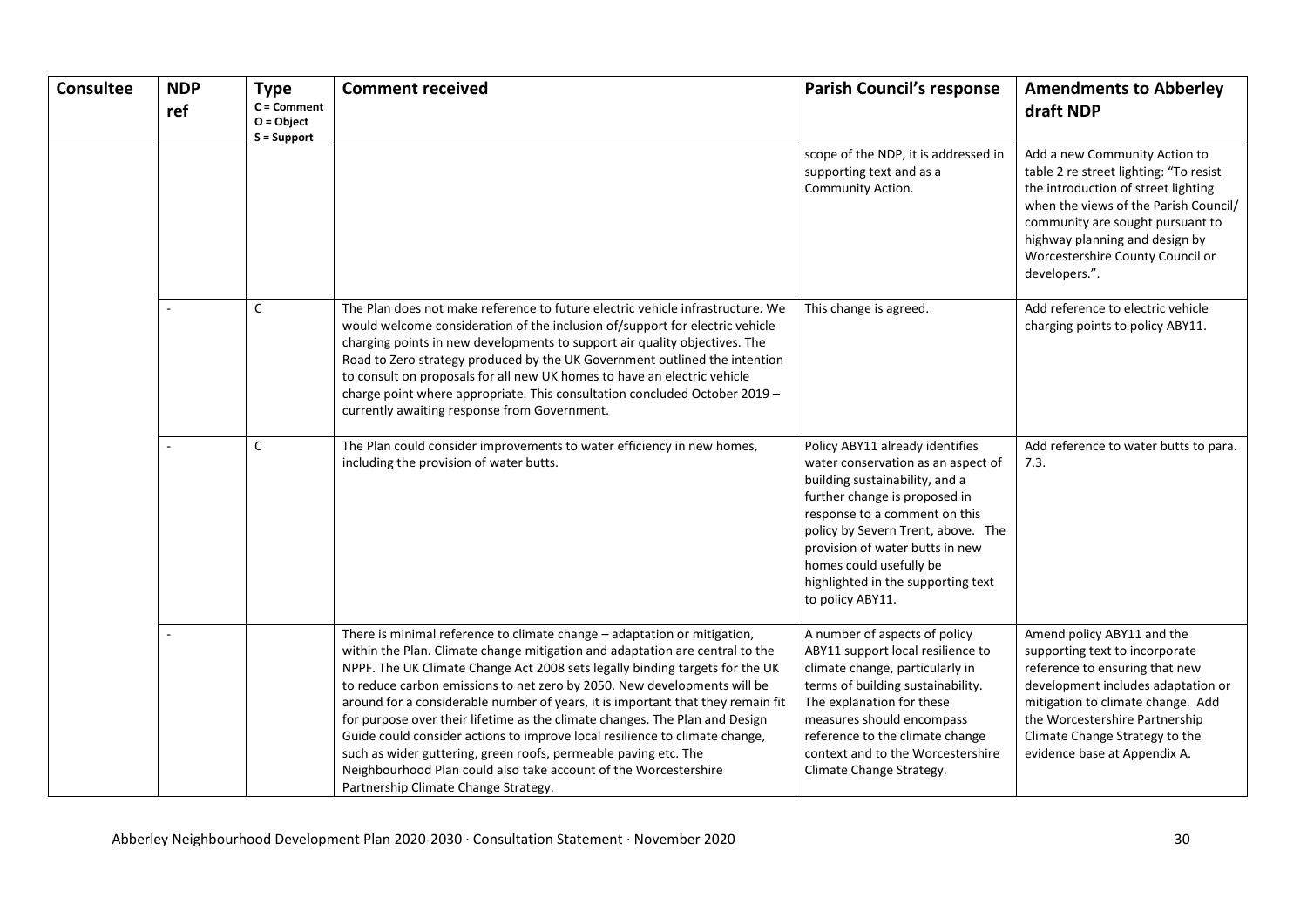| <b>Consultee</b>                             | <b>NDP</b><br>ref | <b>Type</b><br>$C = Comment$<br>$O = Object$<br>$S = Support$ | <b>Comment received</b>                                                                                                                                                                                                                                                                                                                                                                                                                                                                                                                           | <b>Parish Council's response</b>                                                                                                                                                                                                  | <b>Amendments to Abberley</b><br>draft NDP                                                                                                                                  |
|----------------------------------------------|-------------------|---------------------------------------------------------------|---------------------------------------------------------------------------------------------------------------------------------------------------------------------------------------------------------------------------------------------------------------------------------------------------------------------------------------------------------------------------------------------------------------------------------------------------------------------------------------------------------------------------------------------------|-----------------------------------------------------------------------------------------------------------------------------------------------------------------------------------------------------------------------------------|-----------------------------------------------------------------------------------------------------------------------------------------------------------------------------|
|                                              |                   |                                                               |                                                                                                                                                                                                                                                                                                                                                                                                                                                                                                                                                   |                                                                                                                                                                                                                                   |                                                                                                                                                                             |
|                                              |                   | C                                                             | Fully supportive of references to waste management in the Design Guide. The<br>Neighbourhood Development Plan/Design Guide could also include options<br>for onsite composting for new homes, including provision of compost bins for<br>all new homes.                                                                                                                                                                                                                                                                                           | Policy ABY11 already identifies the<br>recycling of waste as an element of<br>building sustainability. The<br>provision of compost bins in new<br>homes could usefully be<br>highlighted in the supporting text<br>to the policy. | Add reference to on-site composting<br>options including compost bins to<br>para. 7.3.                                                                                      |
| <b>WCC Transport</b><br><b>Planning Unit</b> | <b>NDP</b>        | C                                                             | would like to make a comment on the Abberley Neighbourhood Plan on<br>behalf of Worcestershire County Council Development Control Team. To<br>ensure that any development within the neighbourhood plan meets good<br>practice with regards to streetscape design they should adhere to the<br>Worcestershire County Council's Streetscape Design Guide. This document is<br>currently under review but when approved you will be able to find it on the<br>County Council website<br>http://www.worcestershire.gov.uk/info/20007/travel and road | The Worcestershire Streetscape<br>Design Guide is already referenced<br>within the Abberley Design Guide,<br>but it is agreed a further reference<br>within the NDP would be helpful to<br>applicants and decision makers.        | Include reference to WCC's<br>Streetscape Design Guide (latest<br>version Spring 2020) in the<br>supporting text to policy ABY11 and<br>in the evidence base at Appendix A. |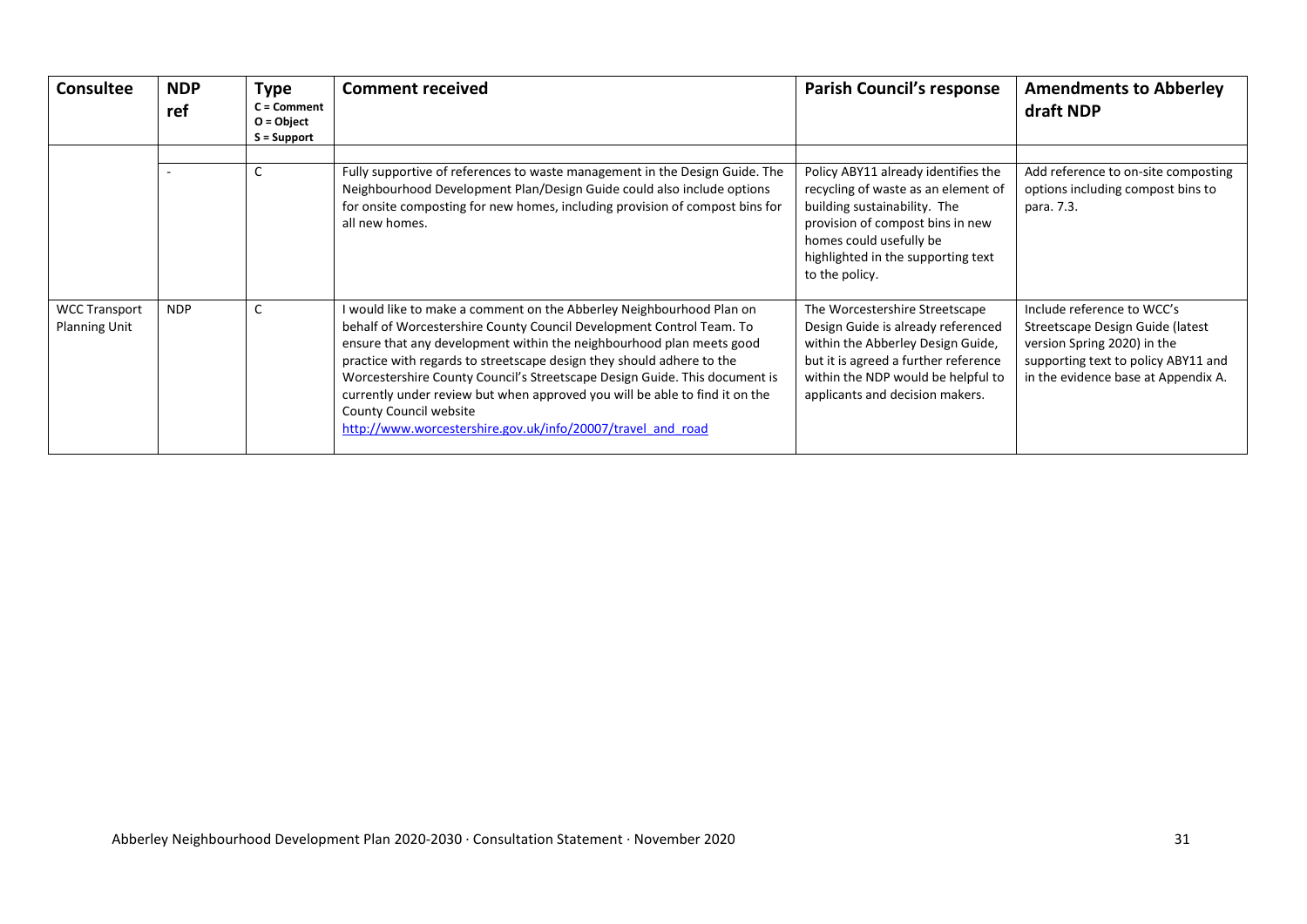### **Part 2: Community comments**

| Consultee  | <b>NDP</b><br>ref               | <b>Type</b><br>$C = Comment$<br>$O = Object$<br>$S = Support$ | <b>Comment received</b>                                                                                                                                                                                                                                                                                                                                                                                                                                                                                                                                                                                                           | <b>Parish Council's response</b>                                 | <b>Amendments to Abberley</b><br>draft NDP                             |
|------------|---------------------------------|---------------------------------------------------------------|-----------------------------------------------------------------------------------------------------------------------------------------------------------------------------------------------------------------------------------------------------------------------------------------------------------------------------------------------------------------------------------------------------------------------------------------------------------------------------------------------------------------------------------------------------------------------------------------------------------------------------------|------------------------------------------------------------------|------------------------------------------------------------------------|
| Resident 1 | Para. 1.11                      | C                                                             | The planning application on the third site was withdrawn at the end of July<br>before a decision was made.                                                                                                                                                                                                                                                                                                                                                                                                                                                                                                                        | See response to MHDC comment<br>on this paragraph, above.        | See amendment made in response to<br>MHDC, above.                      |
|            | Para, 2.8                       | $\mathsf{C}$                                                  | There is also the hamlet of Elms Green is on the A443 to the west of Abberley<br>Common                                                                                                                                                                                                                                                                                                                                                                                                                                                                                                                                           | Add Elms Green to para. 2.8.                                     | Amend para. 2.8 to include reference<br>to Elms Green.                 |
|            | Para. 2.12                      | $\mathsf{C}$                                                  | Will be 7 LGS sites.                                                                                                                                                                                                                                                                                                                                                                                                                                                                                                                                                                                                              | Noted.                                                           | Amend para. 2.12 as indicated.                                         |
|            | Para. 5.7                       | C                                                             | The planning application was withdrawn at the end of July 2020.                                                                                                                                                                                                                                                                                                                                                                                                                                                                                                                                                                   | See response to MHDC comment<br>on policy ABY3, above.           | See amendment made in response to<br>MHDC, above.                      |
|            | Plan 3                          | $\mathsf{C}$                                                  | Although a start has yet to be made, the developer has put up flags and a<br>large sign - if work has started before the edit is completed, I think its worth<br>mentioning. Should the actual plan which now has consent be included rather<br>than the concept plan from AECOM?                                                                                                                                                                                                                                                                                                                                                 | See response to MHDC comment<br>on policy ABY4, above.           | See amendment made in response to<br>MHDC, above.                      |
|            | Plan 4                          | C                                                             | think it would be helpful to add to the caption that the A443 is at the bottom<br>of the plan - its rather difficult to work out where it is as the junction with The<br>Common and the village shop are cropped off.                                                                                                                                                                                                                                                                                                                                                                                                             | See response to MHDC comment<br>on policy ABY5, above.           | See amendment made in response to<br>MHDC, above.                      |
|            | Para. 6.13,<br>Plan 7           | $\mathsf{C}$                                                  | An additional LGS, Abberley Parish Quarry is in the process of being approved.                                                                                                                                                                                                                                                                                                                                                                                                                                                                                                                                                    | See response to comment by<br>Herefordshire and Worcestershire   | See amendments made in response<br>to Herefordshire and Worcestershire |
|            | ABY10, Plan<br>8, Appendix<br>В | $\mathsf C$                                                   | The correct name for Local Green Space 7 is Abberley Parish Quarry - this is a<br>separate site to the Local Geological Site of Abberley Village Quarry.<br>The quarry marked on Plan 8 is Abberley Village Quarry, not the Local Green<br>space. The quarry is named incorrectly in the table on p48 - should be<br>Abberley Parish Quarry - it is in the process of being designated as a local<br>Geological site (it isn't currently) - it was this NP process that highlighted that<br>this quarry had not been recorded and due to the similarity of names with<br>Abberley Village Quarry, it has taken a while to unpick. | Earth Heritage Trust on policies<br>ABY9 and ABY10, above.       | Earth Heritage Trust, above.                                           |
|            | Para. 7.17                      | C                                                             | Missing heritage assets are the milestones that should be on the A443 just<br>east of the Village Shop and close to the Village Hall on the Clows Top Road.                                                                                                                                                                                                                                                                                                                                                                                                                                                                       | A Community Action could be<br>included to support the suggested | Add new Community Action to<br>reference the issue raised.             |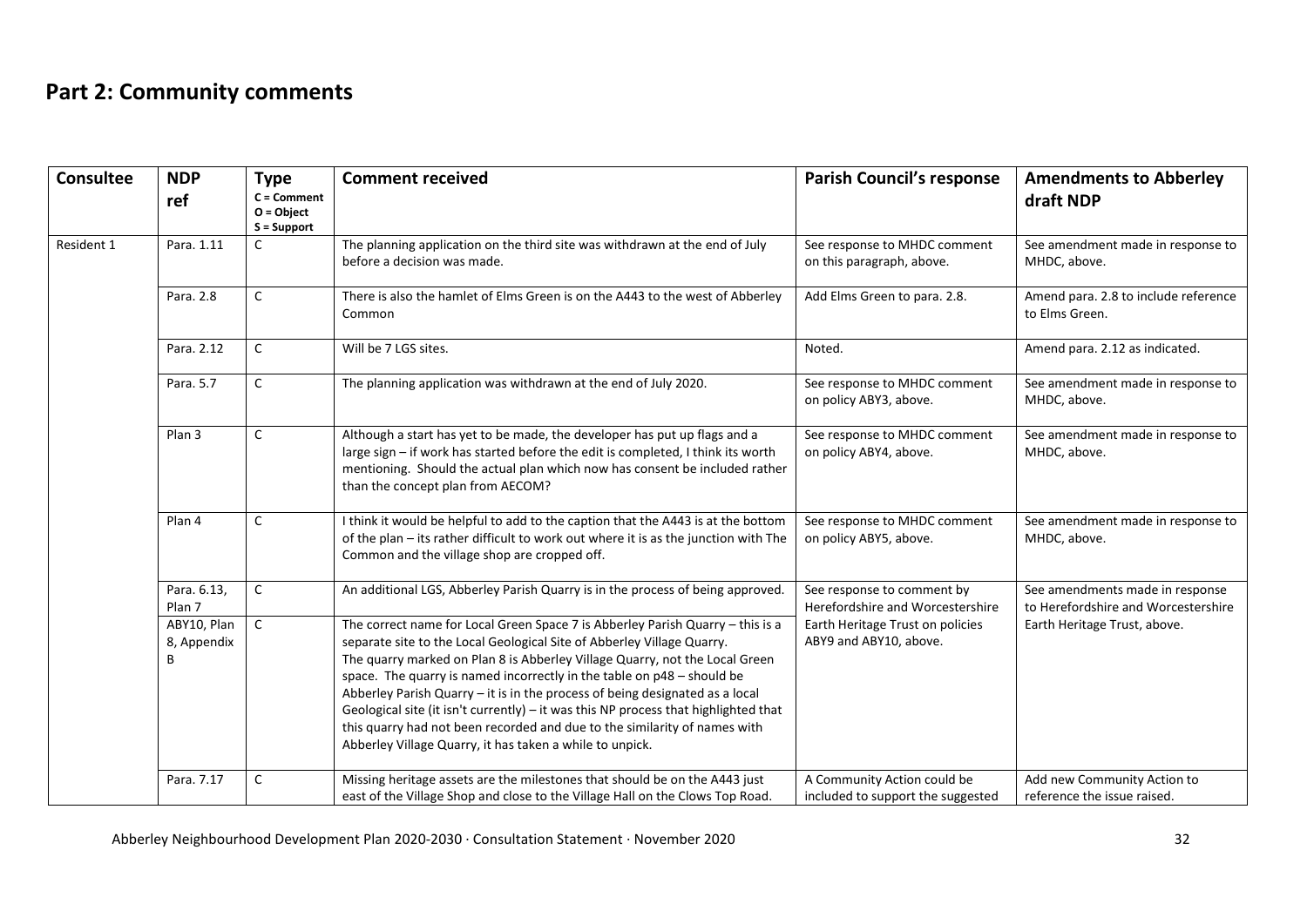| Consultee      | <b>NDP</b><br>ref                                             | <b>Type</b><br>$C = Comment$<br>$O = Object$<br>S = Support | <b>Comment received</b>                                                                                                                                                                                                                                                                                                                                       | <b>Parish Council's response</b>                                                                                                | <b>Amendments to Abberley</b><br>draft NDP |
|----------------|---------------------------------------------------------------|-------------------------------------------------------------|---------------------------------------------------------------------------------------------------------------------------------------------------------------------------------------------------------------------------------------------------------------------------------------------------------------------------------------------------------------|---------------------------------------------------------------------------------------------------------------------------------|--------------------------------------------|
|                |                                                               |                                                             | The Milestone Society had a campaign of re-instating missing milestones, so<br>possibly, these could be replaced.                                                                                                                                                                                                                                             | re-instatement.                                                                                                                 |                                            |
|                | <b>NDP</b>                                                    | $\mathsf{C}$                                                | Very much in favour of the NP and commend it.                                                                                                                                                                                                                                                                                                                 | This support for the NDP is<br>welcomed.                                                                                        | No change.                                 |
| Resident 2     | <b>NDP</b>                                                    | $\mathsf S$                                                 | I am supportive of the whole plan and cannot see any problems with the<br>vision and objectives.<br>I congratulate the team on their hard work and effort in producing a<br>document which does not close the door on future developments but seeks to<br>ensure that these will be in sympathy with the character and amenities of the<br>village.           | This support for the NDP is<br>welcomed.                                                                                        | No change.                                 |
| Resident 3 (2) | Para.7.9                                                      | S                                                           | I am very strongly in support of this point. Light pollution is of particular<br>concern to me. what are the regulations in regard to this? My worry is that<br>there is a clause somewhere in planning procedure that says a certain number<br>of houses require street lamps, or at the positioning of a road junction etc.                                 | This support for the NDP is<br>welcomed. On dark skies and<br>street lighting, see also response to<br>WCC Sustainability team. | No change.                                 |
|                | <b>NDP</b>                                                    | $\mathsf C$                                                 | A very thorough and thoughtful document. I am broadly in support of this<br>plan. If this is adopted however, I think the number of houses in Abberley will<br>have reached the maximum possible, without changing the nature of the<br>village completely.                                                                                                   | This support for the NDP is<br>welcomed.                                                                                        | No change.                                 |
| Resident 4     | 2. Abberley<br>Neighbourh<br>ood Area-<br>Economy.            | $\mathsf C$                                                 | As most employment opportunities lie east of the River Severn I am very<br>concerned about the increased level of traffic on local roads and at the river<br>crossings. There is not just an increased population in Abberley to consider<br>but the accumulative effect from the new housing in other villages all along<br>the A443 and in the Teme Valley. | Comment noted.                                                                                                                  | No change.                                 |
|                | 2. Abberley<br>Neighbourh<br>ood Area -<br>Key Issues<br>2.17 | $\mathsf{C}$                                                | The 3 points I consider most important in this section are;<br>Energy efficiency in the new builds,<br>Keeping the open feel within the village and around the outskirts,<br>Sympathetic design of new homes                                                                                                                                                  | Comment noted. These are points<br>further and particularly addressed<br>in policies ABY7, ABY8, ABY10 and<br>ABY11.            | No change.                                 |
|                | Vision and<br>Objectives                                      | S                                                           | This vision is completely admirable and I strongly hope that it can be upheld<br>against the planning requirements from County or National level.                                                                                                                                                                                                             | This support for the NDP's vision is<br>welcomed.                                                                               | No change.                                 |
|                | 4.                                                            | $\mathsf C$                                                 | I do wonder whether any development can be truly sustainable. It seems a                                                                                                                                                                                                                                                                                      | The essence of the planning                                                                                                     | No change.                                 |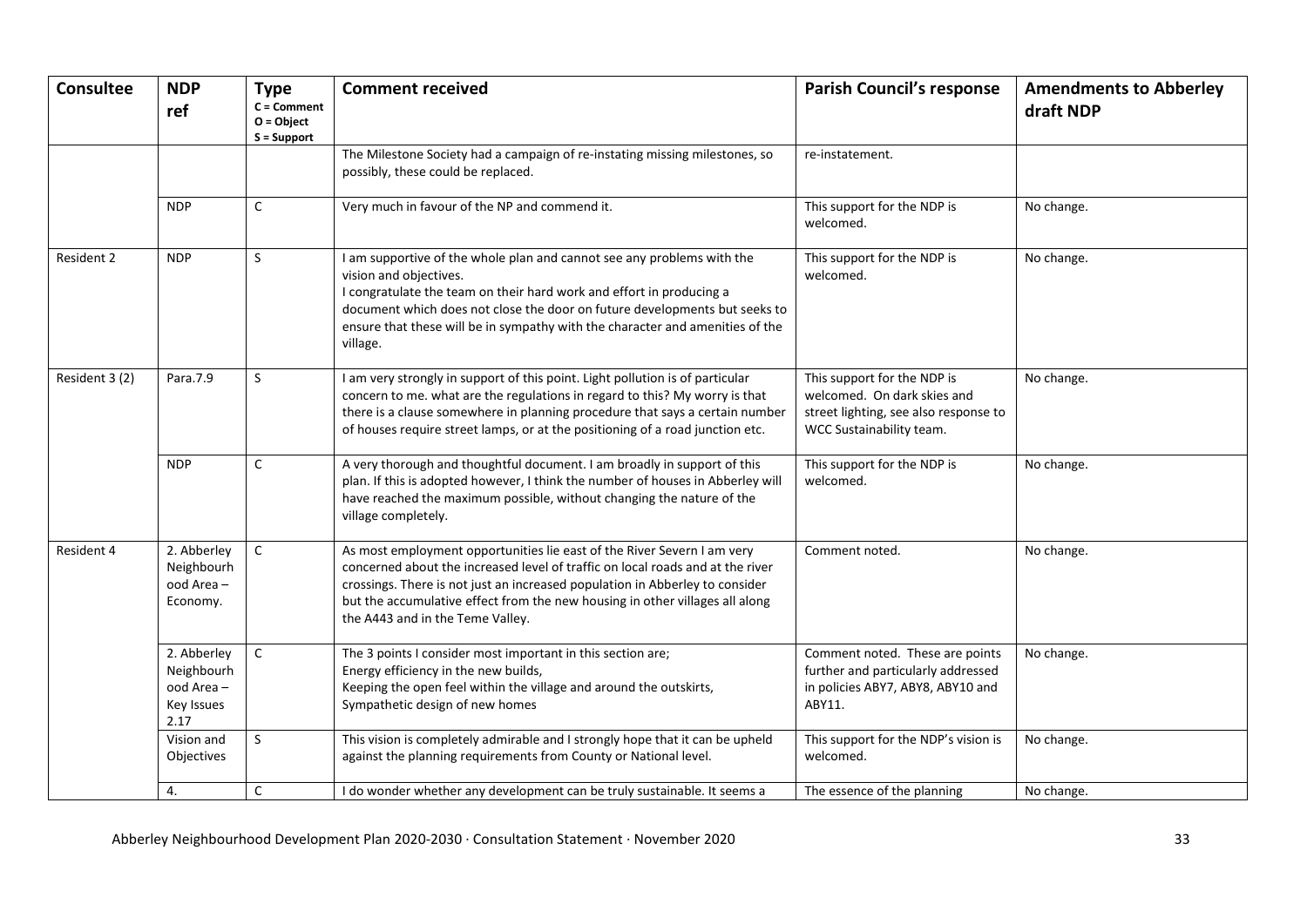| <b>Consultee</b> | <b>NDP</b><br>ref                                         | <b>Type</b><br>$C = Comment$<br>$O = Object$<br>$S = Support$ | <b>Comment received</b>                                                                                                                                                                                                                                                                                                                                                                                                                                                                                                                                                                                                                                                                                                                                                                                                                                                                                                                                                                                                                                                                                                                                                                                    | <b>Parish Council's response</b>                                                                                                                                                                                                                                                                                                                                                                                                                                          | <b>Amendments to Abberley</b><br>draft NDP               |
|------------------|-----------------------------------------------------------|---------------------------------------------------------------|------------------------------------------------------------------------------------------------------------------------------------------------------------------------------------------------------------------------------------------------------------------------------------------------------------------------------------------------------------------------------------------------------------------------------------------------------------------------------------------------------------------------------------------------------------------------------------------------------------------------------------------------------------------------------------------------------------------------------------------------------------------------------------------------------------------------------------------------------------------------------------------------------------------------------------------------------------------------------------------------------------------------------------------------------------------------------------------------------------------------------------------------------------------------------------------------------------|---------------------------------------------------------------------------------------------------------------------------------------------------------------------------------------------------------------------------------------------------------------------------------------------------------------------------------------------------------------------------------------------------------------------------------------------------------------------------|----------------------------------------------------------|
|                  | Sustainable<br>Developme<br>nt. 4.1                       |                                                               | contradiction. Development leads to more people, more use of finite<br>resources as regards building supplies, increased traffic, more pollution,<br>higher demands on water and energy supplies. Is it achievable?                                                                                                                                                                                                                                                                                                                                                                                                                                                                                                                                                                                                                                                                                                                                                                                                                                                                                                                                                                                        | system's approach to achieving<br>sustainable development is to<br>balance economic, social and<br>environmental objectives. Policy<br>ABY1 sets out what this means for<br>the Abberley Neighbourhood Area.                                                                                                                                                                                                                                                              |                                                          |
|                  | 5. Social<br>and<br>Community<br>5.5                      | $\mathsf{O}$                                                  | I recognise that there is a need for new housing and if affordable houses can<br>bring in young families that will be of benefit to the life of the village in many<br>ways. I also recognise that things cannot stand still or remain completely<br>unchanged in the 21st century and that these issues affect the whole country.<br>The mixed housing requirement is very sensible as long as the scale is<br>appropriate and there is thought given to the design of these homes.<br>ABY3,4, and 5. These concept plans look well thought out and a considerable<br>proportion of each site seems to have been designated as green space with<br>the beneficial retention of hedgerows and good linking pathways. However,<br>with a current population of 836, 56 new homes with an occupancy level<br>averaging 2.5 equates to an extra 140 people. This is 16% of the current<br>population which to me seems quite a large increase in a village the size of<br>Abberley. My fear is that if these numbers are allowed then it will possibly<br>then allow more to be squeezed in. If there then happens to be windfall<br>development too then the character of Abberley will change considerably. | These comments are noted and the<br>support for the approach taken in<br>the Social and Community chapter<br>welcomed. As explained in the<br>plan, there is already planning<br>permission for a total of 51<br>dwellings on land at Walshes Farm<br>and west of Apostle Oak Cottage,<br>and a further six are envisaged on<br>the SWDP allocation on land at The<br>Orchard. These are existing<br>planning commitments and<br>allocation, not proposals of the<br>NDP. | No change.                                               |
|                  | Landscape<br>Character<br>$6.4 - 6.7$<br>and Key<br>Views | $\mathsf C$                                                   | The NCA and LCA were very interesting to read and I feel that following the<br>guidelines in 6.4 to 6.7 is an essential consideration. The same applies to Key<br>Views - Abberley is in wonderful countryside and the character must be<br>retained.                                                                                                                                                                                                                                                                                                                                                                                                                                                                                                                                                                                                                                                                                                                                                                                                                                                                                                                                                      | Comment noted.                                                                                                                                                                                                                                                                                                                                                                                                                                                            | No change.                                               |
|                  | ABY11,<br>paras. 7.8<br>and 7.9                           | $\mathsf{C}$                                                  | ABY11<br>Is there any imperative for builders to include the following? -<br>Solar panels or similar<br>Rainwater harvesting<br>The highest modern standard of roof/wall insulation<br>Permeable surfaces in front gardens/drives to prevent run-off.                                                                                                                                                                                                                                                                                                                                                                                                                                                                                                                                                                                                                                                                                                                                                                                                                                                                                                                                                      | These and other aspects of building<br>sustainability are all included<br>within policy ABY11, and are to be<br>further addressed in response to<br>comments by Severn Trent and<br>WCC Sustainability team (see<br>above). Such measures may be<br>encouraged by the NDP where they<br>are not already required by                                                                                                                                                       | Add reference to the suggested<br>measures to para. 7.3. |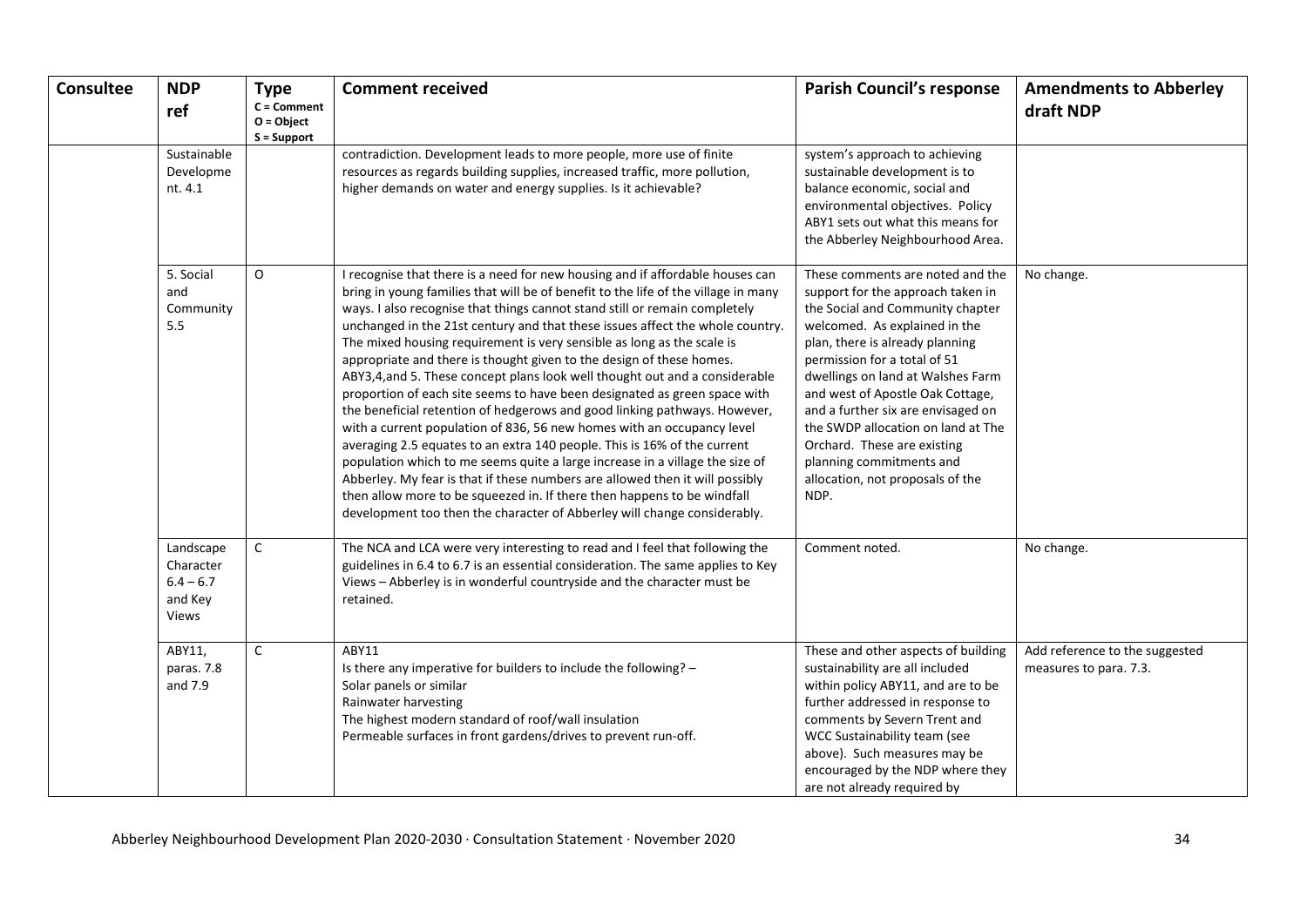| <b>Consultee</b> | <b>NDP</b><br>ref              | <b>Type</b><br>$C = Comment$<br>$O = Object$<br>S = Support | <b>Comment received</b>                                                                                                                                                                                                                                                                                                                                                                                                                                                                                                                                                                                                                                                                                                                                                                                                                                                       | <b>Parish Council's response</b>                                                                                                                                                                                                                                                                              | <b>Amendments to Abberley</b><br>draft NDP |
|------------------|--------------------------------|-------------------------------------------------------------|-------------------------------------------------------------------------------------------------------------------------------------------------------------------------------------------------------------------------------------------------------------------------------------------------------------------------------------------------------------------------------------------------------------------------------------------------------------------------------------------------------------------------------------------------------------------------------------------------------------------------------------------------------------------------------------------------------------------------------------------------------------------------------------------------------------------------------------------------------------------------------|---------------------------------------------------------------------------------------------------------------------------------------------------------------------------------------------------------------------------------------------------------------------------------------------------------------|--------------------------------------------|
|                  |                                |                                                             |                                                                                                                                                                                                                                                                                                                                                                                                                                                                                                                                                                                                                                                                                                                                                                                                                                                                               | <b>Building Regulations.</b>                                                                                                                                                                                                                                                                                  |                                            |
|                  | Para, 7.8                      | $\mathsf{C}$                                                | 7.8 I am concerned by access onto the A443 from the development west of<br>Apostles Oak Cottage - This road currently has a 40mph limit which is<br>regularly exceeded, especially by lorries. Will the 30mph limit (or even less<br>would be better) be extended up the hill and can traffic calming be included.                                                                                                                                                                                                                                                                                                                                                                                                                                                                                                                                                            | Road safety falls outside the scope<br>of the NDP and for this reason is<br>addressed as Community Actions<br>(CA1 and CA2). CA2 specifically<br>identifies the A443 adjacent<br>Abberley Common as a priority<br>location.                                                                                   | No change.                                 |
|                  | Para, 7.9                      | C                                                           | 7.9 I feel there should be no street lights on the new developments - our skies<br>are quite nice and dark at the moment.                                                                                                                                                                                                                                                                                                                                                                                                                                                                                                                                                                                                                                                                                                                                                     | This support for the NDP is<br>welcomed. On dark skies and street<br>lighting, see also response to<br>comment by WCC Sustainability<br>team on para. 7.9.                                                                                                                                                    | No change.                                 |
|                  | Community<br><b>Action CA1</b> | $\mathsf{C}$                                                | CA1 - Because of the steep hill either side of the junction of Abberley<br>Common with the A443 just below the shop, many large lorries seem to speed<br>down in both directions to keep up their momentum to get up the next hill.<br>This makes walking dangerous and unpleasant. As I stated in my comment on<br>7.8 I consider it vital to have improved traffic calming and lower speed limits.<br>The 30mph limit is continually exceeded by cars and motorbikes too.                                                                                                                                                                                                                                                                                                                                                                                                   | As explained above, road safety<br>falls outside the scope of the NDP<br>and for this reason is addressed<br>through Community Actions (CA1<br>and CA2). CA2 specifically<br>identifies the A443 adjacent<br>Abberley Common as a priority<br>location.                                                       | No change.                                 |
|                  | Community<br><b>Action CA6</b> | $\mathsf{C}$                                                | CA6 - To encourage more walking within the village ongoing maintenance of<br>roadside footpaths and public footpaths is essential. Living in Stud Lane I<br>would like to see the footpath extended along the A443 from Abberley Park to<br>the Elms Hotel. There are more homes down Stud Lane now since the barns<br>were converted, fruit pickers live on Orchard Farm for many months of the<br>year and there are many staff and visitors based at The Elms Hotel as well as<br>existing residents in the Elms Green area. It would be lovely to have a better<br>connection to the shop and the pub without having to take our life in our<br>hands. Constructing a path along here would also open up the public footpath<br>network through Riddings Coppice, down to Stanford Bridge or up to the<br>Worcestershire Way for residents walking from the main village. | The maintenance and extension of<br>the public rights of way network<br>falls outside the scope of the NDP<br>and for that reason is addressed as<br>a Community Action (CA6). The<br>suggested footpath is for the Parish<br>Council to consider for promotion<br>in conjunction with landowners<br>and WCC. | No change                                  |
|                  | <b>NDP</b>                     | C                                                           | This was a fascinating document to read and I would like to thank everyone                                                                                                                                                                                                                                                                                                                                                                                                                                                                                                                                                                                                                                                                                                                                                                                                    | Comment noted.                                                                                                                                                                                                                                                                                                | No change.                                 |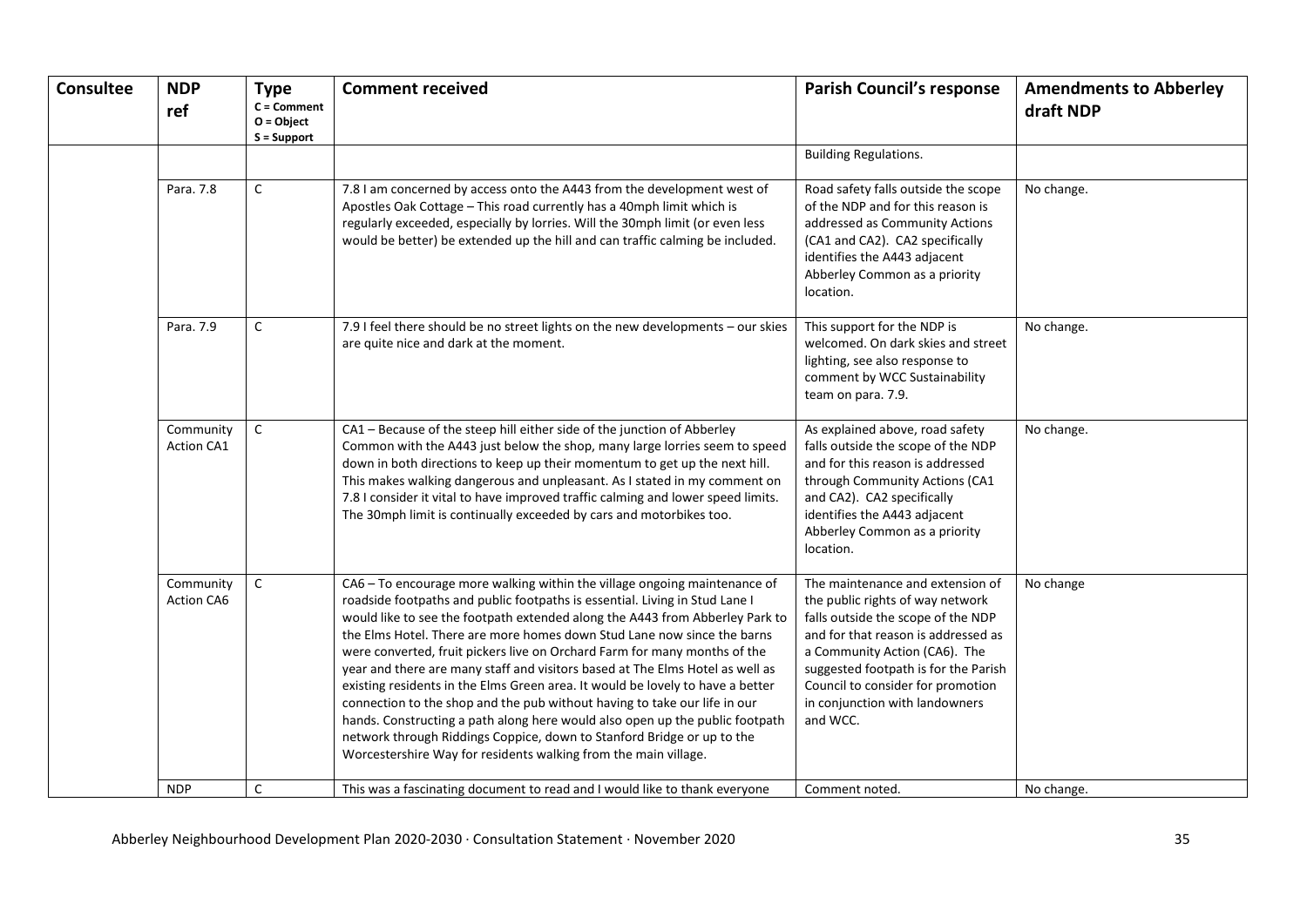| <b>Consultee</b> | <b>NDP</b><br>ref                                  | <b>Type</b><br>$C = Comment$<br>$O = Object$<br>$S = Support$ | <b>Comment received</b>                                                                                                                                                                                                                                                                                                                                                                                                                                                                                                                                                                                                                                                                                                                                                                                                | <b>Parish Council's response</b>                                                   | <b>Amendments to Abberley</b><br>draft NDP |
|------------------|----------------------------------------------------|---------------------------------------------------------------|------------------------------------------------------------------------------------------------------------------------------------------------------------------------------------------------------------------------------------------------------------------------------------------------------------------------------------------------------------------------------------------------------------------------------------------------------------------------------------------------------------------------------------------------------------------------------------------------------------------------------------------------------------------------------------------------------------------------------------------------------------------------------------------------------------------------|------------------------------------------------------------------------------------|--------------------------------------------|
|                  |                                                    |                                                               | who worked so hard on it.                                                                                                                                                                                                                                                                                                                                                                                                                                                                                                                                                                                                                                                                                                                                                                                              |                                                                                    |                                            |
| Resident 5       | Pages 7-9<br>Key Issues,<br>Aims and<br>Objectives | S                                                             | I am broadly supportive of this plan because it identifies key issues raised<br>through consultation with the local community and demonstrates sensibly<br>and considerately how it will address these through the aims and objectives.<br>With thoughtful and sensitive building design, protection and enhancement of<br>both the landscape and biodiversity, Abberley has on opportunity to remain<br>an attractive place to live and work both now and for future generations.                                                                                                                                                                                                                                                                                                                                     | This support for the NDP is<br>welcomed.                                           | No change.                                 |
| Resident 6       | ABY2                                               | S                                                             | The recommendations for provision of affordable housing will contribute to<br>the diversity of the community and ensure that younger people are<br>encouraged to remain, or move to the village thereby enabling the elder<br>generations to remain.                                                                                                                                                                                                                                                                                                                                                                                                                                                                                                                                                                   | This support for the NDP is<br>welcomed.                                           | No change.                                 |
|                  | ABY3                                               | S                                                             | The plan addresses the traffic issues with regards to vehicular access to the<br>Orchard Development site, an area which has already seen numerous crashes<br>and car damage. I particularly like the inclusion of a community park and<br>orchard on this site which will greatly contribute to a sense of community<br>cohesion as well as the ecological biodiversity and sustainability of the village<br>environment.                                                                                                                                                                                                                                                                                                                                                                                             | This support for the NDP is<br>welcomed.                                           | No change.                                 |
|                  | <b>NDP</b>                                         | $\mathsf C$                                                   | I feel that the suggested design criteria sufficiently address and respect<br>Abberley Village's responsibility for providing and contributing to the<br>provision of available, suitable housing In Worcestershire, whilst at the same<br>time addressing the environmental, aesthetic and community needs of the<br>village.<br>At present I feel that Abberley does suffer from being slightly disconnected,<br>with previous planning seeming to create distinct areas and footpath access is<br>poor. The Common area particularly suffers from having little, to no,<br>community green spaces.<br>I believe that the suggestions in this plan adequately address these issues and<br>that any planning applications that followed these criteria could be welcomed<br>by the community rather than objected to. | Comment noted.                                                                     | No change.                                 |
| Resident 7       | 5 Social and<br>community                          | S                                                             | I support the plan's statement that any new housing should be in a range of<br>types and styles and that they should be designed to be a part of the village<br>rather than sitting on their own on the periphery. I also strongly feel that,<br>should all the three proposed developments go ahead, Abberley Common will                                                                                                                                                                                                                                                                                                                                                                                                                                                                                             | Comment noted. The NDP covers<br>the period up to 2030, to align with<br>the SWDP. | No change.                                 |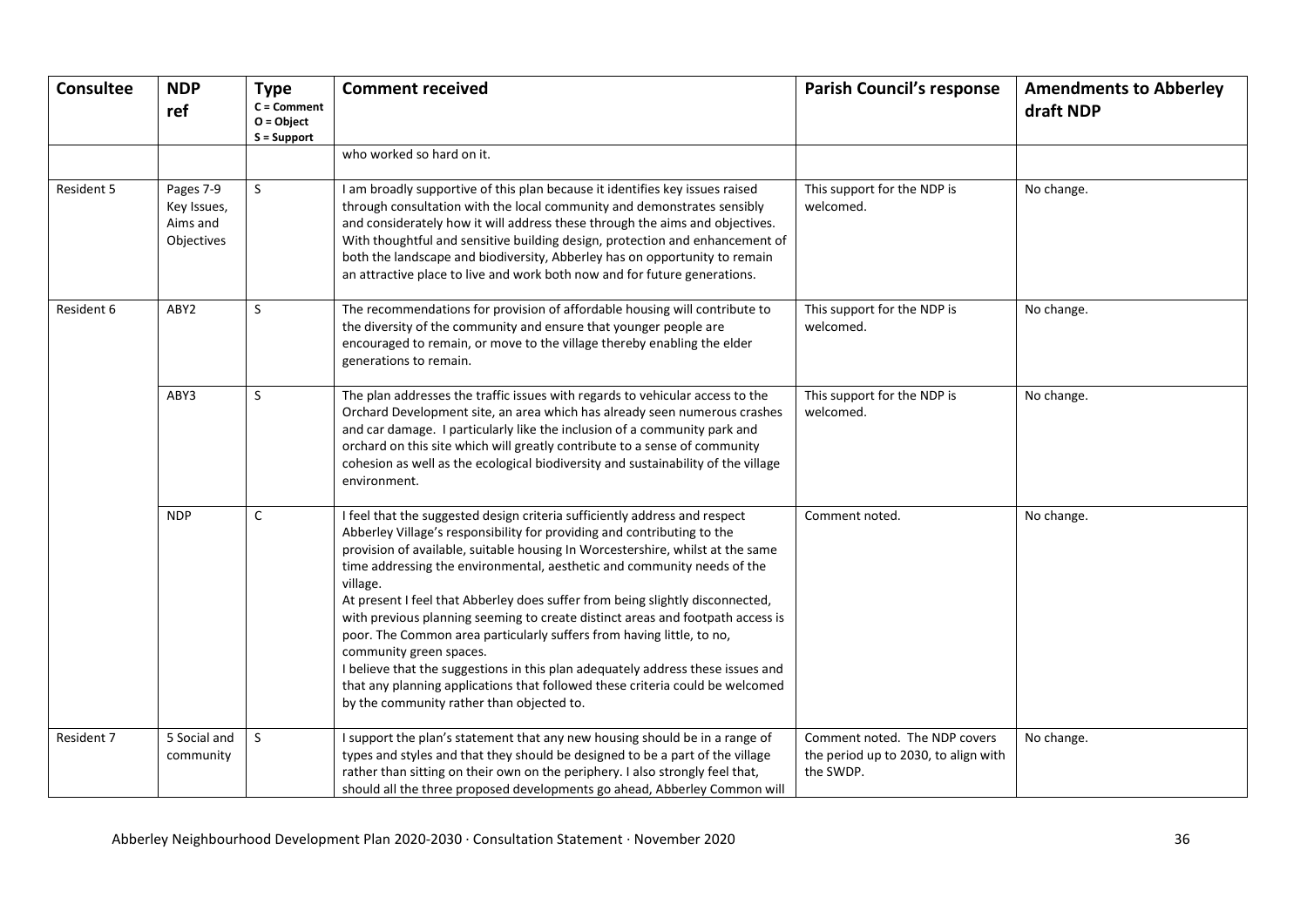| <b>Consultee</b> | <b>NDP</b><br>ref                                   | <b>Type</b><br>$C = Comment$<br>$O = Object$<br>$S = Support$ | <b>Comment received</b>                                                                                                                                                                                                                                                                                                                                                                                                                                                                                                                                                                                                                                                                                                                                                                                                                                                                                               | <b>Parish Council's response</b>                                                                                                                                                                                                                                                                                      | <b>Amendments to Abberley</b><br>draft NDP        |
|------------------|-----------------------------------------------------|---------------------------------------------------------------|-----------------------------------------------------------------------------------------------------------------------------------------------------------------------------------------------------------------------------------------------------------------------------------------------------------------------------------------------------------------------------------------------------------------------------------------------------------------------------------------------------------------------------------------------------------------------------------------------------------------------------------------------------------------------------------------------------------------------------------------------------------------------------------------------------------------------------------------------------------------------------------------------------------------------|-----------------------------------------------------------------------------------------------------------------------------------------------------------------------------------------------------------------------------------------------------------------------------------------------------------------------|---------------------------------------------------|
|                  |                                                     |                                                               | have increased in size by far more than the planning guidelines suggest, and<br>that it should not have any further developments permitted for the<br>foreseeable future. We owe it to future generations to protect the character<br>and qualities of our rural settlements.                                                                                                                                                                                                                                                                                                                                                                                                                                                                                                                                                                                                                                         |                                                                                                                                                                                                                                                                                                                       |                                                   |
|                  | <b>NDP</b>                                          | $\mathsf C$                                                   | I would like to thank all those involved in creating this plan, it is much<br>appreciated.                                                                                                                                                                                                                                                                                                                                                                                                                                                                                                                                                                                                                                                                                                                                                                                                                            | Comment noted.                                                                                                                                                                                                                                                                                                        | No change.                                        |
| Resident 8       | NDP/<br>Housing<br>delivery<br>report para.<br>6.6. | S                                                             | Agree completely with statement in paragraph 6.6 in Abberley<br>Neighbourhood delivery plan: Housing delivery report, we have demonstrated<br>that the housing development growth expectations have been met and<br>significantly exceeded meaning there is no need for further development on<br>the sites CFS0601, CFS0603, SWDP59/1.                                                                                                                                                                                                                                                                                                                                                                                                                                                                                                                                                                               | Comment noted. SWDP59/1 (Land<br>at The Orchard) is an existing<br>development plan allocation, not a<br>proposal of the NDP. The other<br>sites referred to are not proposed<br>for allocation for development in<br>the NDP.                                                                                        | No change.                                        |
|                  | NDP/<br>Design<br>guide p. 46.                      | $\Omega$                                                      | In the design guide 2019 page 46, the plan showing development on the land<br>to the West of Apostles Oak is incorrect and should be adjusted to reflect this<br>please, it shows 27 frontages, when in fact there will be 25 dwellings and<br>fewer frontages as some are flats/semidetached. Eight of those shown are at<br>the Western boundary which is already causing significant stress to residents<br>living directly below as the land will be raised here increasing the overbearing<br>nature of the development. The need to ensure development reflects the<br>character of the area is emphasised throughout this document, yet the<br>developments already planned do not follow this guidance. Adding more<br>dwellings on this site would further exacerbate the problems caused, so is it<br>possible to put the actual plan here? There should be no encouragement to<br>extend this development. | Policy ABY4, supporting text and<br>plan 4 are to be deleted (see<br>response to MHDC comment on<br>this policy, above). The concept<br>plan shown in the Design Guide is<br>high-level and illustrative, not<br>prescriptive.                                                                                        | See amendment made in response to<br>MHDC, above. |
|                  | <b>NDP</b>                                          | $\mathsf C$                                                   | Agree in general with everything, we certainly have exceeded our required<br>housing needs. To develop further will alter the character of our village<br>completely. Please ensure plans shown reflect actual plans (I am aware these<br>have changed multiple times).                                                                                                                                                                                                                                                                                                                                                                                                                                                                                                                                                                                                                                               | The NDP does not include any new<br>site allocations for housing, over<br>and above those already identified<br>in the SWDP, but does seek to<br>provide additional criteria to guide<br>development and to reflect local<br>concerns. The plan referred to<br>(plan 4) is to be deleted from the<br>NDP (see above). | No change.                                        |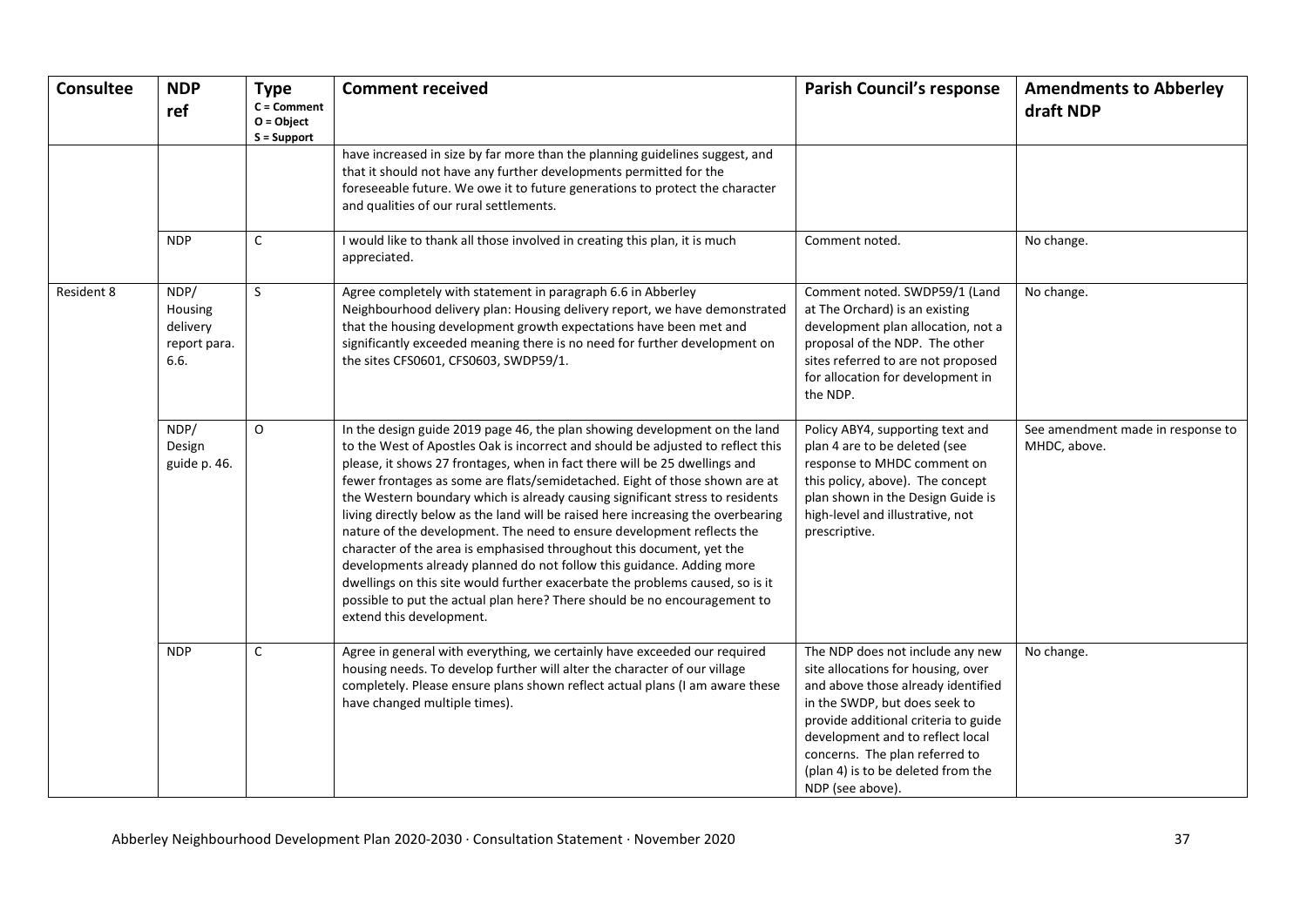| <b>Consultee</b> | <b>NDP</b><br>ref            | <b>Type</b><br>$C = Comment$<br>$O = Object$<br>$S = Support$ | <b>Comment received</b>                                                                                                                                                                                                                                                                                                                                                                                                                                                                                                                                                                                                                                                                                                                                                                                                                                                                                                                                                                                                                                                                                                                                                                                                                                                                                                                                                                                                                                                                                                                                                                                                                                                                                                                                                                                                                                                                                                                                                                                                                                                                                                                                                                                                                           | <b>Parish Council's response</b>                                                                                                                                                                                                                                                                                                                                                        | <b>Amendments to Abberley</b><br>draft NDP                         |
|------------------|------------------------------|---------------------------------------------------------------|---------------------------------------------------------------------------------------------------------------------------------------------------------------------------------------------------------------------------------------------------------------------------------------------------------------------------------------------------------------------------------------------------------------------------------------------------------------------------------------------------------------------------------------------------------------------------------------------------------------------------------------------------------------------------------------------------------------------------------------------------------------------------------------------------------------------------------------------------------------------------------------------------------------------------------------------------------------------------------------------------------------------------------------------------------------------------------------------------------------------------------------------------------------------------------------------------------------------------------------------------------------------------------------------------------------------------------------------------------------------------------------------------------------------------------------------------------------------------------------------------------------------------------------------------------------------------------------------------------------------------------------------------------------------------------------------------------------------------------------------------------------------------------------------------------------------------------------------------------------------------------------------------------------------------------------------------------------------------------------------------------------------------------------------------------------------------------------------------------------------------------------------------------------------------------------------------------------------------------------------------|-----------------------------------------------------------------------------------------------------------------------------------------------------------------------------------------------------------------------------------------------------------------------------------------------------------------------------------------------------------------------------------------|--------------------------------------------------------------------|
|                  |                              |                                                               |                                                                                                                                                                                                                                                                                                                                                                                                                                                                                                                                                                                                                                                                                                                                                                                                                                                                                                                                                                                                                                                                                                                                                                                                                                                                                                                                                                                                                                                                                                                                                                                                                                                                                                                                                                                                                                                                                                                                                                                                                                                                                                                                                                                                                                                   |                                                                                                                                                                                                                                                                                                                                                                                         |                                                                    |
| Resident 9(2)    | ABY10,<br>LGS3 Glebe<br>land | O                                                             | As owners of the Glebe, the proposed local Green Space LGS3 we object to<br>the designation of our land as a local green space for the following reasons:<br>1. It is land to which the public do not and never have had access. The public<br>have access to all other proposed local green sites<br>2. The Glebe land does not "serve" the community and is of no importance to<br>the community.<br>3. The Glebe land is not and never has been part of the Conservation Area of<br>the village. Consideration was given to making it part of the Conservation area<br>and expressly rejected.<br>4. The Glebe land was, with our permission, investigated as being a possible<br>mill site. The investigation proved inconclusive.<br>5. The contention that the Glebe land is the possible site of a medieval mill<br>remains only as a possibility.<br>6. The Glebe land is of no special value to wildlife.<br>(a)It does not feature as one of the Local Wildlife Sites set out in paragraph<br>6.10[p29] of the consultation draft.<br>(b)No special or rare species inhabit the land.<br>(c) No special or rare species are identified in the Consultation draft.<br>7. The Glebe land is not woodland and is not specifically mentioned on the<br>Priority Habitat Inventory site and has never been specifically so designated.<br>To our knowledge it does not feature on the "MAGIC" map that identifies<br>such sites.<br>8. In order to comply with paragraph 100 of the National Planning Policy<br>Framework the proposed "local green space ie our Glebe land:<br>(a) must be shown to be" DEMONSTRABLY SPECIAL to a local community - It is<br>not<br>(b)must be shown to have a particular local SIGNIFICANCE-no such<br>significance is demonstrated.<br>9. The onus of proving that the Glebe land is special/of particular local<br>significance and serves the local community at this stage lies upon the local<br>parish council who in our submission have failed to do so.<br>10. The fact that the Glebe land is "part of an inter-connected series of green<br>spaces" is irrelevant. The proposed designation either complies with<br>paragraph 100 or it does not. If mere physical connection was sufficient or | The proposed designation of the<br>Glebe land as Local Green Space<br>has been re-assessed in light of this<br>comment and the information<br>provided. It is agreed that the land<br>is not demonstrably special to the<br>community and does not hold a<br>particular local significance, and as<br>such does not meet the NPPF<br>requirements for Local Green<br>Space designation. | Delete the Glebe land from policy<br>ABY10, plan 8 and Appendix B. |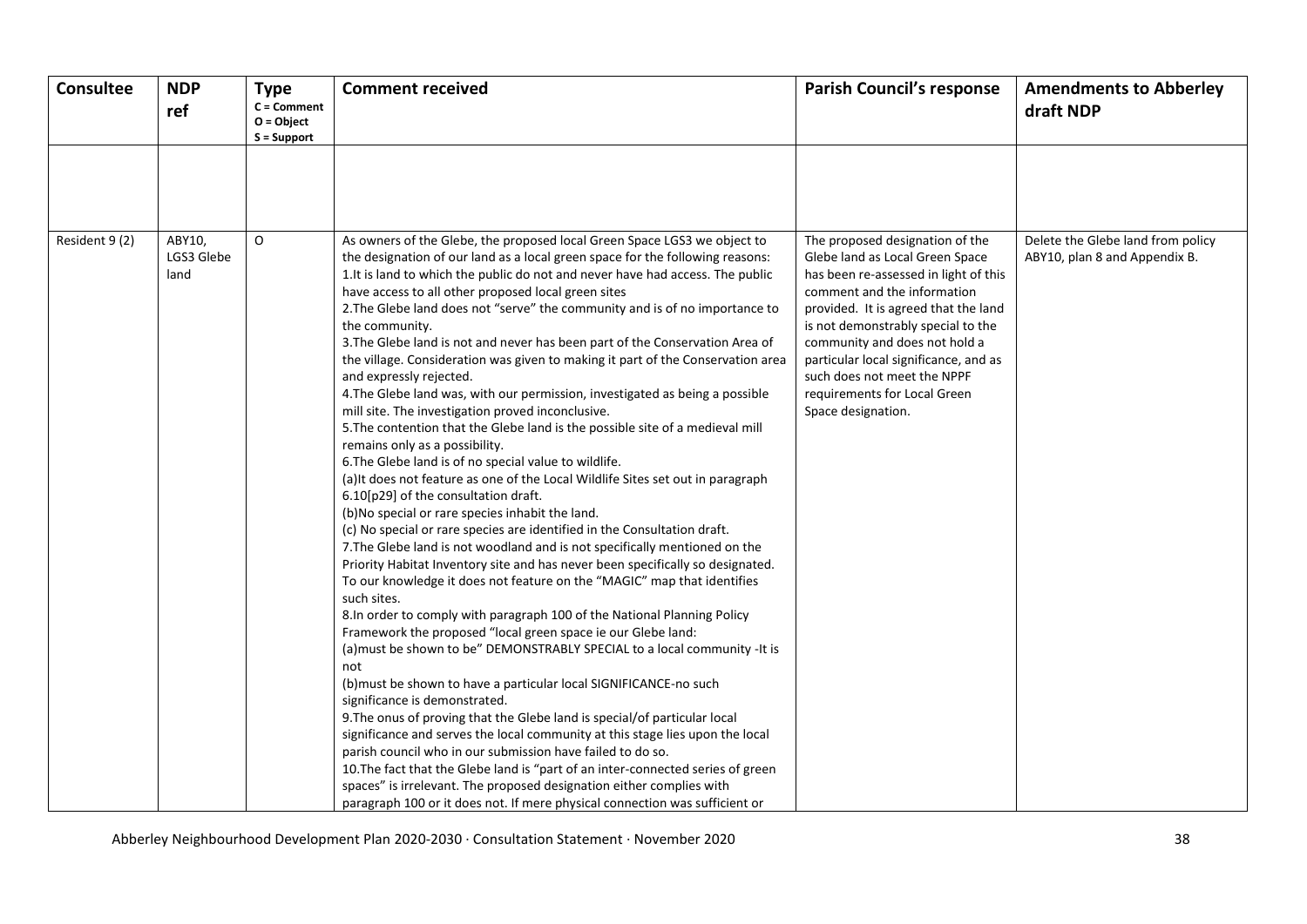| Consultee   | <b>NDP</b><br>ref                                             | <b>Type</b><br>$C = Comment$<br>$O = Object$<br>$S = Support$ | <b>Comment received</b>                                                                                                                                                                                                                                                                                                                                                                                                                                                                                                             | <b>Parish Council's response</b>                                                                                                                                                                                                                      | <b>Amendments to Abberley</b><br>draft NDP |
|-------------|---------------------------------------------------------------|---------------------------------------------------------------|-------------------------------------------------------------------------------------------------------------------------------------------------------------------------------------------------------------------------------------------------------------------------------------------------------------------------------------------------------------------------------------------------------------------------------------------------------------------------------------------------------------------------------------|-------------------------------------------------------------------------------------------------------------------------------------------------------------------------------------------------------------------------------------------------------|--------------------------------------------|
|             |                                                               |                                                               | relevant (which we expressly deny it is) the plan on p.34 (Plan 8) shows a large<br>garden (marked with an arrow) that would physically complete the<br>connection.<br>11. The Glebe land is already subject to a specific covenant that prohibits its<br>open sale or development. The covenant requires us not to use the land "save<br>for agricultural, equestrian or amenity purposes".                                                                                                                                        |                                                                                                                                                                                                                                                       |                                            |
| Resident 10 | ABY11<br>criterion 4                                          | $\mathsf C$                                                   | The amount of new houses is confusing - numbers are for above the amount<br>Abberley has to accommodate. This doesn't help with maintaining the<br>countryside/environment by having a bigger burden. Quantities of houses<br>keep changing – once building starts there is no control and we risk losing the<br>lovely country/village atmosphere.                                                                                                                                                                                 | Whilst the indicative number of<br>dwellings assumed for two of the<br>SWDP allocations have been<br>exceeded, the NDP provides<br>criteria including in policy ABY11 to<br>guide future development.                                                 | No change.                                 |
| Resident 11 | <b>NDP</b>                                                    | $\mathsf C$                                                   | It's accepted that Abberley has to contribute to providing more housing,<br>however we also have to protect its environment. Building more than we<br>need to has a massive impact on not only the countryside but it then requires<br>more infrastructure to accommodate the quantity of houses, school, doctors,<br>shop etc. From the very young to the elderly they will need more<br>facilities/support and that will have to be provided. Once we have lost the<br>countryside its gone for ever.                             | Comment noted. The NDP does<br>not include any new site allocations<br>for housing, over and above those<br>already identified in the SWDP, but<br>does seek to provide additional<br>criteria to guide development and<br>to reflect local concerns. | No change.                                 |
| Resident 12 | <b>NDP</b>                                                    | S                                                             | I think the people that have developed this plan have worked hard and done a<br>good job.                                                                                                                                                                                                                                                                                                                                                                                                                                           | Comment noted.                                                                                                                                                                                                                                        | No change.                                 |
| Resident 13 | NDP/<br>Housing<br>delivery<br>report<br>paras.5.13-<br>5.15. | $\mathsf C$                                                   | Any development of sites east/rear of Clows Top Road (CFS0601, CFS0603)<br>would significantly harm designated heritage assets, compromise the open<br>countryside character of the landscape & lead towards a merging of Abberley<br>Common & Abberley Village. Given the number of new houses already<br>included in the Plan and their impact on traffic + the additional strain on our<br>GP surgery & school, further development on these sites would be<br>disproportionate and detrimental to the neighbourhood as a whole. | The sites referred to are not<br>proposed for allocation for<br>development in the NDP.                                                                                                                                                               | No change.                                 |
|             | <b>NDP</b>                                                    | $\mathsf C$                                                   | believe that the Abberley NDP has been positively constructed and is a<br>pragmatic approach to the recognised need (if not desire) for new housing<br>development in this area.<br>During lockdown Abberley & it's surrounding pathways have proved a popular                                                                                                                                                                                                                                                                      | Comment noted. The NDP does<br>not include any new site allocations<br>for housing, over and above those<br>already identified in the SWDP, but                                                                                                       | No change.                                 |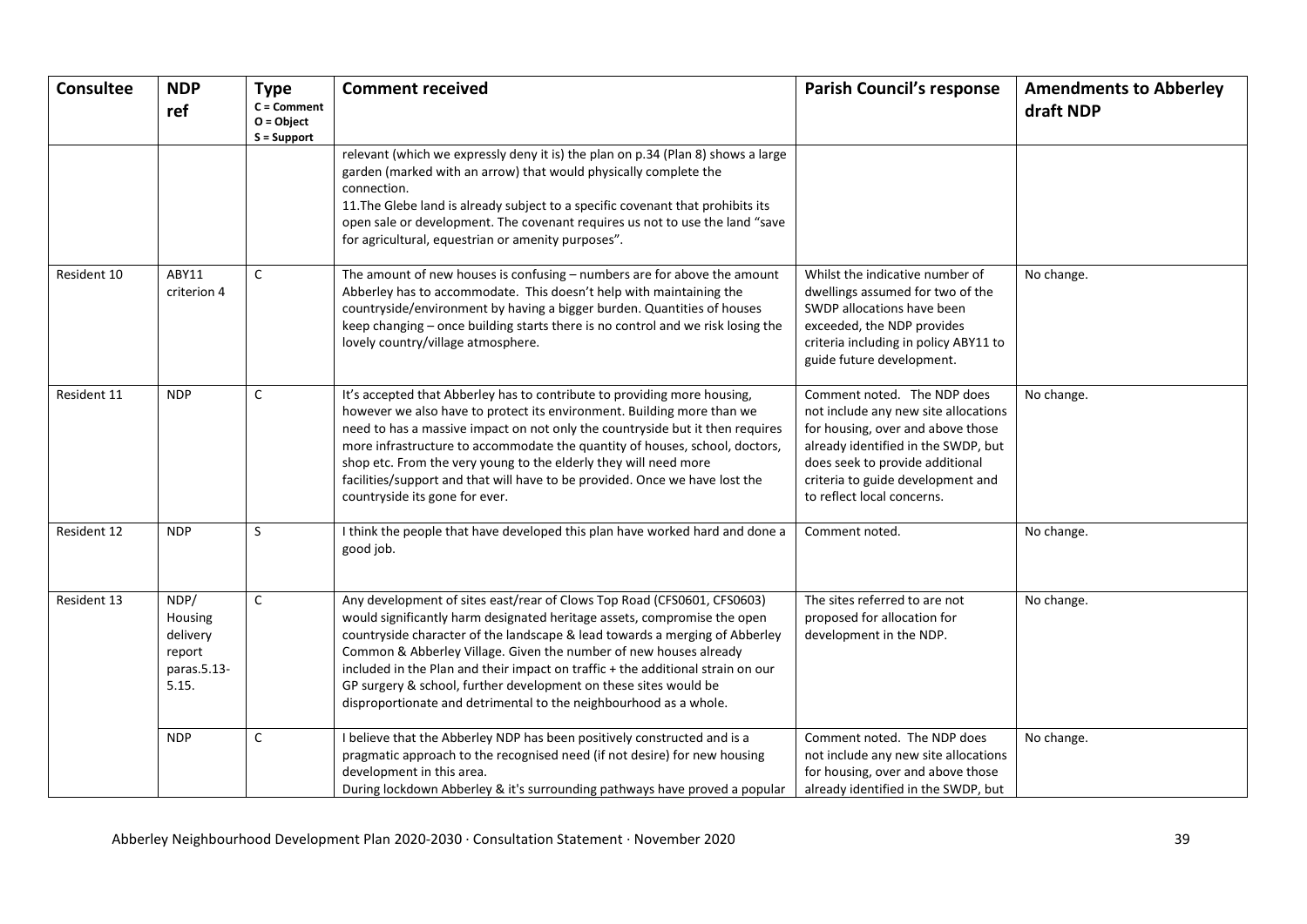| Consultee   | <b>NDP</b><br>ref                   | <b>Type</b><br>$C = Comment$<br>$O = Object$<br>S = Support | <b>Comment received</b>                                                                                                                                                                                                                                                                                                                                                                                                                                                                                                                                                                                                                                                                                                                                                                                                                                                                                                                                                                                                                                                                                                                                                                                                                                                                                                                                                                                                                                                                                                                                                                                                                                                                                                                                                                                                                                                                                                          | <b>Parish Council's response</b>                                                                                                                                                                                                        | <b>Amendments to Abberley</b><br>draft NDP |
|-------------|-------------------------------------|-------------------------------------------------------------|----------------------------------------------------------------------------------------------------------------------------------------------------------------------------------------------------------------------------------------------------------------------------------------------------------------------------------------------------------------------------------------------------------------------------------------------------------------------------------------------------------------------------------------------------------------------------------------------------------------------------------------------------------------------------------------------------------------------------------------------------------------------------------------------------------------------------------------------------------------------------------------------------------------------------------------------------------------------------------------------------------------------------------------------------------------------------------------------------------------------------------------------------------------------------------------------------------------------------------------------------------------------------------------------------------------------------------------------------------------------------------------------------------------------------------------------------------------------------------------------------------------------------------------------------------------------------------------------------------------------------------------------------------------------------------------------------------------------------------------------------------------------------------------------------------------------------------------------------------------------------------------------------------------------------------|-----------------------------------------------------------------------------------------------------------------------------------------------------------------------------------------------------------------------------------------|--------------------------------------------|
|             |                                     |                                                             | destination for visitors seeking to escape the stress of urban life. This is a<br>historic & beautiful area of countryside which provides pleasure for many. If<br>over-developed to the point where the character of that countryside is lost,<br>where will people find the opportunity to enjoy all the emotional &<br>educational benefits of exploring nature? This is our children's heritage &<br>something we can never regain once spoiled.<br>We have already seen developers elevate house numbers/site above the<br>figures presented to our parish council. Planning has been granted for sites on<br>appeal with little if any consideration of the well founded reasons for initial<br>refusal. There is a growing sense of helplessness & hopelessness amongst<br>residents about what feels like the destruction of the character of our<br>environment & community.<br>On a practical note, as someone who commutes into Worcester I already<br>struggle to pass the "bottle neck" at Holt Bridge  any increase in housing will<br>inevitably exacerbate this problem. Furthermore, the nature of the roads<br>through the village (hazardous enough to have speed cameras consistently<br>placed in 2 spots) and the lack of safe on-road parking also causes<br>considerable concern - most particularly around the school where children<br>are required to cross the road both morning and evening as a matter of<br>course.<br>Ultimately, we accept the need for new housing but it needs to: be carefully<br>positioned & designed to cause minimum impact on the landscape, respect<br>our designated heritage assets & the separation of the Conservation Area<br>from the more contemporary areas of development, be constructed<br>sustainably & with character (not a "cookie cutter" approach), not exacerbate<br>existing traffic problems & fit within the services available (GP, school etc). | does seek to provide additional<br>criteria to guide development and<br>to reflect local concerns. Highways<br>matters are outside the scope of<br>the NDP and for this reason are<br>addressed as Community Actions<br>$(CA1 - CA4)$ . |                                            |
| Resident 14 | Page.33,<br>paras. 6.16<br>and 6.17 | S                                                           | I would like to think that the importance in value to these local green spaces<br>will be taken into account when any future house building is considered<br>beyond those in this plan. I am thinking of LGS5 in particular.                                                                                                                                                                                                                                                                                                                                                                                                                                                                                                                                                                                                                                                                                                                                                                                                                                                                                                                                                                                                                                                                                                                                                                                                                                                                                                                                                                                                                                                                                                                                                                                                                                                                                                     | The designation of Local Green<br>Spaces confers a protection<br>equivalent to Green Belt. The effect<br>is that development which would<br>result in their loss is ruled<br>out other than in very special<br>circumstances.           | No change.                                 |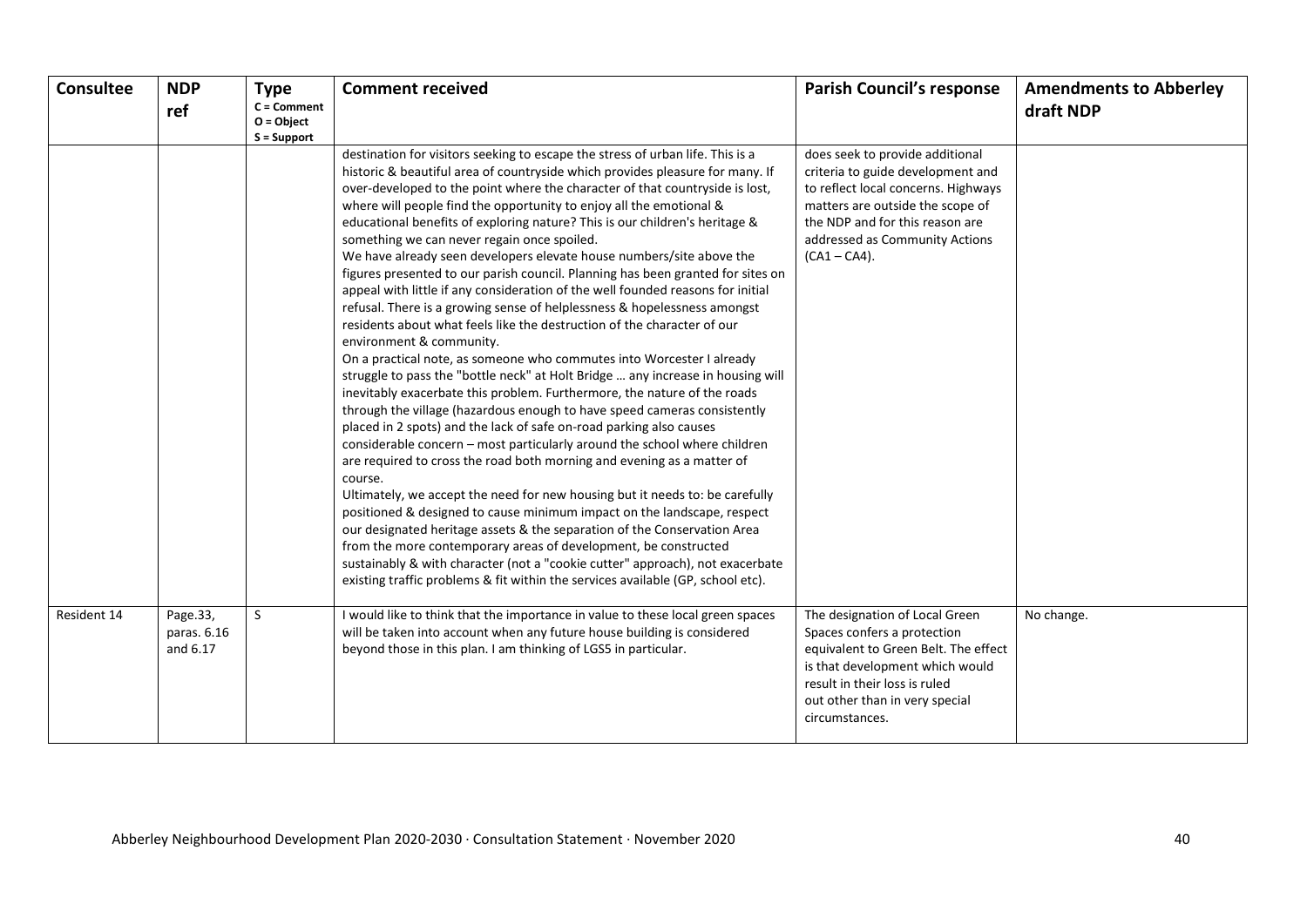| <b>Consultee</b> | <b>NDP</b><br>ref          | <b>Type</b><br>$C = Comment$<br>$O = Object$<br>$S = Support$ | <b>Comment received</b>                                                                                                                                                                                                                                                                                                                                                                                                                                                                                                                                                                                                                                  | <b>Parish Council's response</b>                                                                                                                                                                                                          | <b>Amendments to Abberley</b><br>draft NDP |
|------------------|----------------------------|---------------------------------------------------------------|----------------------------------------------------------------------------------------------------------------------------------------------------------------------------------------------------------------------------------------------------------------------------------------------------------------------------------------------------------------------------------------------------------------------------------------------------------------------------------------------------------------------------------------------------------------------------------------------------------------------------------------------------------|-------------------------------------------------------------------------------------------------------------------------------------------------------------------------------------------------------------------------------------------|--------------------------------------------|
|                  | <b>NDP</b>                 | $\mathsf{C}$                                                  | I congratulate the Parish Council on the hard work that has produced this<br>excellent plan. I like their attitude of understanding how the planning laws<br>have to be put in place whilst trying to keep the countryside ambience that is<br>Abberley. I also understand that this comment is not part of what is needed<br>on this form!                                                                                                                                                                                                                                                                                                              | Comment noted.                                                                                                                                                                                                                            | No change.                                 |
| Resident 15      | <b>NDP</b>                 | <sub>S</sub>                                                  | Agree to the plan.                                                                                                                                                                                                                                                                                                                                                                                                                                                                                                                                                                                                                                       | This support for the NDP is<br>welcomed.                                                                                                                                                                                                  | No change.                                 |
|                  | <b>NDP</b>                 | $\mathsf C$                                                   | Thank you to the whole Abberley team for your thorough and robust<br>approach to seeing this huge project through till the end. Your efforts are very<br>much appreciated.                                                                                                                                                                                                                                                                                                                                                                                                                                                                               | This support for the NDP is<br>welcomed.                                                                                                                                                                                                  | No change.                                 |
| Resident 16      | Issues, p.7,<br>para. 2.17 |                                                               | I would like to see the issue of Safety become more prominent in the Plan, in<br>particular but not limited to Road Safety. Noting that road safety is referenced<br>right at the end of the report (CA1 and CA2 on p47) it could give the<br>impression that safety is an afterthought when it really should be a top<br>priority. On the subject of safety, the issue of the two recent deaths at<br>Shaver's End quarry should be considered by the committee. Shaver's End<br>quarry is outside the Abberley boundary but the impact of crowds, illegally<br>parked cars, visitors, drug use and the tragic deaths on our village is<br>significant. | Road safety falls outside the scope<br>of the NDP and for this reason is<br>addressed as Community Actions<br>(CA1 and CA2, as noted in the<br>comment). The issues raised in<br>respect of Shaver's End are not a<br>matter for the NDP. | No change.                                 |
|                  | <b>NDP</b>                 | $\mathsf C$                                                   | I thoroughly enjoyed reading the Draft for consultation and supporting<br>documents. I learned a lot about the village and it's history that I didn't know<br>before. It was interesting to learn exactly where the boundary was and get a<br>better sense of 'place'. Preservation of the character, open spaces and views<br>are incredibly important and I thought that was well represented in the plan. I<br>am much less concerned than I was before about housing development if<br>what the Plan permits is accepted and adhered to by developers.                                                                                               | Comment noted.                                                                                                                                                                                                                            | No change.                                 |
| Resident 17      | <b>NDP</b>                 | $\mathsf C$                                                   | Whilst agreeing with the main tenant of the comments and recommendations<br>by the Parish Council, in the light changing Government Policies and the<br>loosening of planning laws that could override local objections I would like to<br>raise an important issue about road safety in the village, particularly with<br>regard to the B4202 (Clows Top Road). This road is flanked by a substantial                                                                                                                                                                                                                                                   | Road safety falls outside the scope<br>of the NDP and for this reason is<br>addressed as Community Actions<br>(CA1 and CA2). CA2 specifically<br>identifies Clows Top Road at                                                             | No change.                                 |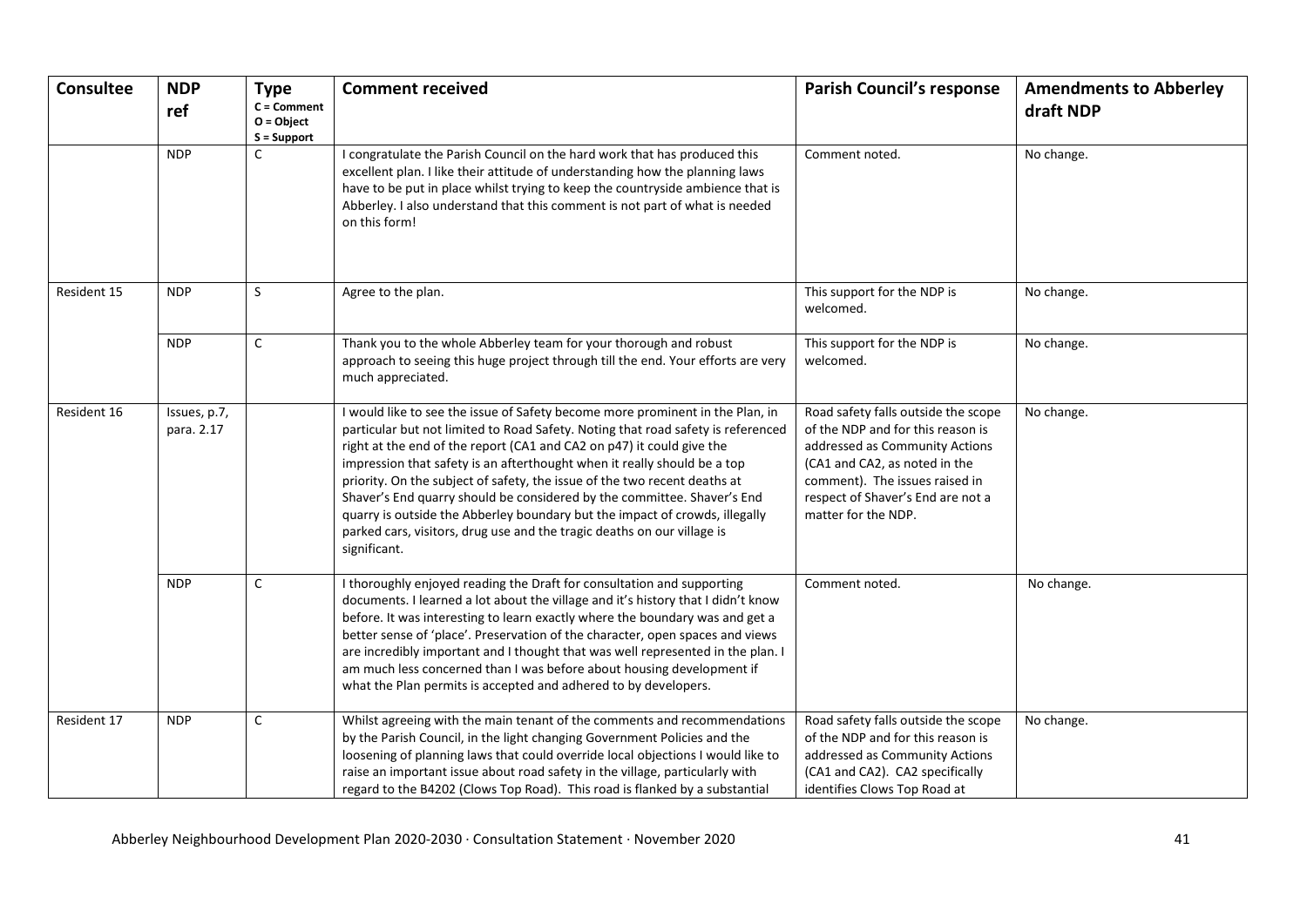| <b>Consultee</b> | <b>NDP</b> | <b>Type</b>                                    | <b>Comment received</b>                                                                                        | <b>Parish Council's response</b>     | <b>Amendments to Abberley</b> |
|------------------|------------|------------------------------------------------|----------------------------------------------------------------------------------------------------------------|--------------------------------------|-------------------------------|
|                  | ref        | $C = Comment$<br>$O = Object$<br>$S = Support$ |                                                                                                                |                                      | draft NDP                     |
|                  |            |                                                | number of houses in the village a number of which have families of children of                                 | Abberley Common as a priority        |                               |
|                  |            |                                                | varying ages, and a popular primary school. The path is very narrow,                                           | location.                            |                               |
|                  |            |                                                | especially where hedges and verges have been allowed to overrun it, and                                        |                                      |                               |
|                  |            |                                                | poses real dangers to walkers of any age, but particularly those, such as                                      |                                      |                               |
|                  |            |                                                | children who are not as aware of danger. Vehicles are sometimes parked on                                      |                                      |                               |
|                  |            |                                                | this path which forces pedestrians to walk into the road to pass them. I would                                 |                                      |                               |
|                  |            |                                                | estimate that about half of the vehicles using this road are respectful of the                                 |                                      |                               |
|                  |            |                                                | 30 mile-an-hour speed limit; however, a substantial number of drivers                                          |                                      |                               |
|                  |            |                                                | habitually speed through at well over the speed limit and seem unaware of                                      |                                      |                               |
|                  |            |                                                | the residential nature of this part of the road. Some regularly exceed the                                     |                                      |                               |
|                  |            |                                                | national speed limit, especially during the evenings and early mornings during                                 |                                      |                               |
|                  |            |                                                | their commute. This popular rat run for quarry lorries poses additional                                        |                                      |                               |
|                  |            |                                                | problems, especially when they pass each other, leaving pedestrians shrinking                                  |                                      |                               |
|                  |            |                                                | into hedges of driveways.                                                                                      |                                      |                               |
|                  |            |                                                | The road is dangerous enough as it is; therefore if more housing development                                   |                                      |                               |
|                  |            |                                                | takes place in the village this factor should be a priority in the Development<br>Plan and suitable addressed. |                                      |                               |
|                  |            |                                                | I am aware that this has been discussed a number of times by the Parish                                        |                                      |                               |
|                  |            |                                                | Council but it has led to has led to no serious action, despite promises by                                    |                                      |                               |
|                  |            |                                                | Councillor Pollock. Occasionally a Traffic Officer sets a speed trap at the                                    |                                      |                               |
|                  |            |                                                | junction with The Common (and when chatting with him he has caught                                             |                                      |                               |
|                  |            |                                                | motorists driving in excess of 60mph), but this is really a joke as an                                         |                                      |                               |
|                  |            |                                                | intervention because once spotted incoming drivers are flashed as a warning,                                   |                                      |                               |
|                  |            |                                                | making the intervention rather pointless.                                                                      |                                      |                               |
|                  |            |                                                | I would like to propose that the Parish Council makes more forceful                                            |                                      |                               |
|                  |            |                                                | representations with WCC to improve the safety of this road for the existing                                   |                                      |                               |
|                  |            |                                                | residents and certainly for future housing developments. In Cambridgeshire                                     |                                      |                               |
|                  |            |                                                | and North Yorkshire their councils have been very proactive in introducing                                     |                                      |                               |
|                  |            |                                                | 20mph limits through villages and constructing chicanes for the prioritisation                                 |                                      |                               |
|                  |            |                                                | of traffic. Such measures could always be initially introduced on a temporary                                  |                                      |                               |
|                  |            |                                                | basis to gauge the impact for the local people.                                                                |                                      |                               |
|                  |            |                                                | Housing needs may override these local recommendations for the                                                 |                                      |                               |
|                  |            |                                                | Neighbourhood Plan; however, the safety of Abberley residents in the present                                   |                                      |                               |
|                  |            |                                                | and the future surely should be at the top of the list.                                                        |                                      |                               |
| Resident 18      | Page 41,   | S, C                                           | a) Broad Band facilities are referenced by the plan but I feel the significance is                             | Both broadband and public            | No change.                    |
|                  | para. 8.4  |                                                | under-rated in that good broadband enables a great variety of 'home based'                                     | transport provision fall outside the |                               |
|                  |            |                                                | business propagating local employment; associated benefits are reduced                                         | scope of the NDP and for this        |                               |
|                  |            |                                                | travelling and greater use of local services.                                                                  | reason are addressed as              |                               |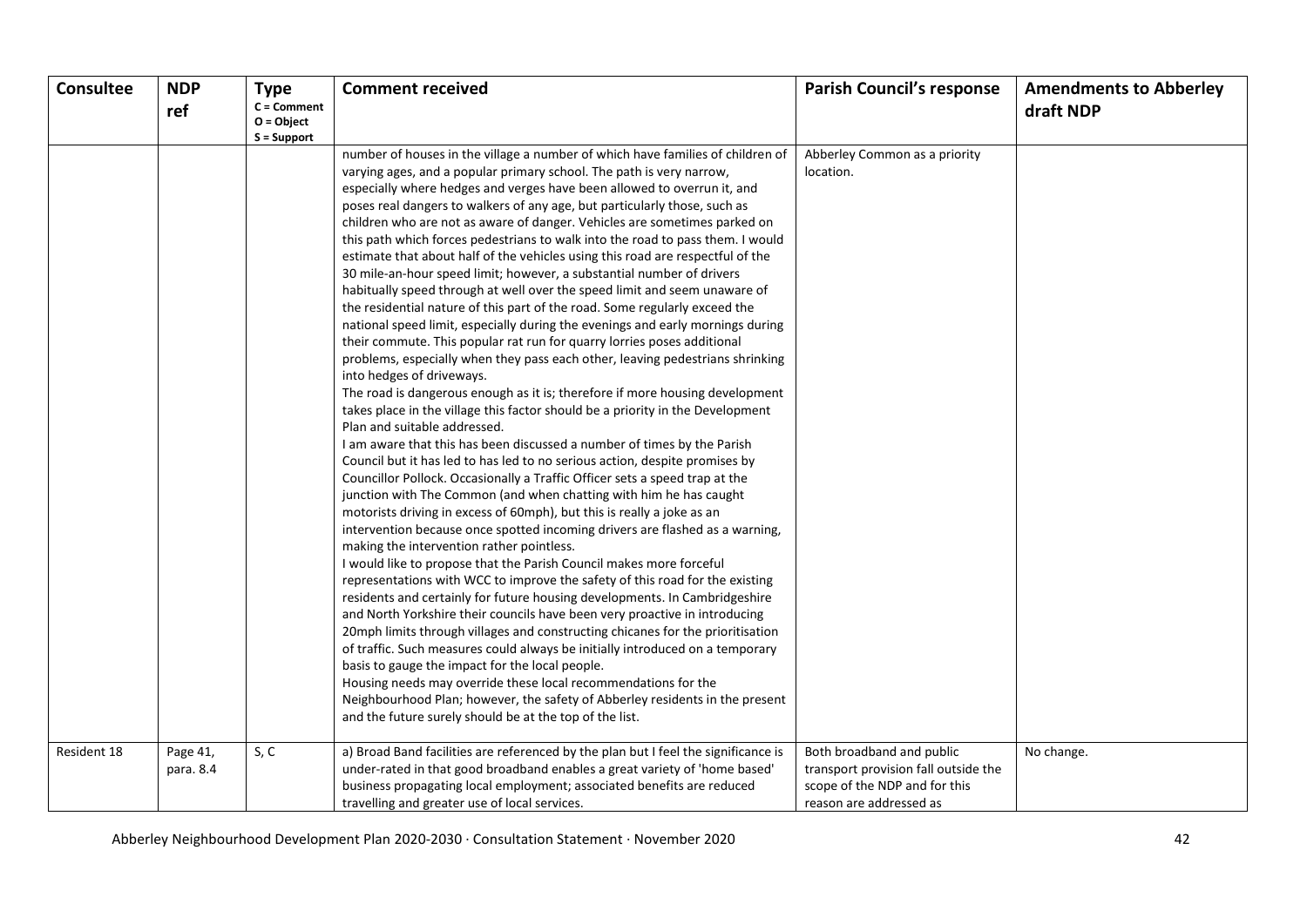| <b>Consultee</b> | <b>NDP</b><br>ref | <b>Type</b><br>$C = Comment$<br>$O = Object$<br>$S = Support$ | <b>Comment received</b>                                                                                                                                                                                                                                                                                                                                                                                                               | <b>Parish Council's response</b>                                                                                                                                                                                                                                                 | <b>Amendments to Abberley</b><br>draft NDP                   |
|------------------|-------------------|---------------------------------------------------------------|---------------------------------------------------------------------------------------------------------------------------------------------------------------------------------------------------------------------------------------------------------------------------------------------------------------------------------------------------------------------------------------------------------------------------------------|----------------------------------------------------------------------------------------------------------------------------------------------------------------------------------------------------------------------------------------------------------------------------------|--------------------------------------------------------------|
|                  |                   |                                                               | b) increase use of bus services to local towns with reduction in traffic by the<br>provision of an off-road 'park and ride' facility in the village; I appreciate this<br>would have 'management' issues but feel its important for the ageing<br>population profile and commuters.                                                                                                                                                   | Community Actions (CA5 and CA7).<br>Issues of viability, likely patronage<br>and site location/availability would<br>need to be addressed in an initial<br>evaluation of the feasibility of a<br>local park and ride facility.                                                   |                                                              |
|                  | <b>NDP</b>        | S                                                             | Excellent piece of work incorporating much detail - well done.                                                                                                                                                                                                                                                                                                                                                                        | Comment noted.                                                                                                                                                                                                                                                                   | No change.                                                   |
| Resident 19      | ABY8              | $\mathsf C$                                                   | My only comment is that the view from the rear of properties on the east of<br>Clows Top Road in a south easterly direction towards Abberley Hills is not<br>specifically referred to as a Key View and I believe it should be.                                                                                                                                                                                                       | Key views have been identified by<br>the NDP Steering Group as being<br>important for the protection of<br>local distinctiveness, landscape<br>character and village setting. It is<br>not considered that any additional<br>Key Views are required to fulfil<br>these purposes. |                                                              |
| Resident 20      | ABY8              | $\mathsf{C}$                                                  | Key Views are an important part of the enjoyment of the environment in<br>Abberley. In recent years it has been noticeable that some hedges are not<br>been cut back to a height that maintains the ability to see above the<br>hedgerows. I understand that farm machinery are getting bigger but walking<br>along some of the lanes around the village now can feel like walking in a green<br>tunnel and the views have been lost. | Comment noted. Hedge cutting<br>specification is outside the scope of<br>the NDP, but could be further<br>addressed as part of Community<br>Action CA3.                                                                                                                          | Amend Community Action CA3 to<br>highlight the issue raised. |
|                  | ABY7              | $\mathsf C$                                                   | To ensure that the old oak trees within the area are all identified and<br>recorded for the Woodland Trust, in continuation of the work undertaken by<br>the Medieval Abberley project.                                                                                                                                                                                                                                               | Comment noted. This is outside<br>the scope of the NDP, but could be<br>included as a new Community<br>Action.                                                                                                                                                                   | Add new Community Action to<br>reference the issue raised.   |
|                  | <b>NDP</b>        | $\mathsf{C}$                                                  | There has been a considerable amount of work undertaken to produce such a<br>well thought out and comprehensive document. Thank you to all that have<br>been involved with the research and preparation to enable the village to<br>move forward with a framework.                                                                                                                                                                    | Comment noted.                                                                                                                                                                                                                                                                   | No change.                                                   |
| Resident 21      | <b>NDP</b>        | $\mathsf C$                                                   | You have done such a lot of work to pull this together and it does paint a<br>picture in detail of Abberley. I do hope that this is accepted as the way<br>forward for Abberley and the boundary lines for development are adhered to<br>in order to protect the very essence of this beautiful area.                                                                                                                                 | Comment noted.                                                                                                                                                                                                                                                                   | No change.                                                   |